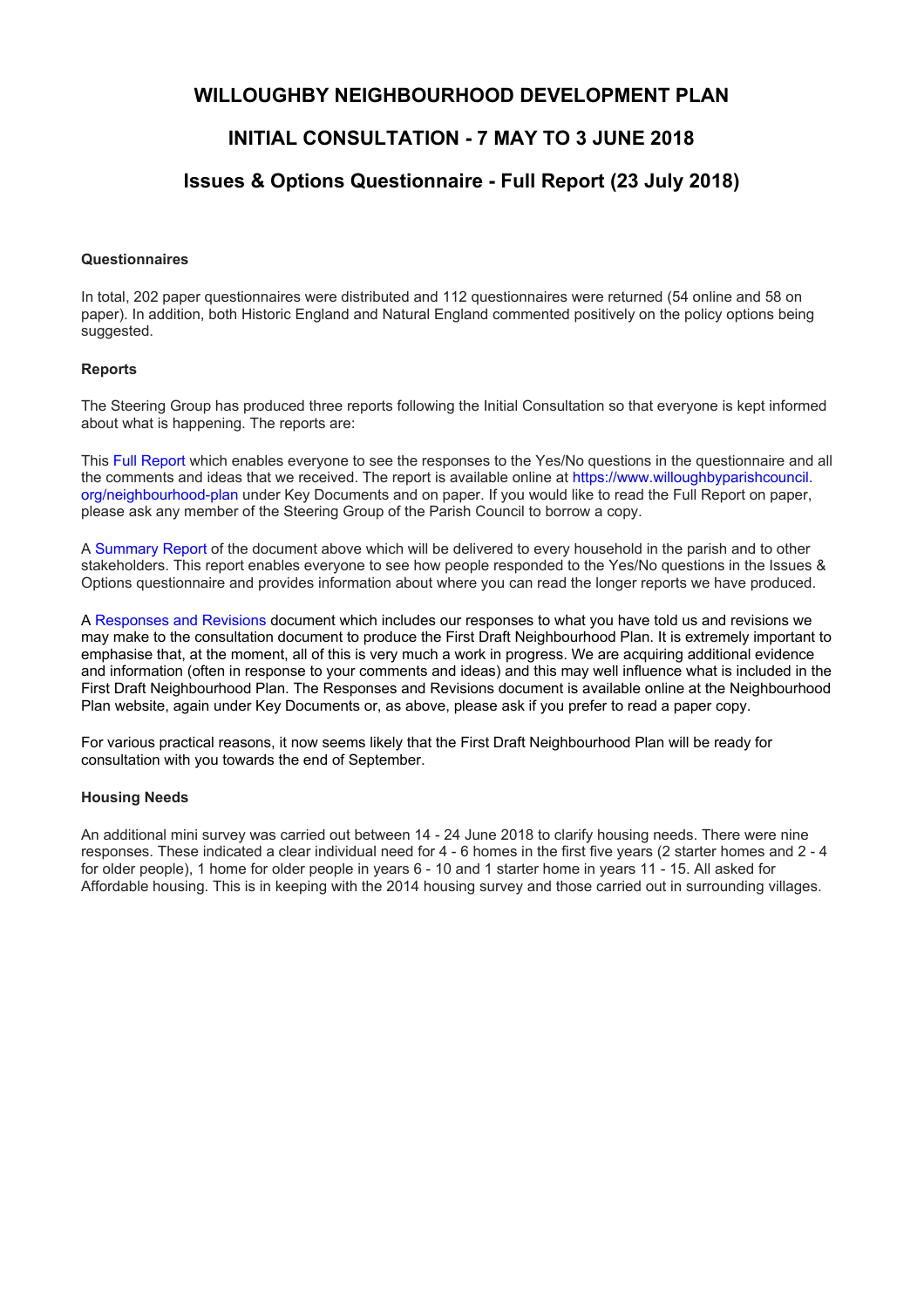# **Q 1 DRAFT VISION**

| <b>Answer Choices</b>       | Responses          |     |
|-----------------------------|--------------------|-----|
| I agree with this vision    | 94.64%             | 106 |
| I disagree with this vision | 2.68%              | 3   |
| <b>Not Answered</b>         | 2.68%              | 3   |
|                             | <b>Respondents</b> | 112 |

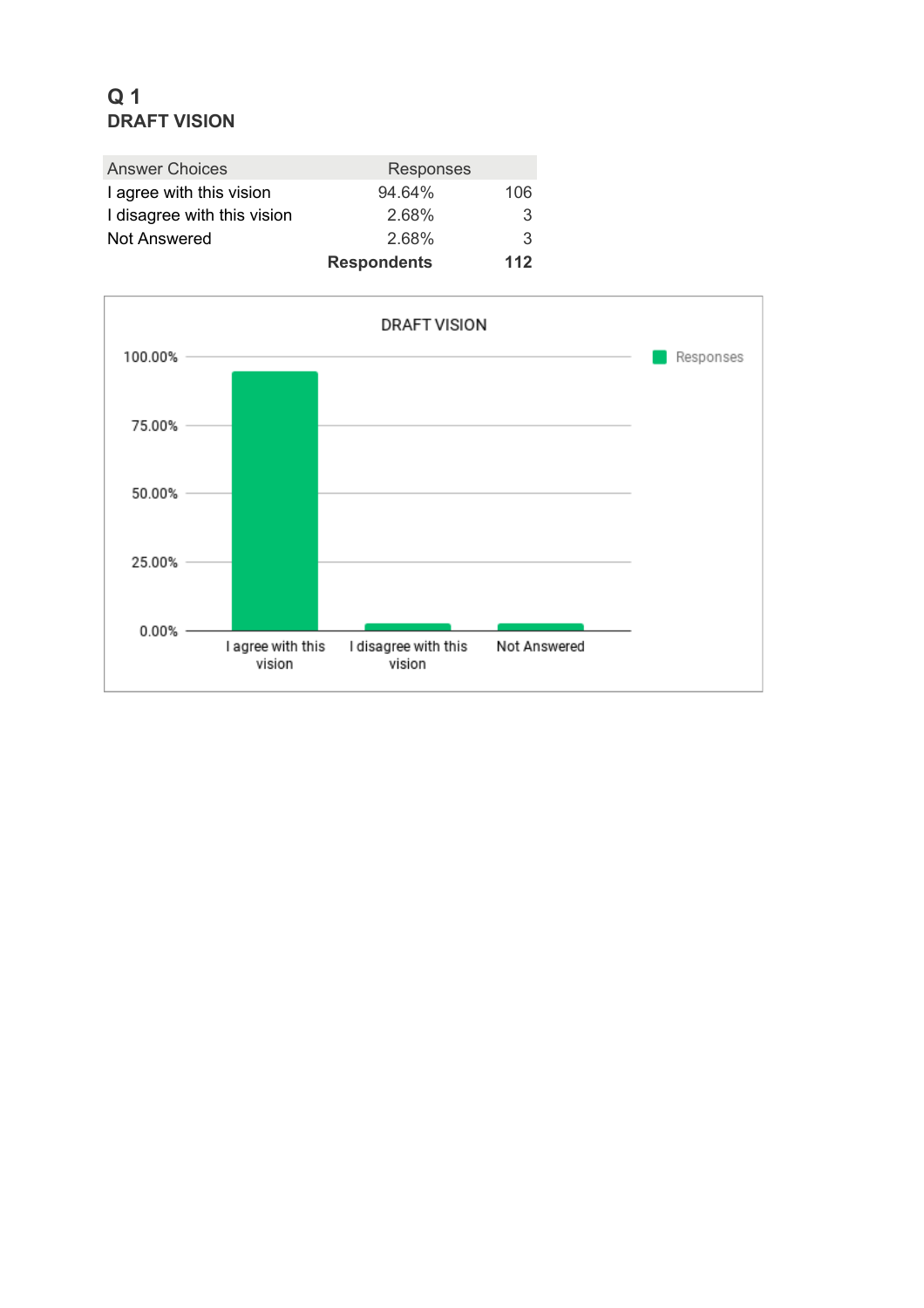## **Q 2 Please provide any comments suggesting how the Draft Vision could be improved.**

- 1 ..."the needs of local people"... by -??
- I'm not sure what a gradual and sustainable way would look like
- 2 How do you define 'local people'?
- What about people from other areas that wish to live in the parish or who have just recently moved to the area? 3 Reading again, perhaps "the needs of local people" is ambiguous and I feel would be better more clearly defined ie
- 10 do you mean those in Willoughby only or a wider area eg Grandborough, Braunston, Barby etc
- 4 To ensure the needs of young local village people are met
- 5 Main emphasis should be on retaining the character and appearance of the village
- 6 New houses should be in keeping with surrounding buildings and use similar materials
- 7 the village and surrounding area. I accept that some development will be necessary in the future but want this to be in keeping with the character of
- 8 village stagnates It is very important that there is development that enhances existing features in the village. No changes means the
- 9 The village must become more vibrant and diverse in its demographic to sustain its self as a viable rural community
- 10 Sounds pretty good to me.
- 11 (bench in the countryside ?). The vision needs to be expressed in plain English rather than planning speak e.g. I have no idea what 'rural form' is
- 12 I'd prefer no new developments and only minor extensions or modifications to existing homes.
- 13 Leave the village unchanged
- 14 None or little very gradual development!
- 15 60 near Lower Street Volume of traffic needs to be taken into consideration when developments are proposed, especially on Main Street
- 16 Bus service coming through the village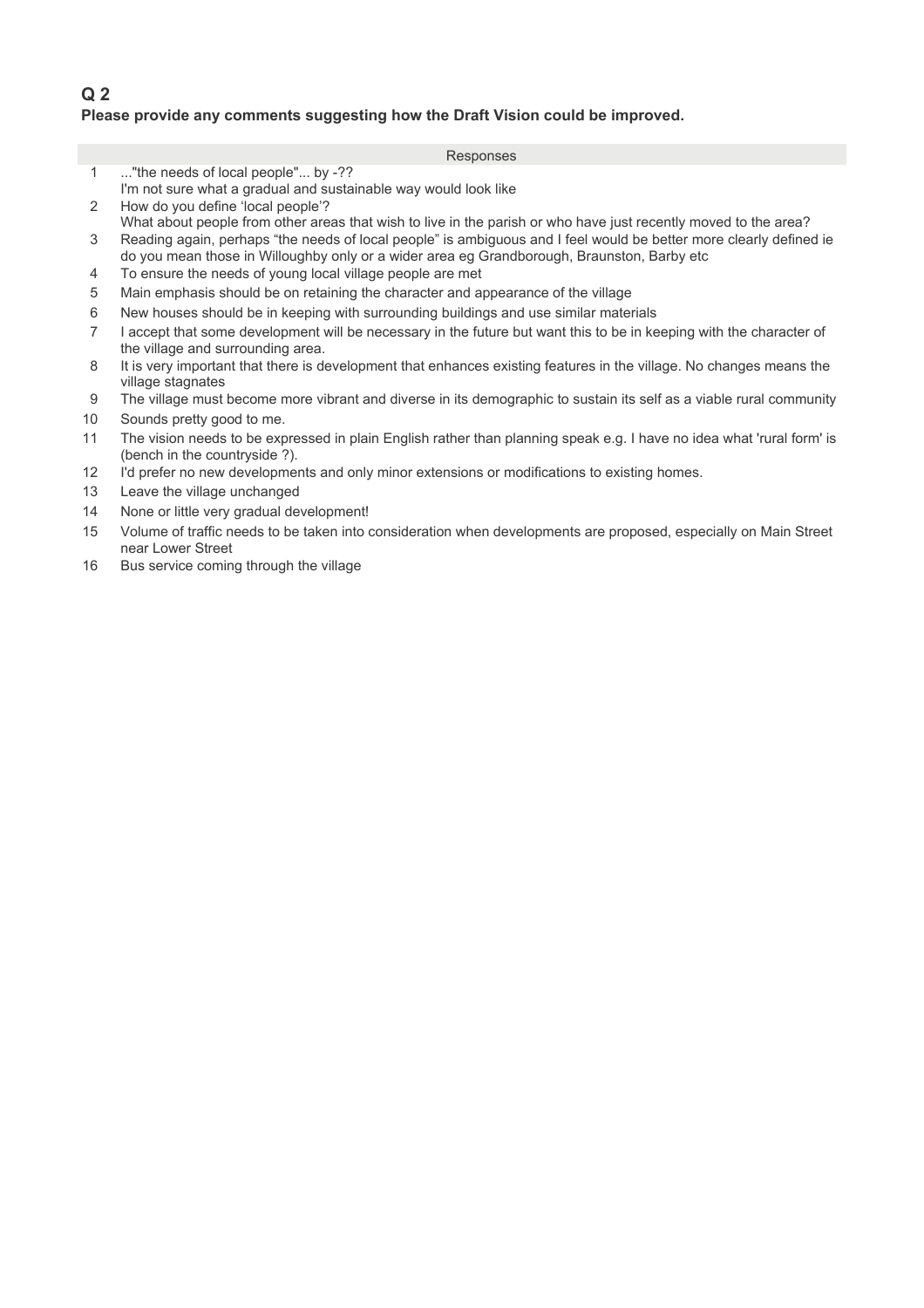# **Q 3 DRAFT OBJECTIVES**

| <b>Answer Choices</b>            | <b>Responses</b>   |     |
|----------------------------------|--------------------|-----|
| I agree with these objectives    | 94.64%             | 106 |
| I disagree with these objectives | 2.68%              | 3   |
| Not Answered                     | 2.68%              | 3   |
|                                  | <b>Respondents</b> | 112 |

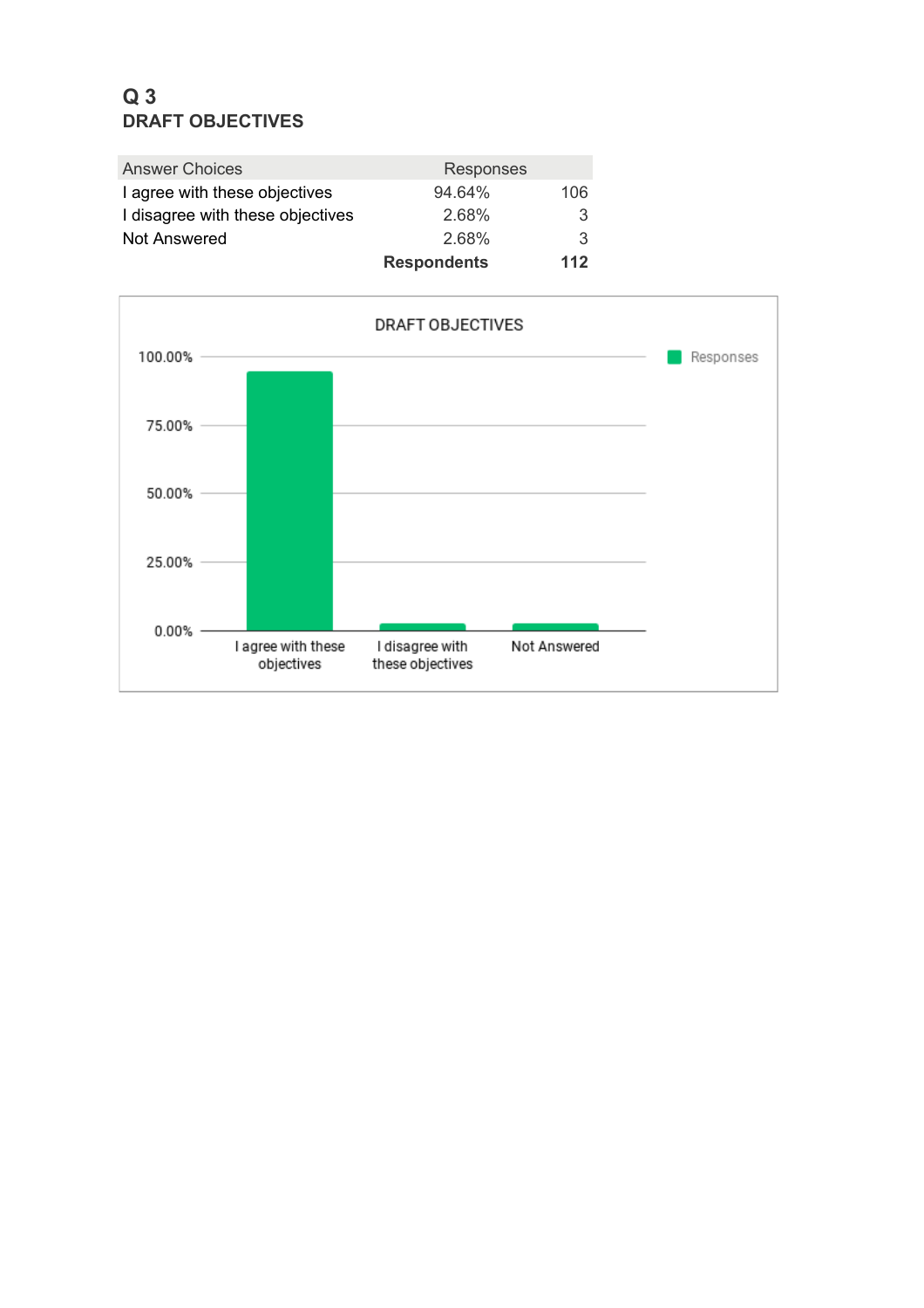## **Q 4 Please provide any comments suggesting how the Draft Objectives could be improved.**

- 1 Appears to be a comprehensive list of objectives which should provide both scope and protection going forward
- 2 Ticked
- 3 1 agree 100% with these objectives.
- 4 It's difficult to be specific here without over-committing before feasibility has been taken into account
- $5$  N/a
- 6 Too late to enforce objectives 3 and 4
- 7 Having generally agreed with the overall objectives it does seem to be some what limiting without creative thought as to what the village and community could become rather than simply limiting its self to the status quo.
- 8 Leave the village unchanged
- 9 Objective 1 and should not detract from the sustainability and character of the existing structures and landscape
- 10 Farming needs may mean that changes to the rural landscape need to be taken into consideration, to support their business.
- 11 How do you define a building that 'positively contributes to the character and appearance of the area' ? Surely this is all subject to individual taste. Historically most houses in the village have been bought by 'outsiders' - as time elapses they become locals.
- 12 Objective 3 Terms such as High Quality and Sustainable design are meaningless to most people e.g high quality design can mean using very good drawing paper and documenting the drawing well further well designed developments are useless unless constructed with appropriate materials and skill e.g. My daughter bought a house a year ago in the Cotswolds with all the buzz descriptions but has recently discovered that the reconstituted stone window sills are actually concreted painted with a stone coloured finish.
- 13 Feel more could be included to look at needs of Willoughby residents to encourage the younger generation to settle i.e. Affordable housing and facilities
- 14 Objective 4 suggest dwellings for the elderly freeing up homes for families
- 15 To include a provision for affordable homes
- 16 80Local housing needs is a very important issue. It would also be good to have a general store in the village again. I hope fibre optic to the cabinet has and will continue to assist those with businesses/working from home.
- 17 There has to be a happy medium for any new housing developments to be in keeping with the area and of high quality, but also affordable, as it's difficult for young people to afford housing in rural areas.
- 18 With regards to new housing, should there be mention of it being sustainable in the sense of resources in the wider area, not just Willoughby, ie the impact any new housing here would have on doctors surgeries, schools, parking, etc in Rugby or Daventry? Or is this not relevant at the Willoughby NDP level?
- 19 The nature, size and location of any new business should not be such as to effect the health and welfare of village residents.
- 20 Willoughby needs a mobile phone capability to encourage small businesses and other residents. The grass verge between no. 5 White Barn Close and "Sanantone" on Main Street should be converted into a hard path to enable parking and traffic flow at the narrowest part of Main Street.
- 21 Internet network should be as efficient as possible to encourage business
- 22 Objective 5. I would prefer small businesses not micro businesses. What's the difference?
- 23 Refer to how amenities should be encouraged e.g. shops, buses, etc.
- 24 With reference to objective 6, a specific area of concern is the provision (or current lack of) a more regular bus service
- 25 Objective 6 any development impacting community facilities must not increase the risk of criminal or anti-social behaviour e.g. creating a car park on part of the playing field hidden behind the village hall would increase the risk of potential offenders loitering unseen as well as physical risks from moving vehicles.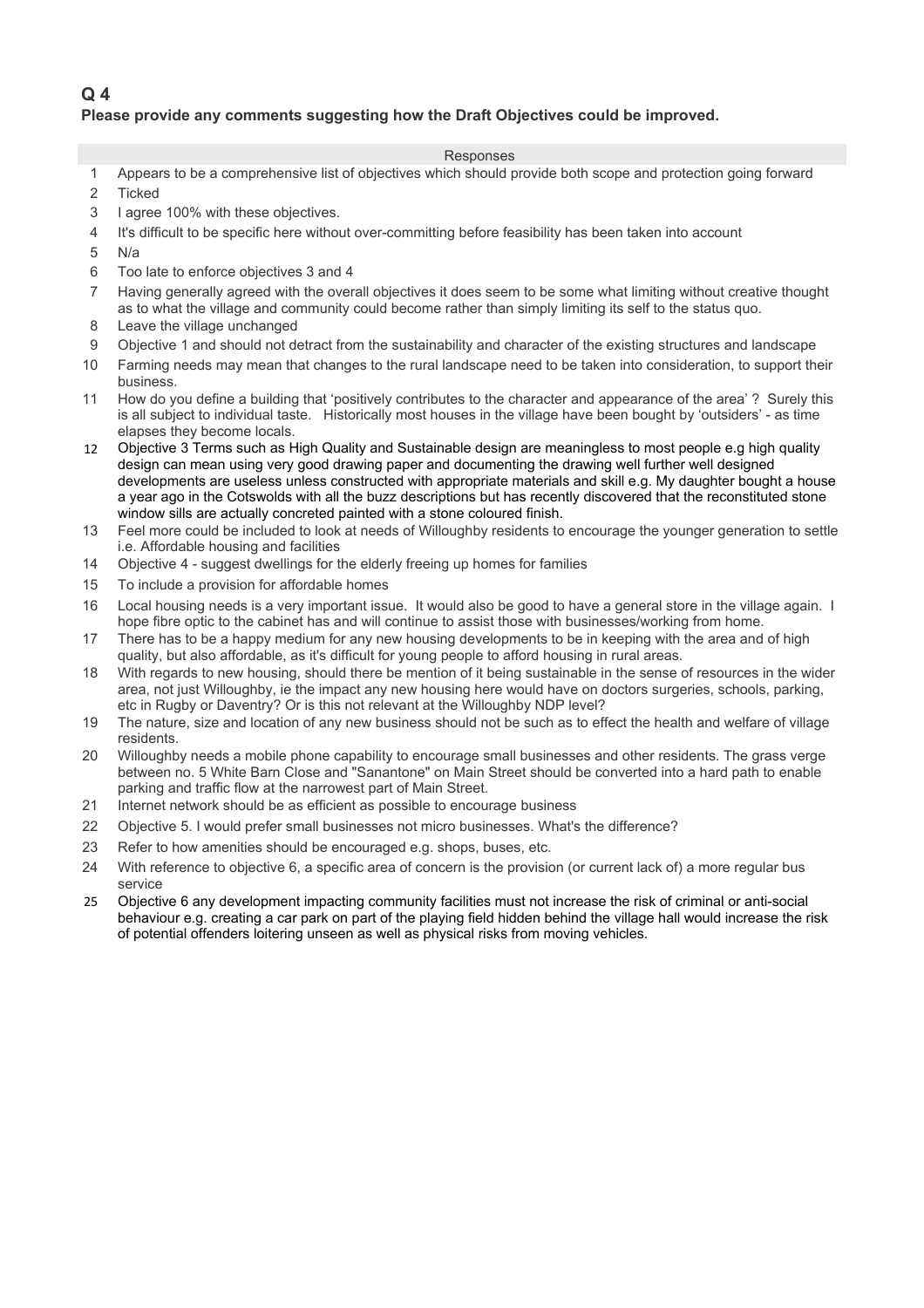**Do you agree that the NDP should include a policy to protect local landscape character and views?**

| <b>Answer Choices</b> | <b>Responses</b>   |     |
|-----------------------|--------------------|-----|
| <b>Yes</b>            | 91.96%             | 103 |
| No                    | 5.36%              | 6   |
| Not Answered          | 2.68%              | 3   |
|                       | <b>Respondents</b> | 112 |

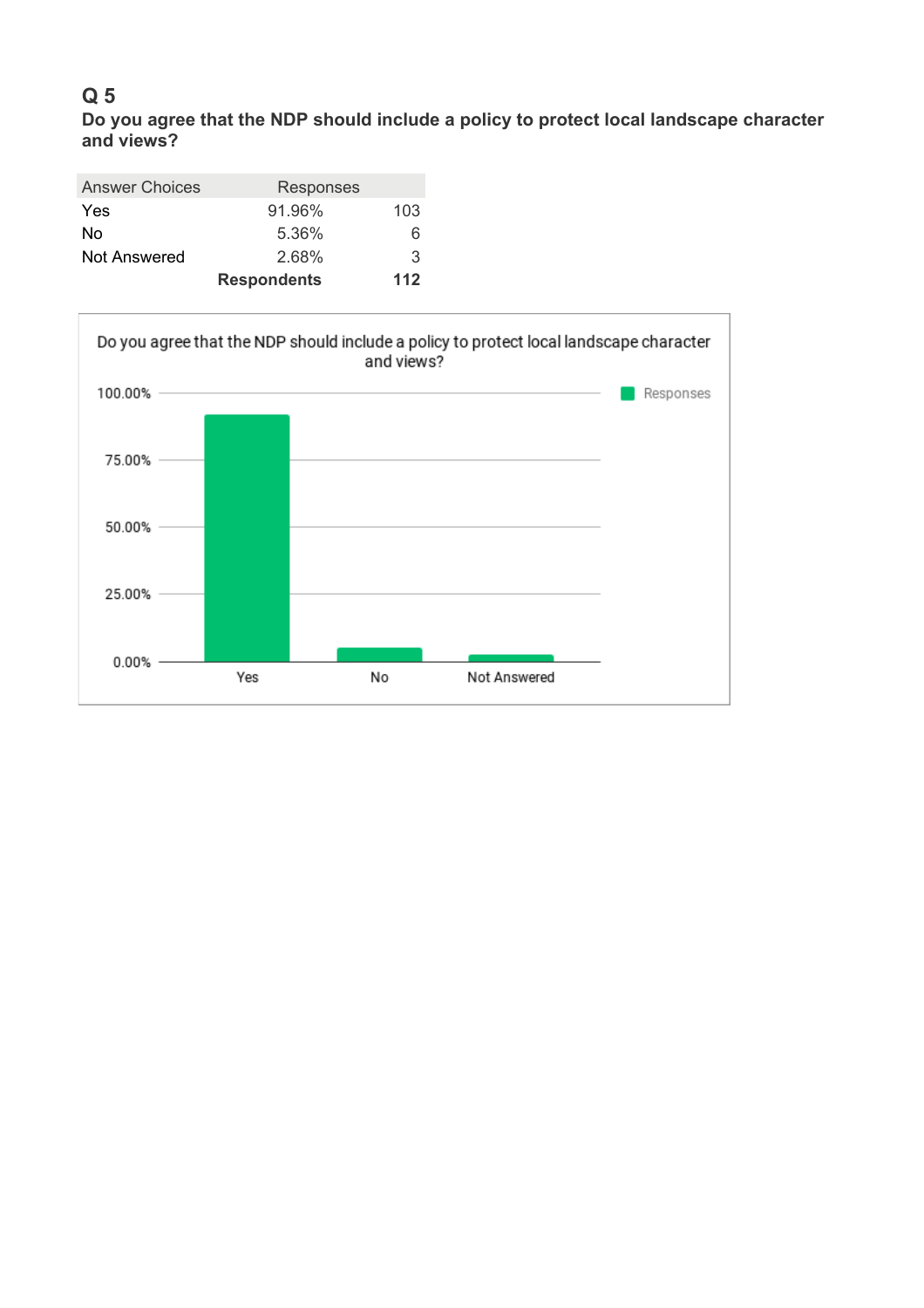### **Please provide any comments suggesting how the policy could be improved**

- 1 I think it covers everything
- 2 This is very important our landscape, character and views are of the utmost importance.
- $3$   $0K$
- 4 Strongly agree, it is important to keep Willoughby beautiful and a village to be proud of.
- 5 20There should be room for flexibility in all objectives in order to understand the needs of individuals. New and old.
- $6$  N/a
- 7 **Leave the village unchanged**
- 8 Re. A. ..These are already springing up. e.g. Shepherd's Barn... and there's also one along the A45 perhaps outside our boundary. But "within B" they are OK! !
- 9 Farming businesses surround the village, which gives the village its landscape. Businesses need to survive, which may need buildings and changes to continue in business. Changes to landscape may have to happen.
- 10 Yes but not the the detriment of progress
- 11 Rural businesses will become unsustainable if they are forced to adhere to such strict regulations they must have the freedom to be innovative and evolve, so as to ensure sustainability and provide opportunities for local jobs. The character of the village is significantly enhanced by local enterprises - we are not merely a commuter village - we must not stifle businesses' otherwise that is what we'll become!
- 12 The policy needs to be more loose than the above suggested instances so as not to completely stifle new development. A, B and C have a good intention but would alienate anyone trying to build in the area when it may benefit the village.
- 13 The policy should reference the established national importance of the remaining ridge and furrow landscape and direct development not to detract from it - including where appropriate the pasture/arable fields of the inclosure layout. Preserving an R & F field and surrounding it with houses or warehouses would severely limit its value.
- 14 Any (underlined) development large or small should be prohibited from discharging any more water into the existing water course. Flood risk assessment should be a priority with any proposed developments.
- 15 Protecting the local landscape and character is one thing, but protecting views seems to go too far. Surely Willoughby NDP is only limited to Willoughby, it cannot decide/control what should or should not happen in neighbouring villages just because it can be seen from Willoughby?
- 16 In addition to views, noise and smells from any proposed developments should also be considered.
- 17 E. Can views be protected? Would 'preservation' be better than 'protection' or some other word? 'to take into consideration' should be stronger. A developer could show they have 'considered' a view by doing the studies. Then, no matter how damaging the studies show the impact to be, the developer could just carry on with the original proposal. Could this be strengthened perhaps with something like 'Where adverse impacts are identified, development proposals should be adapted/changed to mitigate the impact to the greatest possible extent.'?
- 18 Strong emphasis on F
- 19 Make sure Onley is not of Willoughby
- 20 Protection of all boundaries is important. Lodge farm has been the most recent one not threats could come from any area around the village.
- 21 Ensure agreed landscaping schemes are planted and maintaine
- 22 See my comments about the grass verge adjacent to no. 5 WBC in question 1D to improve traffic flow and parking.
- 23 Grass verges whilst they are an asset it may be argued that creating car parking space in some places may be more desirable e.g. in Main St in front of the Rose & Lower Street near the allotments.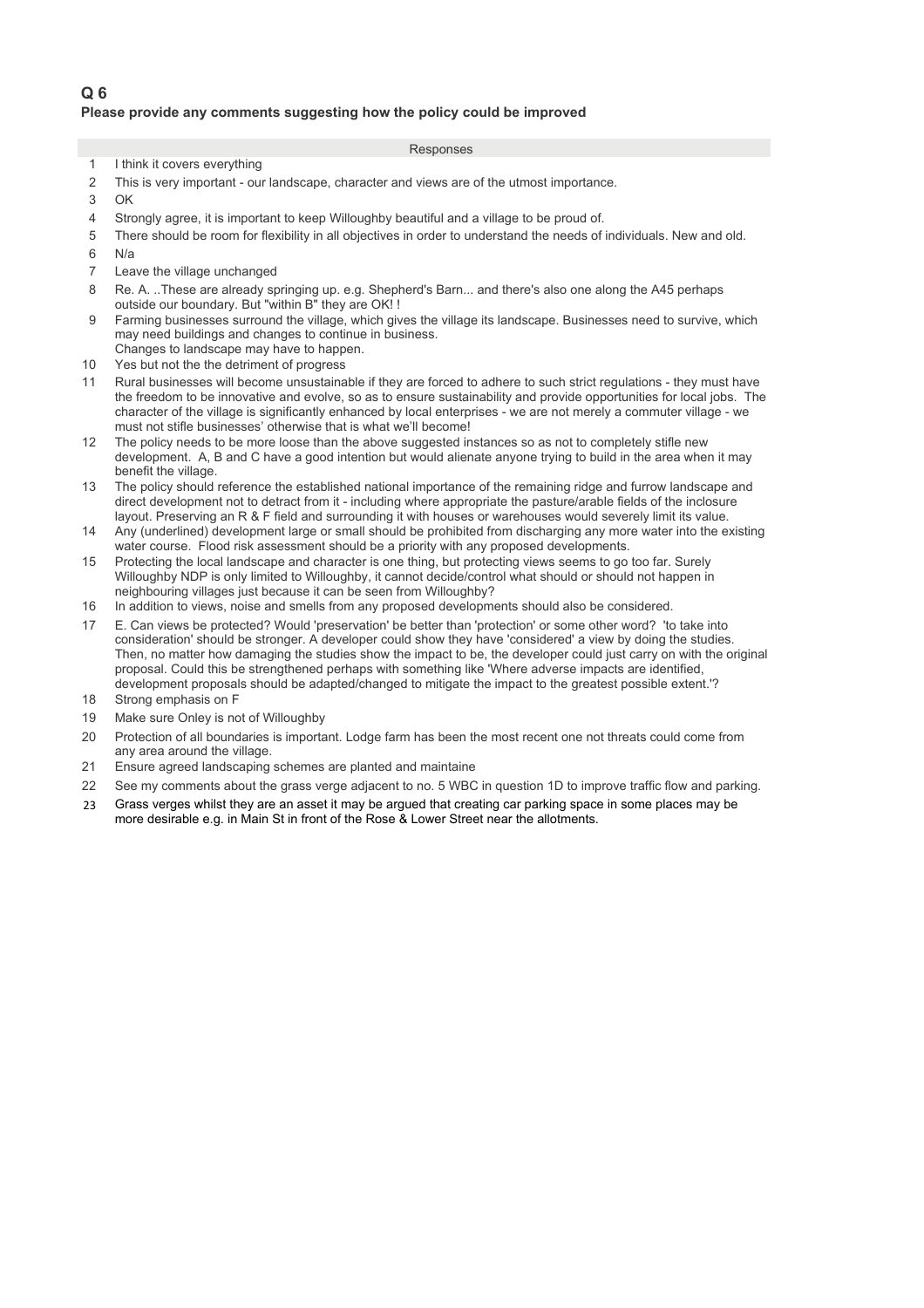**The views towards Barby. On a scale of 1 to 5, how important do you think these views are where 1 is not important at all and 5 is very important?**

| <b>Answer Choices</b> | Responses          |     |
|-----------------------|--------------------|-----|
| 1                     | 2.68%              | 3   |
| $\mathcal{P}$         | 2.68%              | 3   |
| 3                     | 9.82%              | 11  |
| 4                     | 23.21%             | 26  |
| 5                     | 55.36%             | 62  |
| <b>Not Answered</b>   | 6.25%              |     |
|                       | <b>Respondents</b> | 112 |

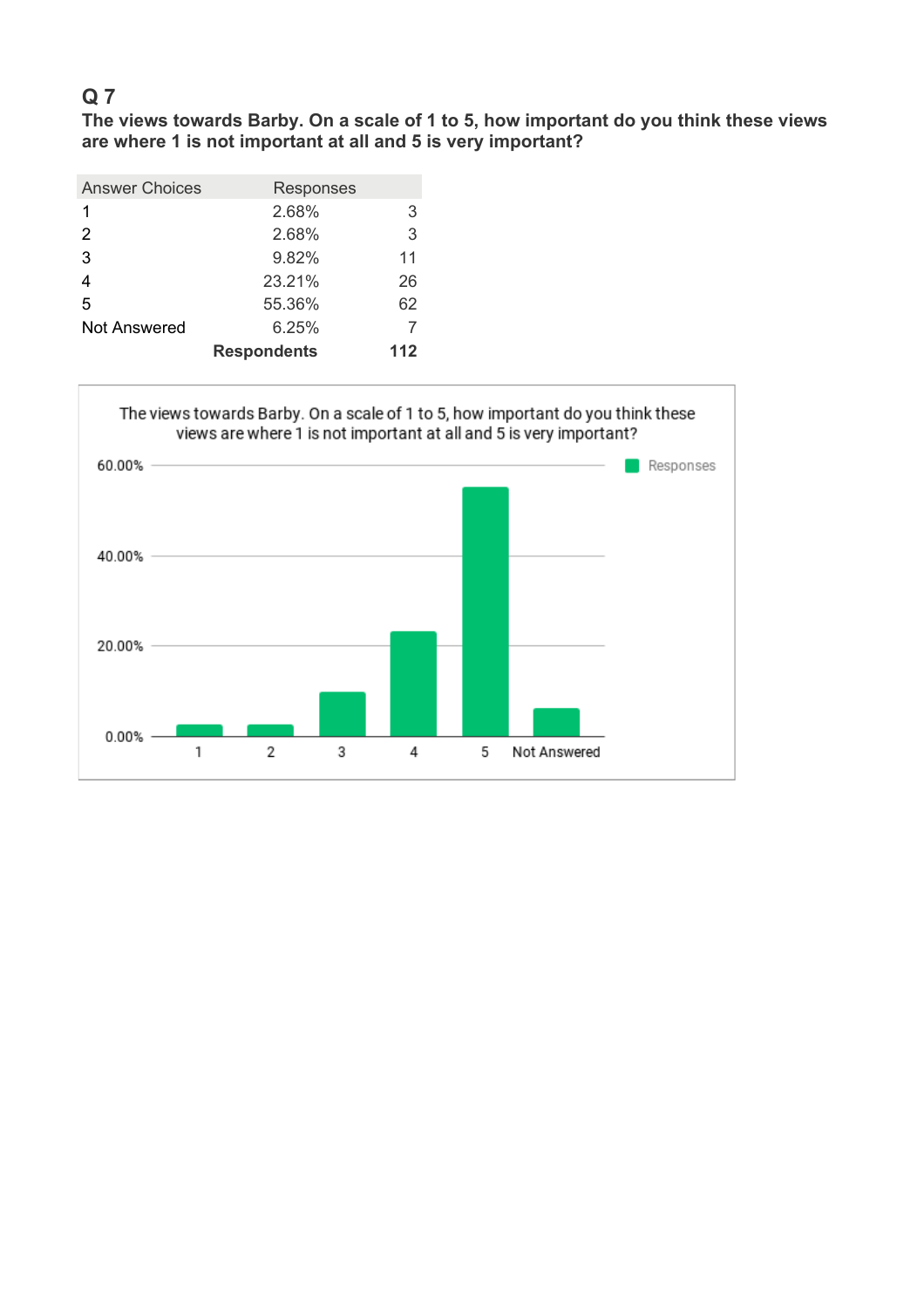**The views to Braunston and Dunchurch. On a scale of 1 to 5, how important do you think these views are where 1 is not important at all and 5 is very important?**

| <b>Answer Choices</b> | Responses          |     |
|-----------------------|--------------------|-----|
| 1                     | 0.89%              |     |
| 2                     | 5.36%              | 6   |
| 3                     | 16.07%             | 18  |
| 4                     | 17.86%             | 20  |
| 5                     | 54.46%             | 61  |
| <b>Not Answered</b>   | 5.36%              | 6   |
|                       | <b>Respondents</b> | 112 |

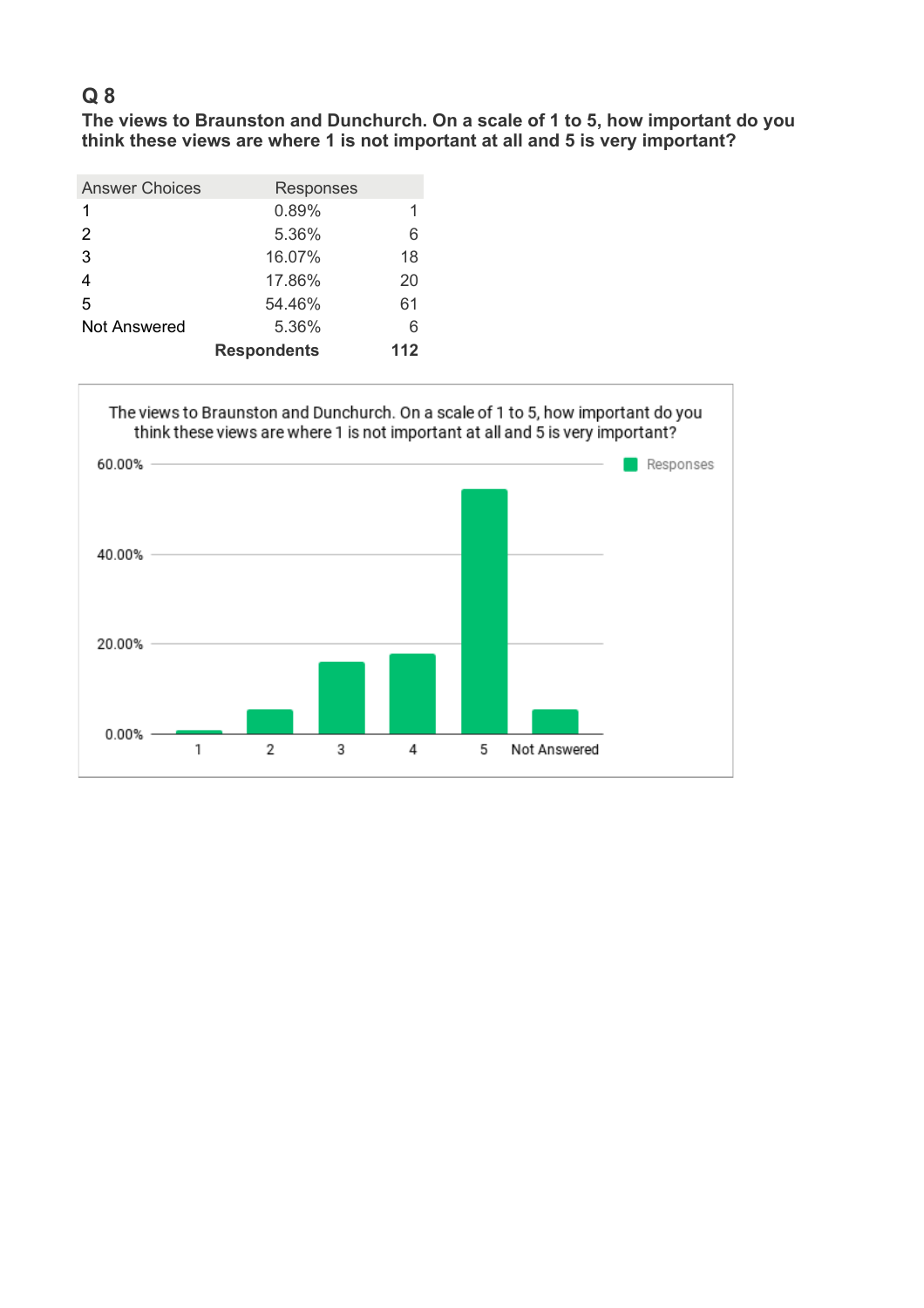**The view down to the village from Longdown Lane and from Woolscott Road. On a scale of 1 to 5, how important do you think these views are where 1 is not important at all and 5 is very important?**

| <b>Answer Choices</b> | Responses          |     |
|-----------------------|--------------------|-----|
| 1                     | 0.00%              |     |
| 2                     | 3.57%              | 4   |
| 3                     | 8.04%              | 9   |
| 4                     | 13.39%             | 15  |
| 5                     | 70.54%             | 79  |
| <b>Not Answered</b>   | 4.46%              | 5   |
|                       | <b>Respondents</b> | 112 |

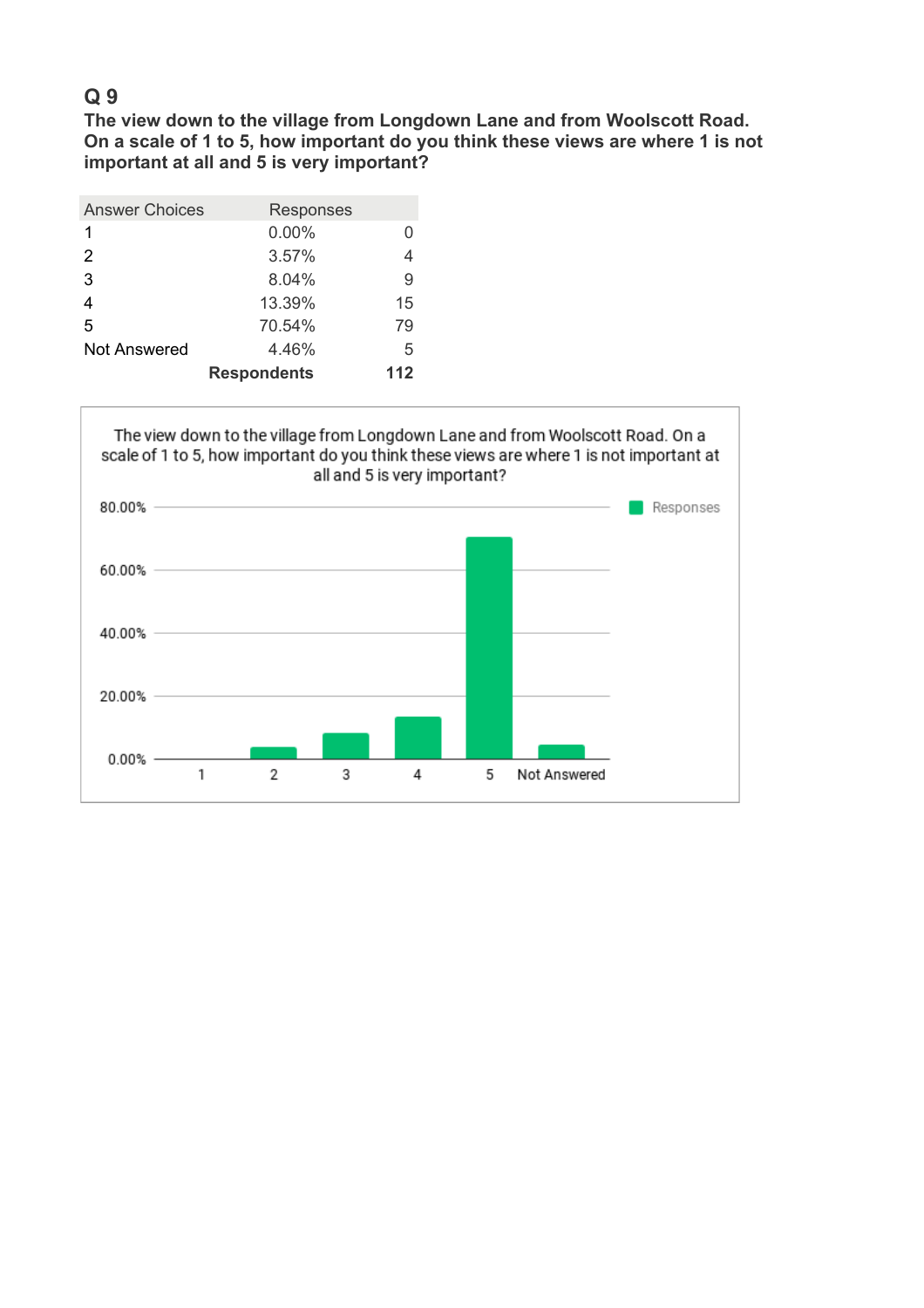**The views towards Woolscott and Grandborough. On a scale of 1 to 5, how important do you think these views are where 1 is not important at all and 5 is very important?**

| <b>Answer Choices</b> | Responses          |     |
|-----------------------|--------------------|-----|
| 1                     | 0.89%              |     |
| 2                     | 3.57%              |     |
| 3                     | 8.04%              | 9   |
|                       | 15.18%             | 17  |
| 5                     | 67.86%             | 76  |
| <b>Not Answered</b>   | 4.46%              | 5   |
|                       | <b>Respondents</b> | 112 |

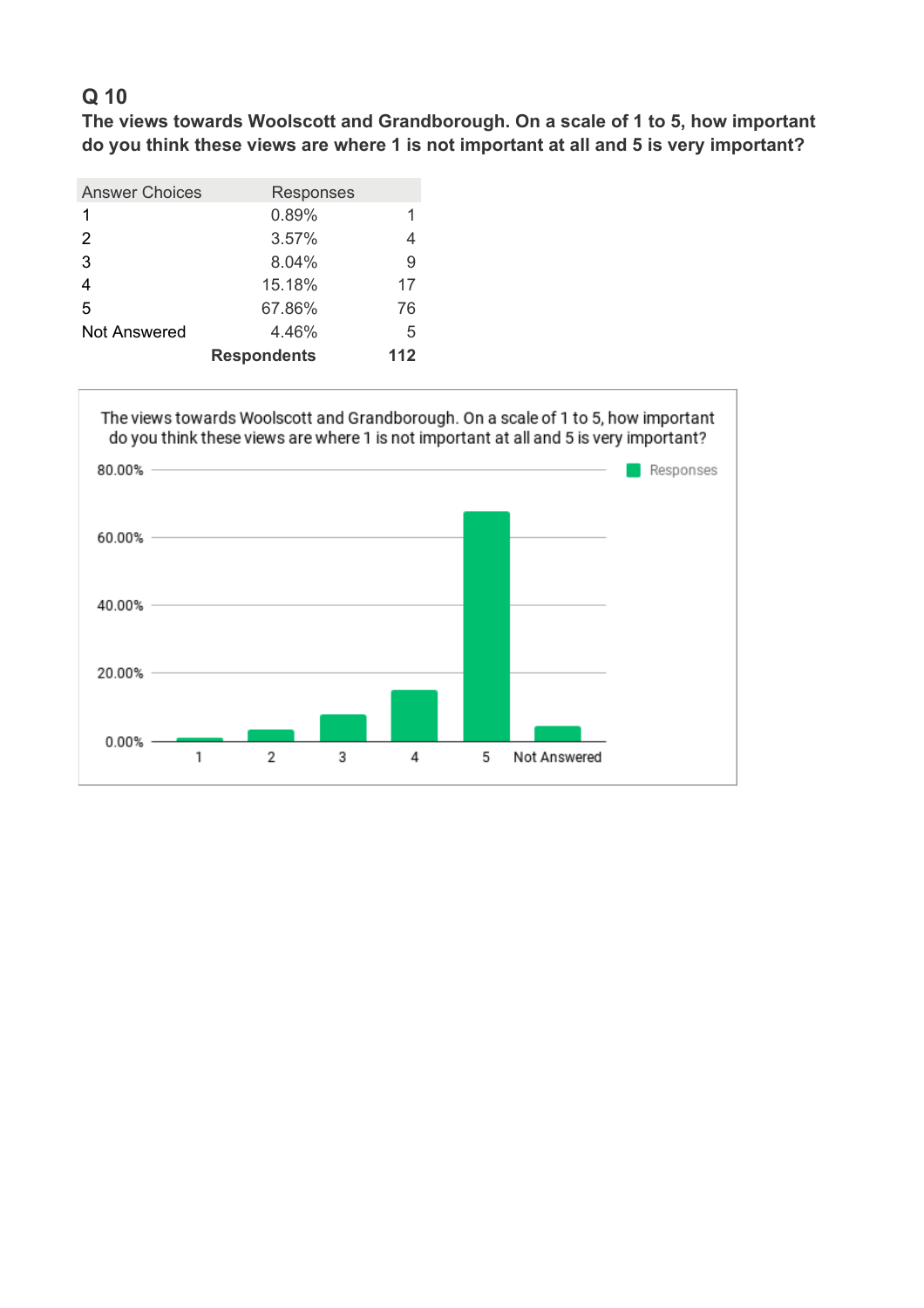# **Q 11 What other views from the village or towards the village are also important?**

- 1 Note re. point 10 above (Woolscot and Grandborough "from where" (underlined)? See 3B 2 From Moor Lane to the Church. 3 Towards the Church. 4 Open character towards the church from moor lane 5 Lower Street and Moor Lane towards the church 6 Lower Street and Moor Lane towards church 7 Church (towards) 8 The views towards St. Nicholas Church from Moor Lane. 9 View along Main Street when approaching from Moor Lane. 10 Road towards Sawbridge 11 The agricultural nature of the grassland field between the village and Sawbridge are both traditional and unique and should be protected 12 Moor Lane to Sawbridge. 13 The views either side of Moor Lane and beyond 14 The views down Moor Lane hedges to the fields, the trees in the hedgerows 15 From the church tower (underlined) This is amazing (underlined) and we should aim to keep it so. 16 The views towards Willoughby House and Sawbridge. 17 Views towards Flecknoe 18 Towards Sawbridge and Flecknoe 19 Views towards Sawbridge and Flecknoe from College Road and Main Street 20 The views towards Flecknoe and Shuckburgh Park from Moor Lane 21 Flecknoe to Willoughby 22 Towards Sawbridge and Wolfhampcote 23 Willoughby house across to Braunston church and Wolfhampcote.
	- 24 Village pond (towards)
- 25 1) General view of village duck pond
- 26 View of the village and pond when approaching from the Briccle
- 27 Village brook (towards)
- 28 Village Pub (towards)
- 29 From my house
- $30$  N.a
- 31 Views towards village from fox covet
- 32 Views towards village from Onley direction
- 33 The entry into the village from both Daventry and Dunchurch ie our bit of the A45 (litter there and up Longdown is a definite problem/eyesore)
- 34 The view towards the village coming onto the A45 slip road from the M45
- 35 The view to Willoughby from the A45 (five in a circle)
- 36 The views south towards the Leam Valley and beyond.
- 37 The view to Daventry is also important with ever increasing warehousing and lightening blotting the further reaching landscape.
- 38 Those from the canal and footpaths
- 39 2) View of floodlite church but spoilt by overgrown fir trees
- 40 I understand that no one owns a view but all should be protected wherever possible.
- 41 All views are important- this doesn't mean new developments will be detrimental.
- 42 190(Re. solar panels) "inappropriate. Owners can have their own solar panels in the roof this is unobtrusive."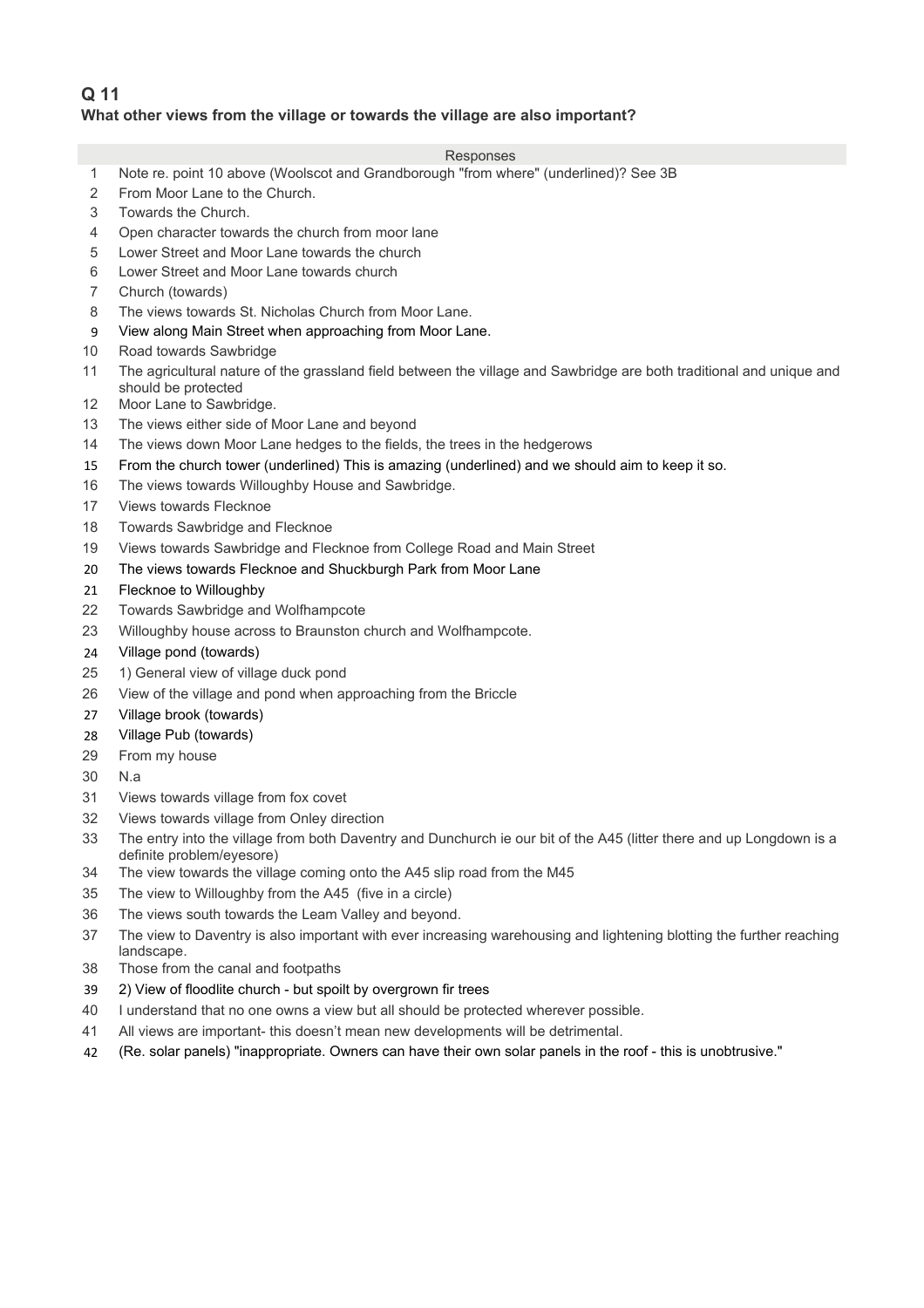**Should the Neighbourhood Development Plan include a policy to support communityled renewable energy schemes such as solar panels in the wider rural area of the parish?**

| <b>Answer Choices</b> | <b>Responses</b>   |     |
|-----------------------|--------------------|-----|
| <b>Yes</b>            | 44.64%             | 50  |
| No                    | 46.43%             | 52  |
| <b>Not Answered</b>   | 8.93%              | 10  |
|                       | <b>Respondents</b> | 112 |

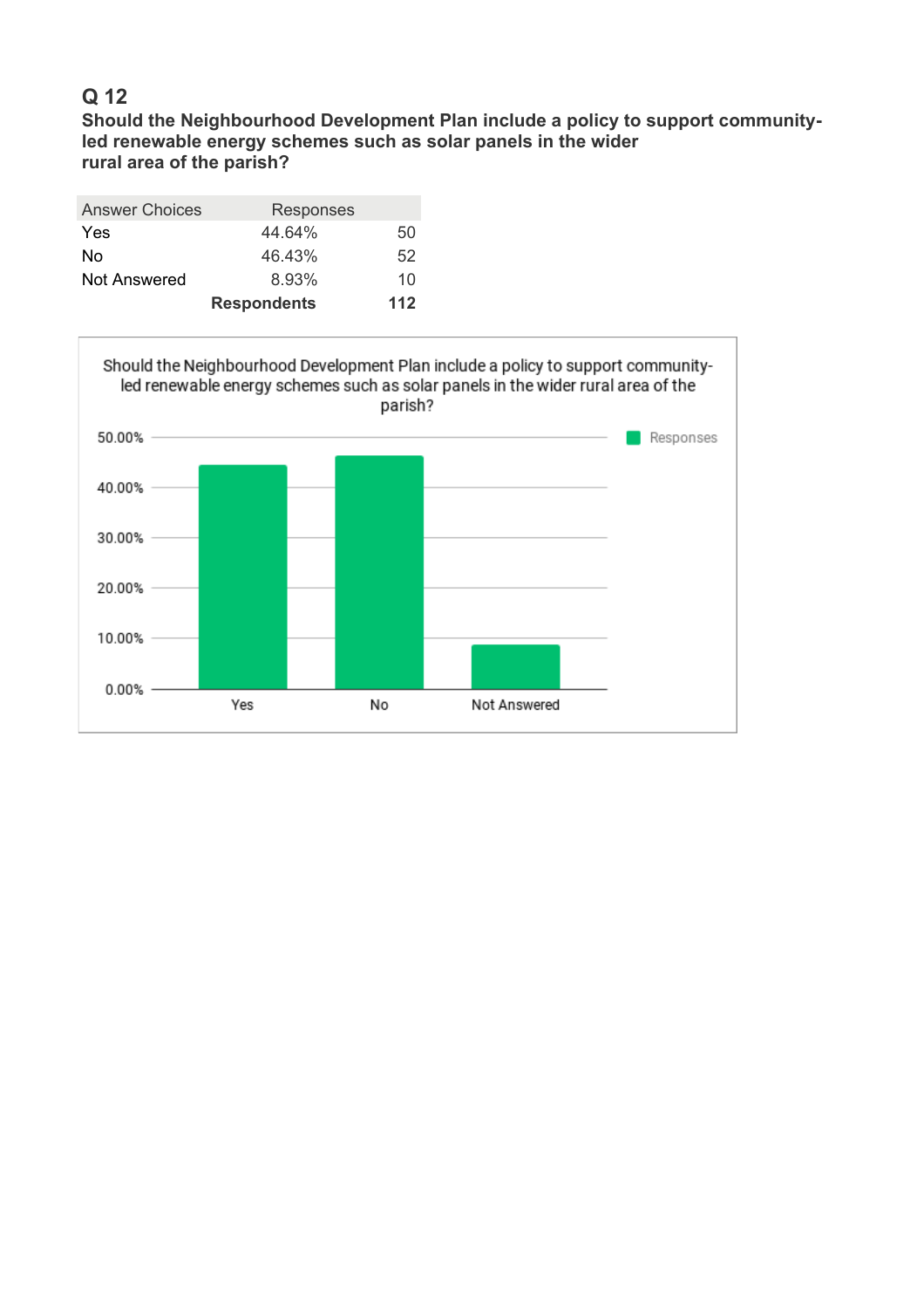**Do you agree that the NDP should include a policy identifying Green Infrastructure networks in Willoughby for protection and enhancement?**

| <b>Answer Choices</b> | Responses          |     |
|-----------------------|--------------------|-----|
| <b>Yes</b>            | 92.86%             | 104 |
| No                    | 2.68%              | 3   |
| Not Answered          | 4.46%              | 5   |
|                       | <b>Respondents</b> | 112 |

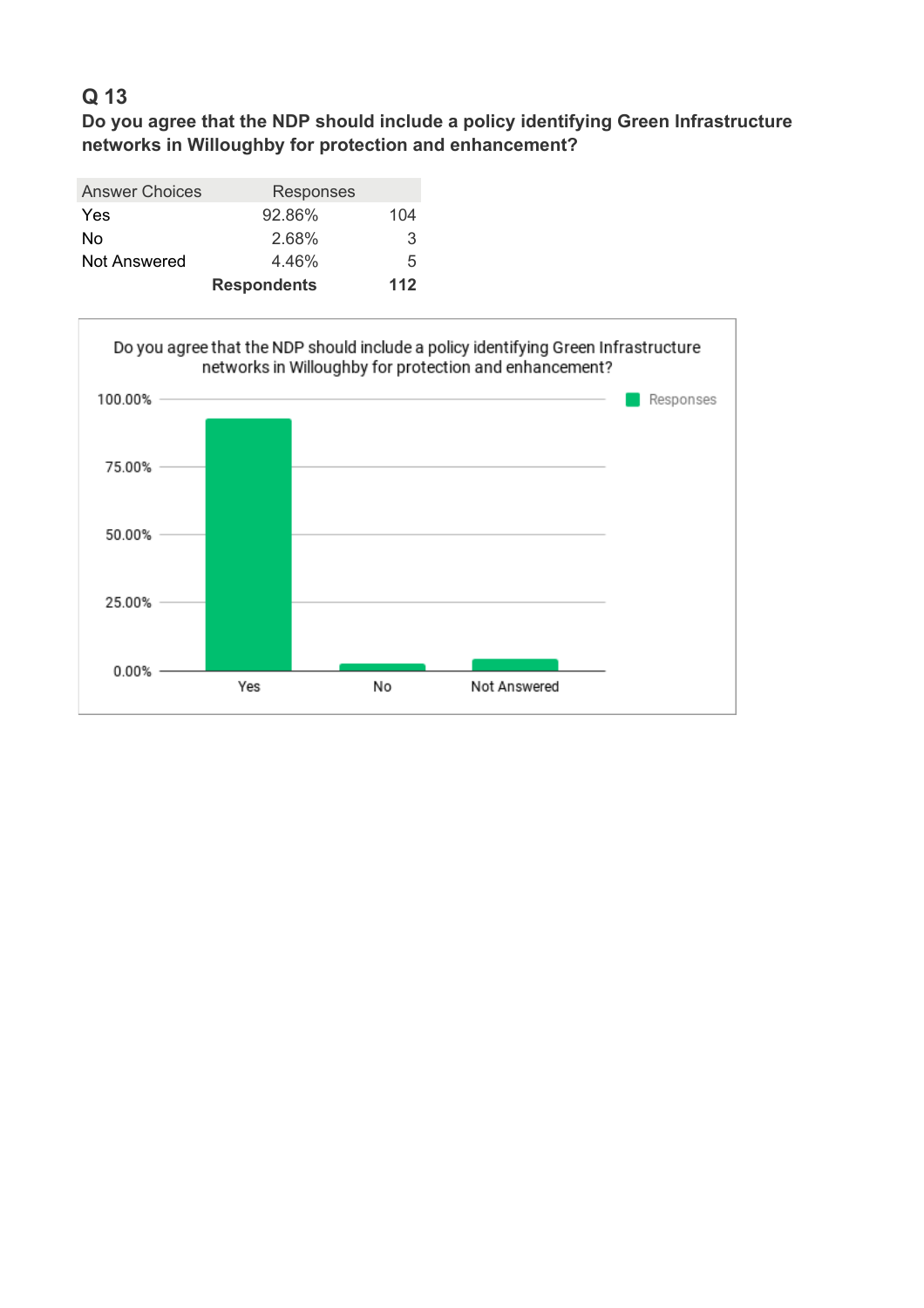## **Q 14 Please provide any comments suggesting how the policy could be improved**

### Responses

- 1 1 agree with all of these points, particularly prevention of flooding and extension to cycle ways and footpaths.
- 2 1 have already commented on GI via email. There needs to be care that 'new' does not introduce species that are not historically local since the impact cannot be quantified or reversed. The aim should be to facilitate species that have been indigenous to the area. There should be some consideration of the interconnection with adjoining parishes so as not to damage their ecosystems.
- 3 Ticked
- 4 Take each case into consideration carefully.
- 5 Leave the village unchanged
- 6 40Presumably protection of the village pond including its water level (underlined) is included. But could it border on the road give better protection for its inhabitants (underlined) ?!
- 7 The policy towards flood risk and water quality management is particularly important. It has not been so far committed to with any great effect.
- 8 Whatever is required to reduce flood risk should be done. it may be necessary to use expert advice in the future.
- 9 The green infrastructure should include the whole of Longdown Lane. Drainage is a problem particularly when there is heavy rain as the water drains off the road into the Navigation complex of the Cottage, Bungalow and House and into the canal, particularly given the amount of traffic going up and down the lane, including heavy vehicles it notwithstanding the 7.5T limit which is frequently ignored.
- 10 FLOODING ISSUES ARE TRICKY.WE MUST REMEMBER THAT WILLOUGHBY WILL FLOOD FOLLOWING SPELLS OF HEAVY RAIN HOWEVER REGULAR MAINTENANCE IS REQUIRED.
- 11 WCC should clean out the brook more often beside Moor Lane.
- 12 Please refer to separate documentation relating to Flood Risk which was requested by Maggie Beech at recent Neighbourhood Plan Day.
- 13 The upkeep of the local footpaths and their "marking" appears poor. The "new" bridalway to Braunston being an exception
- 14 There should be improved cycle networks in order to protect both cyclist and motorist
- 15 Footpaths should be accessible and maintained. Grass verges should not (underlined) be cut back too vigorously encouraging wild-life habitat.
- 16 Make people more aware of footpaths in and around the village with better signs or map.
- 17 The footpath to Dunchurch should incorporate a cycle path.
- 18 Are people happy to have footpaths across their back gardens? Should livestock be stressed and their health put a risk unnecessarily for people's leisure pursuits?
- 19 I would really like to see the Great Central Railway Line cycleway extended from the Onley Lane through to Willoughby, especially now Dunchurch Pools has opened.
- 20 Once agreed, a regular monitoring and maintenance programme should be introduced to enforce adherence to the policy
- 21 See Q2B response please
- 22 Measures if possible to keep litter dropping under control. Discourage hays passing through

23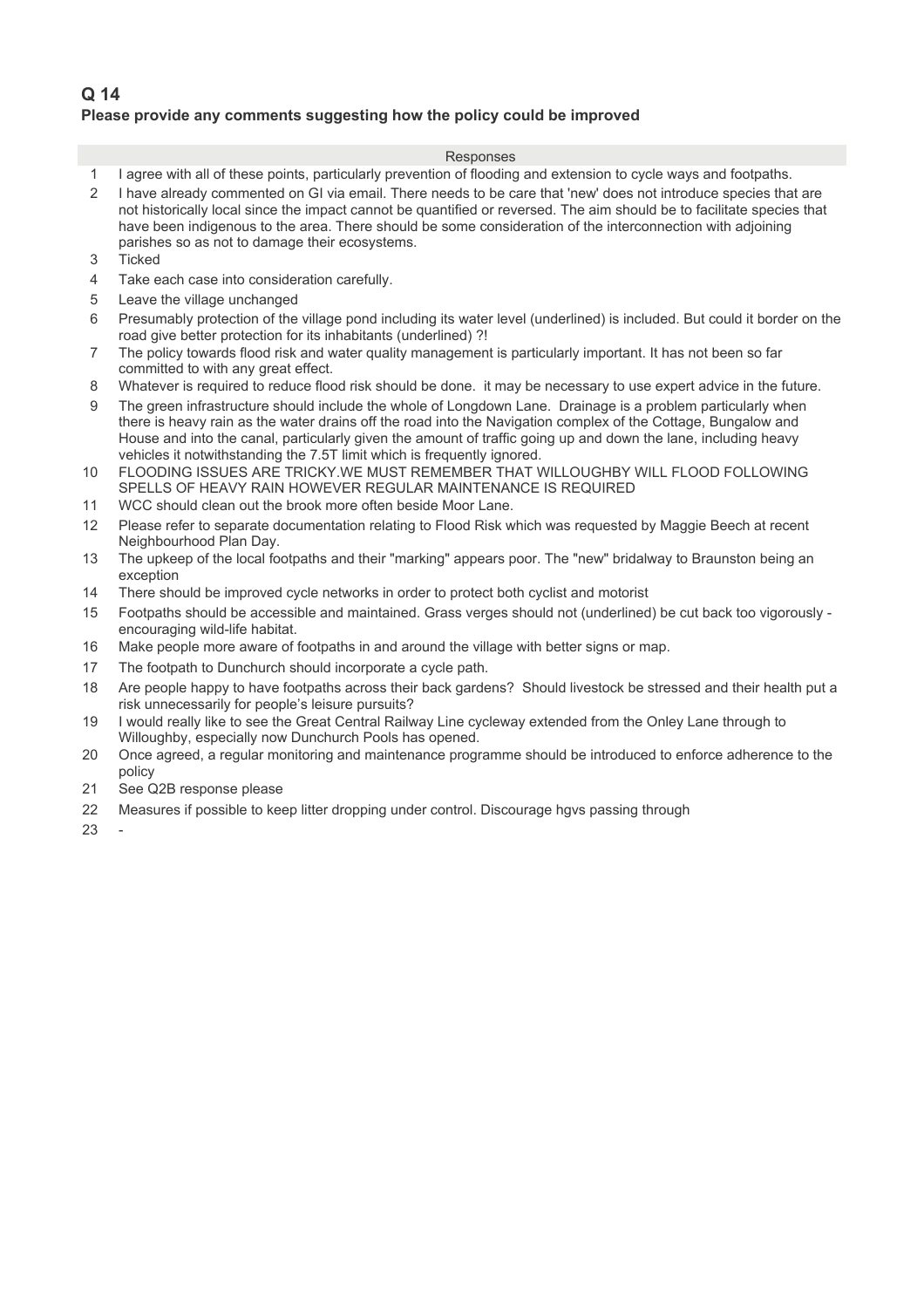## **Q 15 Please suggest any important features you think could be included.**

- 1 Wholeheartedly agree with linking green corridors with neighbouring villages thus keeping cars away from village
- 2 Whole heartedly agree with linking green corridors with neighbouring villages keeping car volume away from the
- villages 3 Leave the village unchanged
- 4 Open up old railway course from A45
- 5 The disused railway.
- 6 Access and clarity of access to our FP network could be much improved
- 7 More cyclepaths to encourage families to get out without using a car
- 8 Improved cycleways (especially along A45). Prevent farmers from ploughing up footpaths
- 9 Better footpaths and cycle paths via farmland maintained by local volunteer groups
- 10 We must have a map of all the existing public footpaths and protect access
- 11 All the footpaths.
- 12 Ridge and furrow fields?
- 13 Natural ditches, water ways and the village pond should be maintained and protected.
- 14 Re-instating of the pond in Haywards Lodge to be used as a "holding pond" in times of potential flooding
- 15 All the roads in the parish all have hedges, verges and ditches facilitating the movement of wildlife.
- 16 All the local orchards and ponds.
- 17 The Fox Cover.
- 18 The covert by Willoughby House
- 19 The ancient trees including one adjacent to Gate Farm that was favoured by a particular species of butterfly.
- 20 The trees down Bricksh.
- 21 Wild flower meadows?
- 22 CRICK CLUB GROUNDS
- 23 Cricket club grounds
- 24 Sorry don't know
- 25
- 26 See answer to question 14.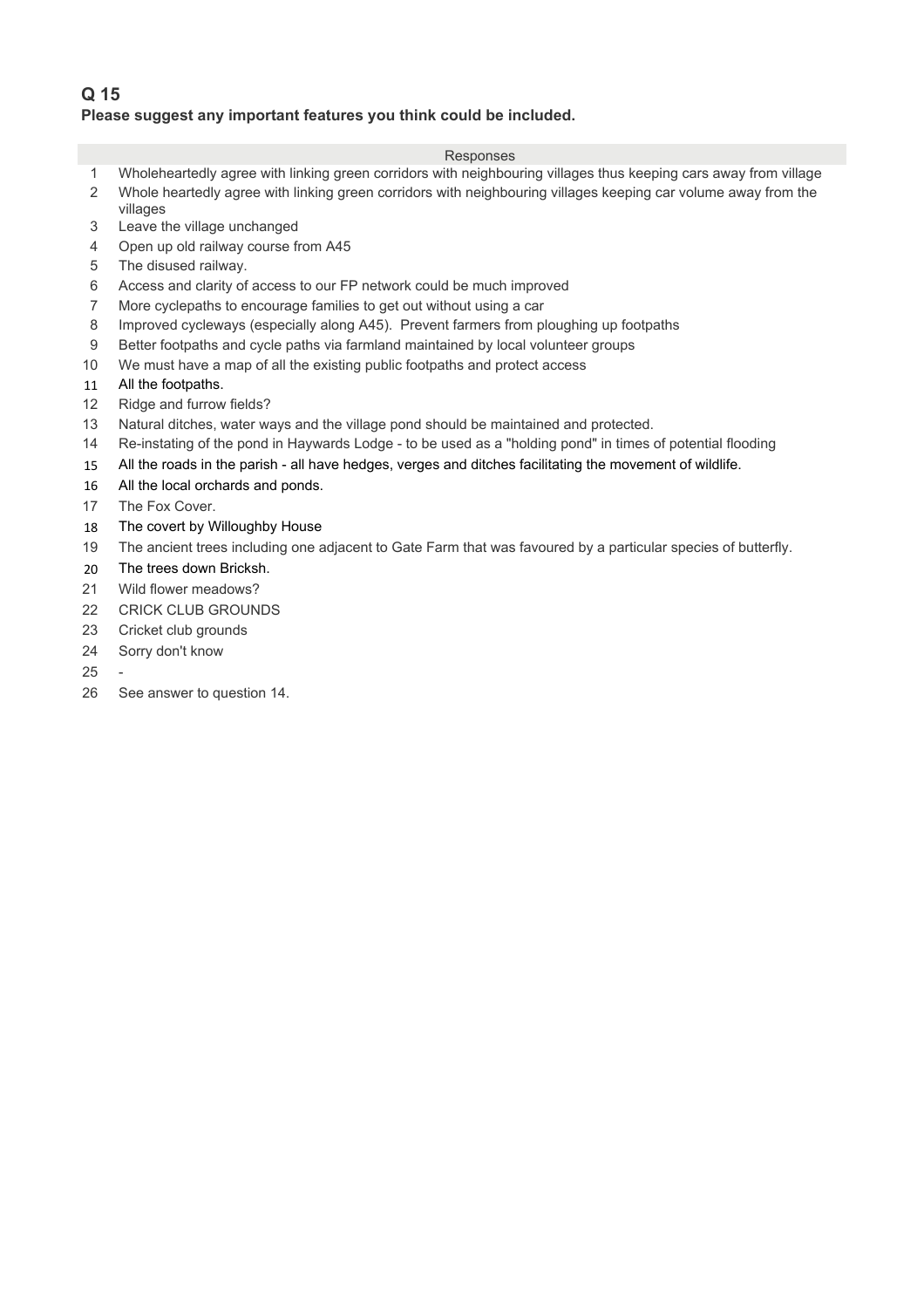**Do you agree that the NDP should include a policy that protects and enhances the built heritage assets in the parish?** 

| <b>Answer Choices</b> | Responses          |     |
|-----------------------|--------------------|-----|
| Yes                   | 87.50%             | 98  |
| No                    | 5.36%              | 6   |
| Not Answered          | $7.14\%$           | 8   |
|                       | <b>Respondents</b> | 112 |

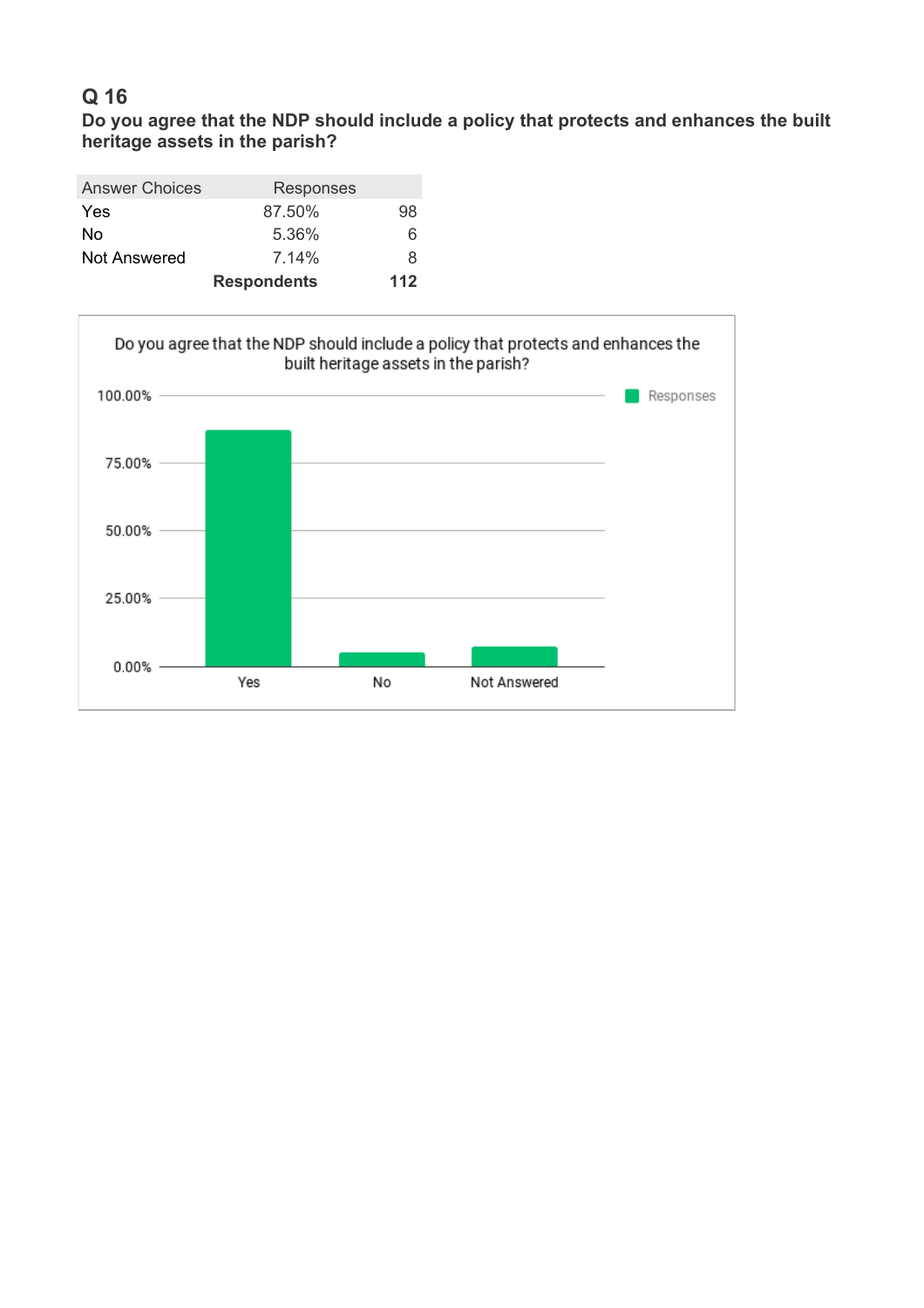## **Q 17 Please provide any comments suggesting how the policy could be improved.**

- 1 None I can think of it's very comprehensive.
- 2 Yes and no (to a degree). However there are a lot of new products coming on the market that could enhance and blend in. No change is not always a good thing
- 3 Please take every case in question into careful consideration. Do not dictate.
- 4 20Every proposal should be assessed individually for its merits. Many architecture splendors may never have been built under such constraints.
- 5 The question is too restrictive, of course protecting heritage assets is important but again not to the detriment of progress or developing a more sustainable and progressive community
- 6 30The policy should include a presumption in favour of replacement of existing low-quality housing (mainly 20th century) by better quality buildings that are more sympathetic to the village environment.
- 7 40Properties should have stricter planning and should be in keeping with other properties
- 8 Any new developments should be in keeping with existing structures
- 9 Once approved the application should be revisited on completion to ensure adherence has been met.
- 10 The most significant heritage asset is the non-designated R  $\&$  F landscape this should be enshrined in the policy to avoid a debate about its importance with every maverick developer.
- 11 New developments (limited) should not be in close proximity to the village's historical listed buildings
- 12 Enhance' a listed building is asking for architects to come up with schemes they consider enhance which may be ultra modern supposedly compatible structures. Perhaps: development to or impacting a listed structure should preserve its visual appearance in relation to existing surrounding structures and be carried out using methods compatible with preserving the listed features.
- 13 Besigns for developments will be required to demonstrate that they do not detract from heritage assets or their settings.
- 14 I think it makes sense for any new developments to fit in with their surroundings, but I don't think this policy is necessary as there is a wide variety of building styles in the village and that doesn't take away from its beauty.
- 15 The council just use it as an excuse to force you to employ their archaeologistics to watch you dig foundations!
- 16 Without clarity as to what the heritage assets are it will be very difficult satisfy.
- 17 Given that no systematic archaeological surveys have been carried out it might be desirable to require a geophysical survey of any site of more than say 3sq m. so that any remains etc. may be considered before development plans are brought forward.
- 18 Leave the village unchanged
- 19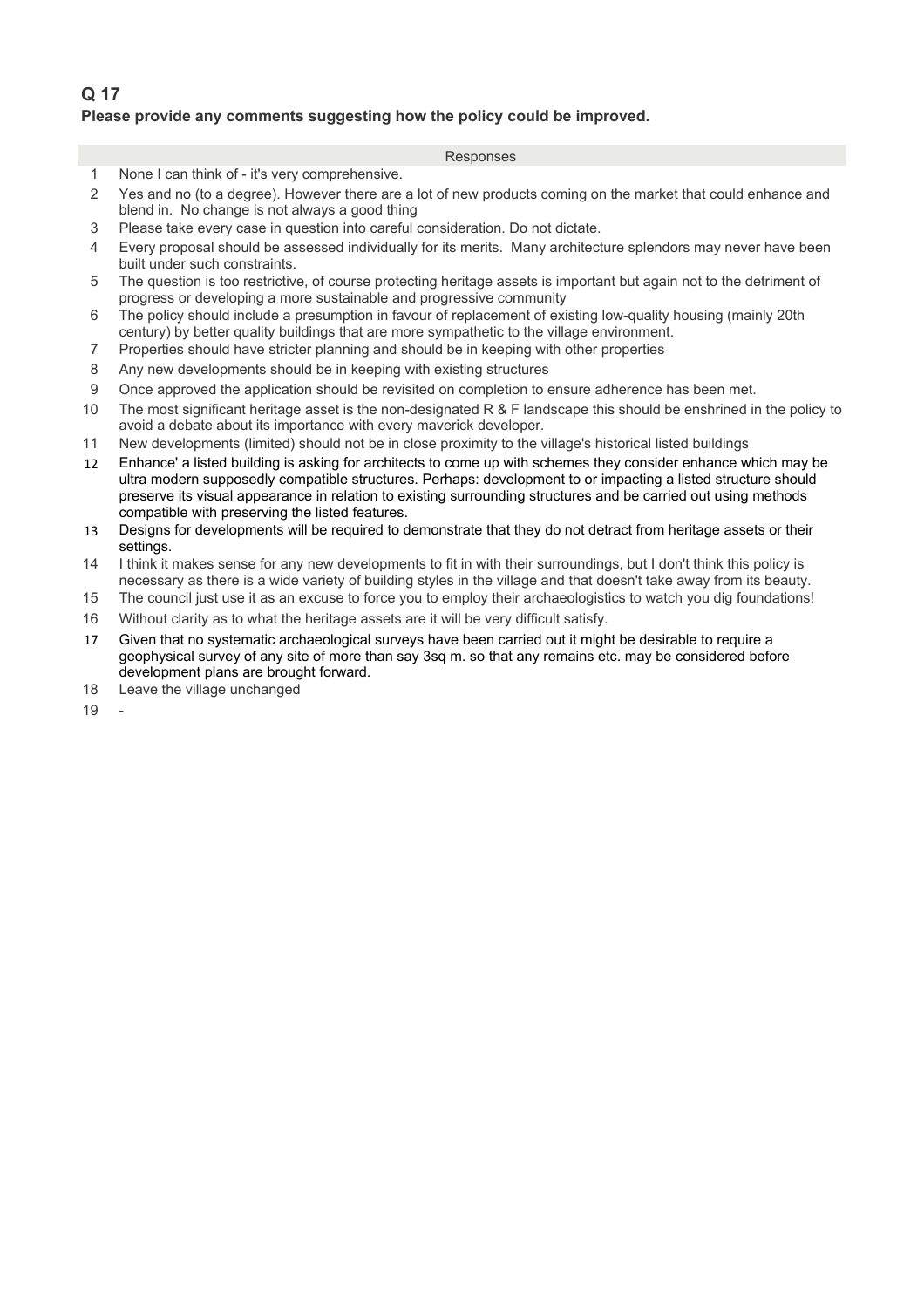## **Q 18 Do you have any suggestions for locally important historic buildings or features? If so, please explain why they are significant.**

- 1 Listed buildings
- 2 Village support for any restoration to keep listed buildings standing. Not left to become ruins
- 3 The older buildings form the character of village, although mainly not used for they original purpose it is still important to maintain.
- 4 Ridge and furrow.
- 5 Open Field System Ridge and Furrows which surround Willoughby and neighbouring parishes and create a uniquely contiguous landscape.
- 6 Church. Needs to be maintained in good condition. Integral part of any village.
- 7 401) There is a need for kitchen and toilet facilities at St. Nicholas Church thereby making this heritage building more "user friendly" for the village familites.
- 8 Priority should be given to historic buildings and in particular the church should have toilet facilities if it is going to remain as an important (useable) asset for the community
- 9 Church
- 10 The small cottage up Moor Lane by the History of the special water of the village
- 11 The Moat (underlined) -- can anybody actually see this? it's hardly a noticeable feature.
- 12 The Four Crosses as its history as a pub.
- 13 Gate Farm due to its age.
- 14 802) Encourage more social use of the Rose make it more of a "Village Pub".
- 15 Haywood Lodge bequeathed and intermittently supported over the years by Villagers and/or Village groups.
- 16 No
- $17 -$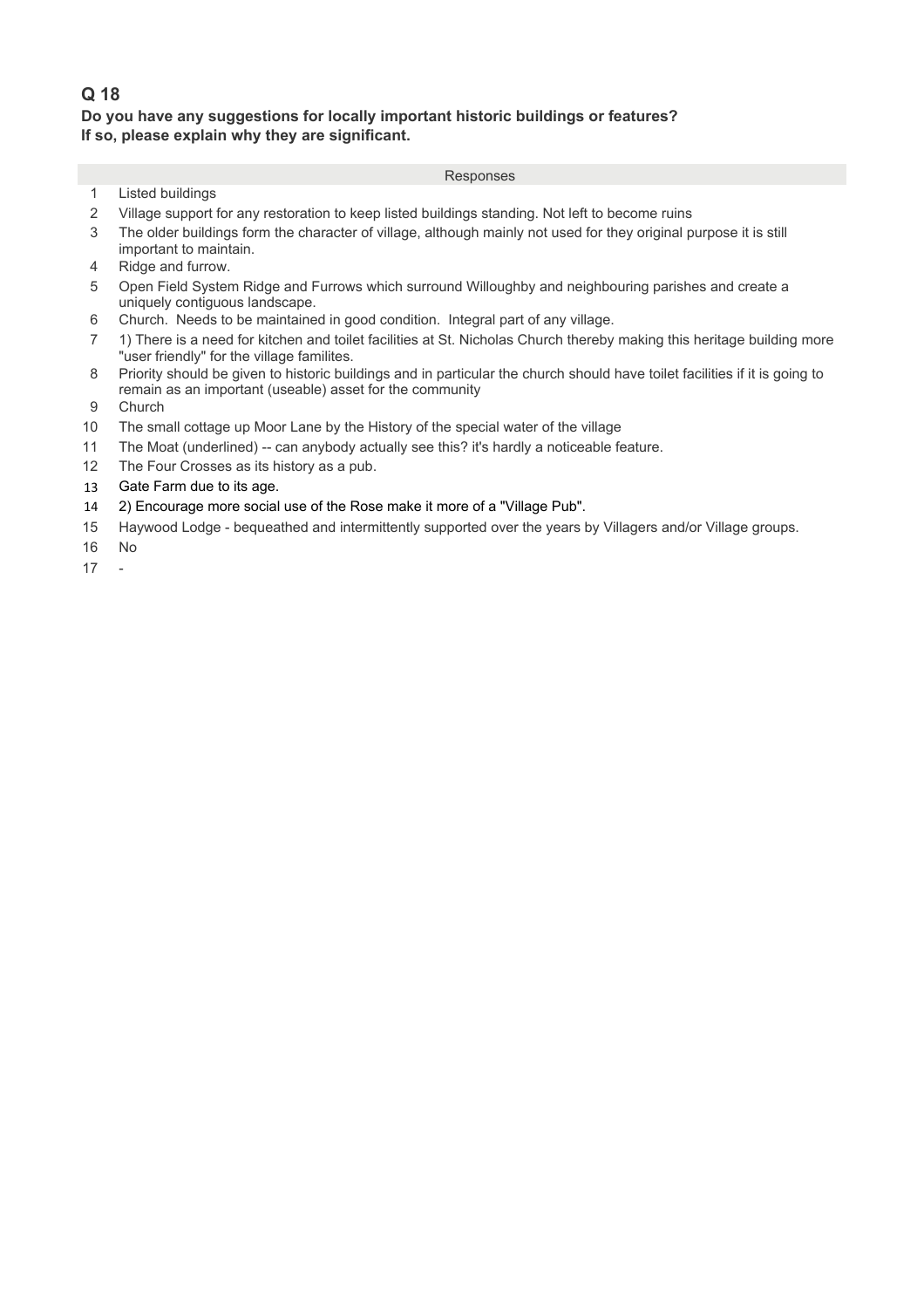**Do you agree that the NDP should include a general policy to encourage high quality design?**

| <b>Answer Choices</b> | Responses          |     |
|-----------------------|--------------------|-----|
| <b>Yes</b>            | 92.86%             | 104 |
| No                    | 4.46%              | 5   |
| <b>Not Answered</b>   | 2.68%              | 3   |
|                       | <b>Respondents</b> | 112 |

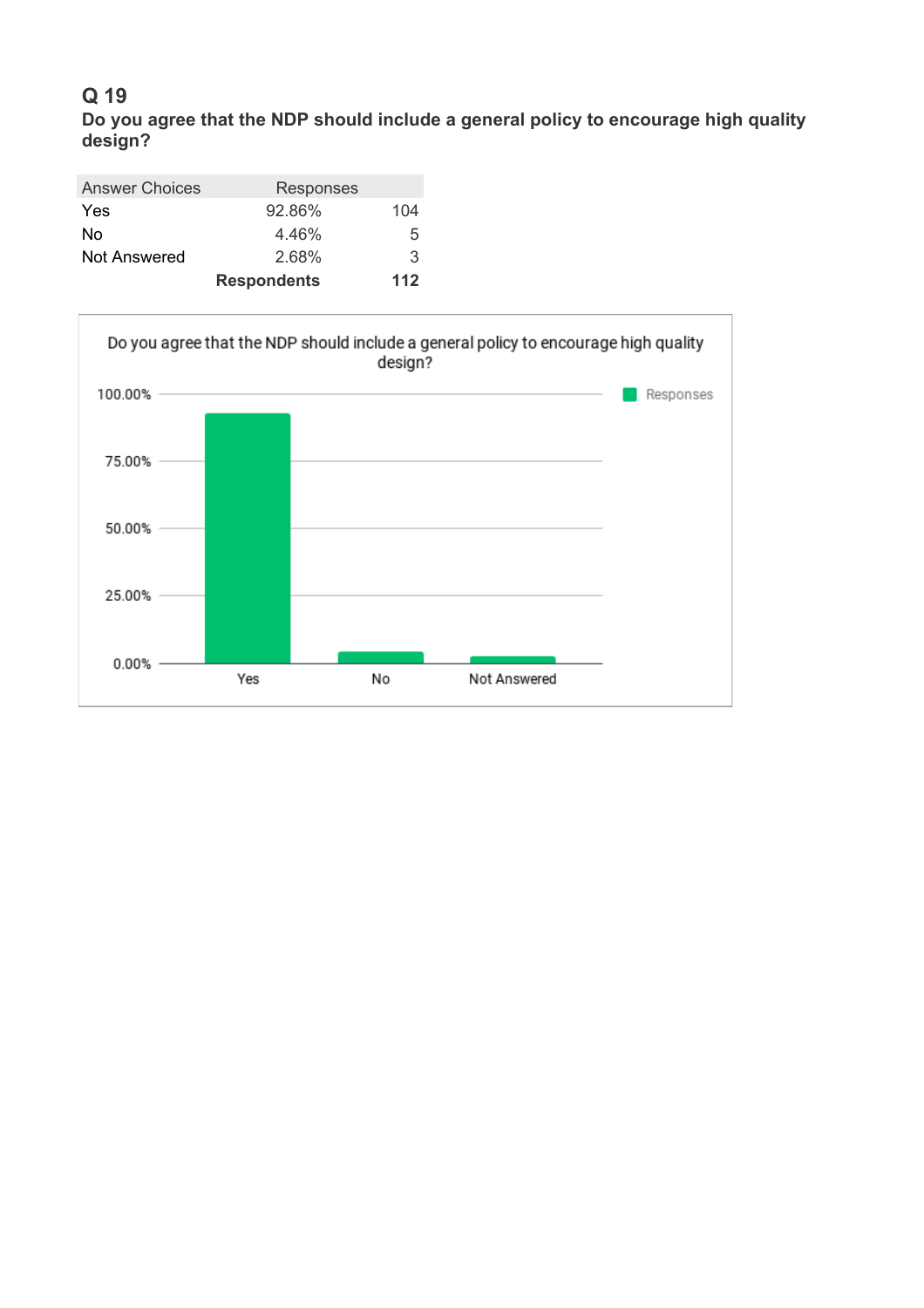## **Q 20 Please provide any comments suggesting how the policy could be improved.**

- 1 None it's very comprehensive
- 2 1 think the above are good guidelines and it is a shame they have not been enforced before
- 3 The local council already has many restrictions that have to be adhered to anyway. We are already much more environmentally involved
- 4 Providing this is not too limiting....
- 5 This is overly prescriptive and restricts innovation and new design as contrast can be sympathetic to ensuring integrity of buildings.
- 6 30Each proposal should be assessed on it's individual merits opportunities could be lost to enhance the aesthetics of the village. Should we be this insular?
- 7 D. Extensions should not necessarily be small but in keeping with the building.
- 8 The scale of an extension should be proportionate to the site and surrounding buildings. Permitted development rights would allow most small development without a planning application so as written this part is not useful.
- 9 No objection to converting redundant farm into dwellings. Good way to provide "affordable housing"
- 10 Houses could have water storage systems? Solar panels and ground source heating where appropriate should be encouraged?
- 11 Any solar panels fitted to roofs should not (underlined) be visible from the road.
- 12 Regarding energy a direction that roof ridges should wherever possible be east-west maximising opportunities for solar panels. Large scale wind turbines should be vetoed as should solar farms which are not screened in a manner that prevents them detracting from the landscape.
- 13 I am not sure that "contemporary designs and modern architectural approaches" sits with well with the general character of this rural area
- 14 60Given directive on mass and height a 2 storey limit is inappropriate and could prevent a small block of flats/maisonettes three storeys with a shallow roof pitch might well be a similar height to two storeys of high rooms and steep roof pitch.
- 15 It is critical to preserve the character of the village limited development should be sympathetic to existing structures
- 16 High quality design should be sympathetic to its surroundings.
- 17 Any development should not be in the front gardens and open aspects of the streets should be maintained. Planting of trees on the front of properties should not be allowed.
- 18 Not J. People want bigger windows now to let light in Just because a window is at the moment small people should be able to enlarge
- 19 Include a provision for affordable homes to encourage families and lower earners
- 20 Support for smaller new developments in the village to attract younger families and to keep younger families who have grown up in the village, in the village
- 21 Leave the village unchanged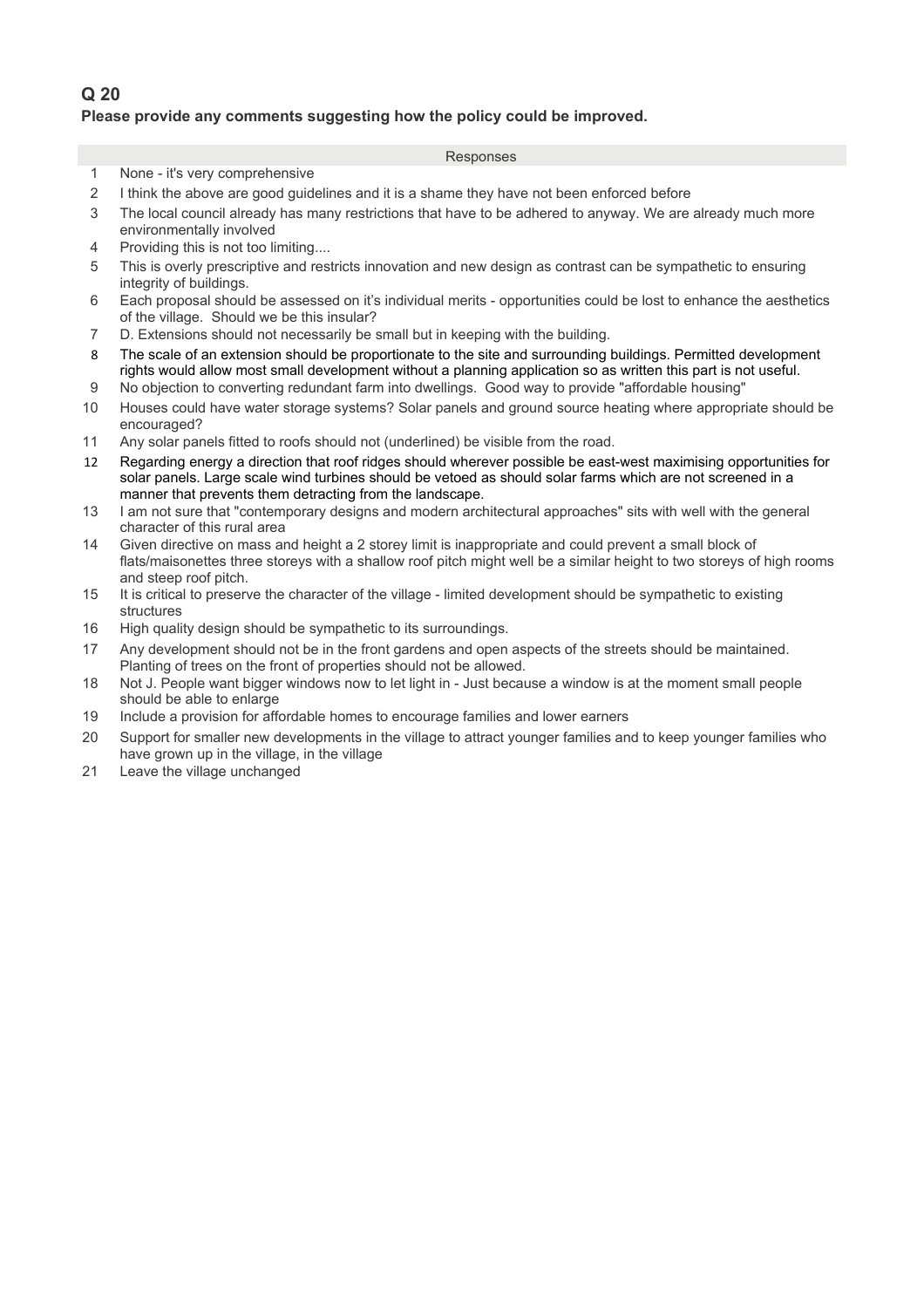**Do you agree that the NDP should include a criteria based policy to guide the response to planning applications to build new homes?**

| <b>Answer Choices</b> | Responses          |     |
|-----------------------|--------------------|-----|
| Yes                   | 88.39%             | 99  |
| No                    | 4.46%              | 5   |
| Not Answered          | $7.14\%$           | 8   |
|                       | <b>Respondents</b> | 112 |

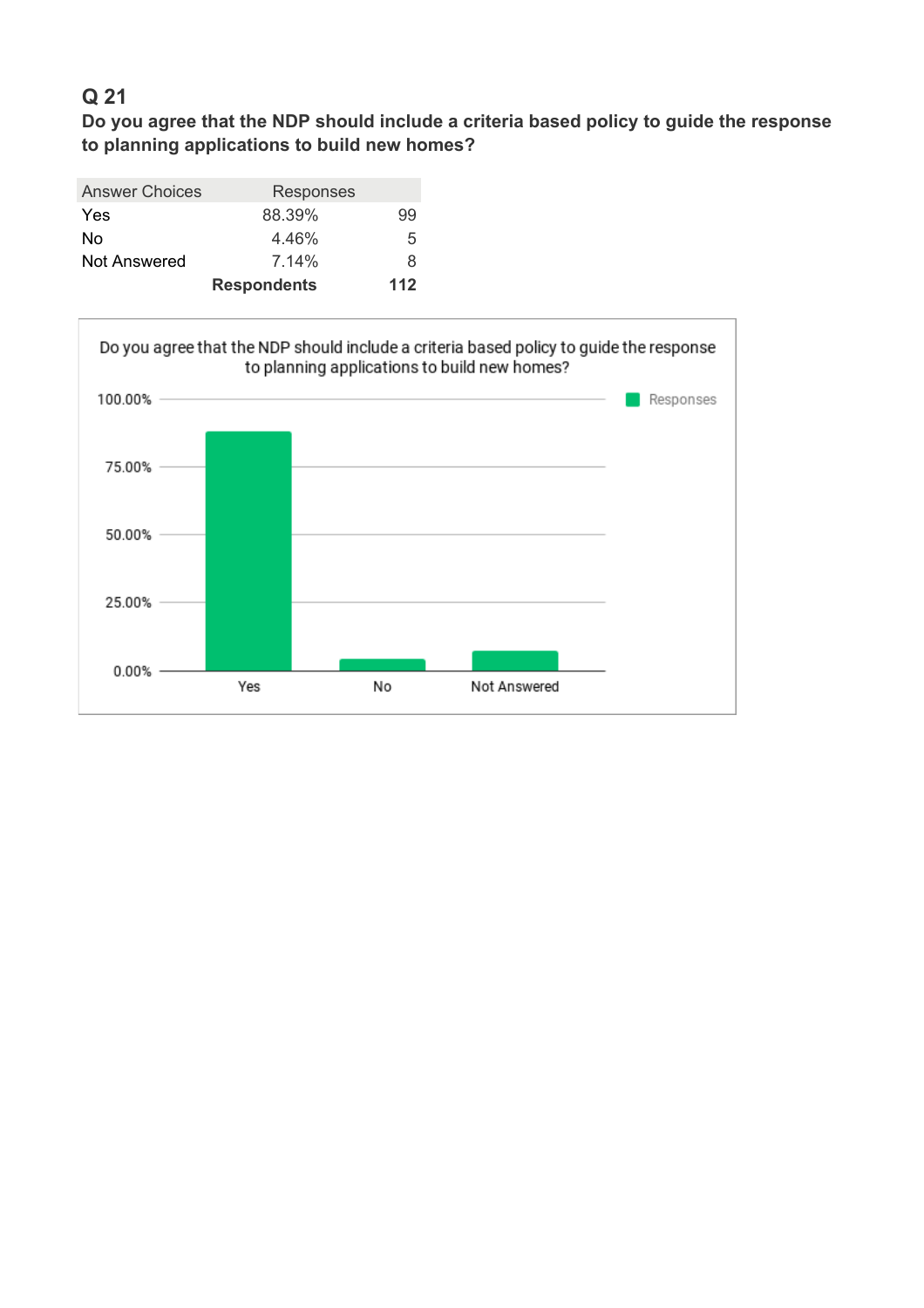## **Q 22 Please provide any comments suggesting how the policy could be improved.**

- 1 This is important that any development does not adversely impact upon the existing green and open spaces within the village boundary
- 2 Need to improve aethetic nature of the village
- 3 Leave the village unchanged
- 4 Criteria should be no new homes!
- 5 A. is too restrictive
- 6 Yes and no. Willoughby needs more than 1-2 houses to develop as a community but not just luxury housing which would prevent young first time buyers or families moving into the village
- 7 Back garden development should be actively discouraged this leads to disquiet amongst neighbours and puts additional strain on accesses and parking
- 8 The direction re homes in back gardens needs to also ensure that such development complements surrounding properties and does not impact the street scene.
- 9 Residential development in back gardens should not be promoted in this policy. Such developments inevitably transform an area so that it becomes more built-up/urbanised. Neighbours' privacy and tranquillity are usually negatively impacted as well. Most people living in Willoughby have a view of the countryside from their garden. This is likely to be important to their enjoyment of living in the village and to their mental health.
- 10 Not sure what is meant by "density of built form" in C
- 11 (referring to q7C) "BUT LIMITED. If each village had an extra 8-12 houses, there would be no need for massive developments and the village character would be kept."
- 12 Our village has a full range of housing :- Flats, Council, two bed, three bed, four bed, Bungalows, Barn conversions and posh. The only type missing is a lovely residential home where we could end our days!
- 13 1)The only housing needed is a few starter homes (6-8) with 2 bedrooms. These need to stay as starter homes e.g. no extensions allowed and property price restricted to 2/3% per year. 2) bungalows (4-6) for pensioners that could be used to move existing single occupants into, thus would free there larger properties for other families.
- 14 Support development for smaller houses in the village to keep existing young families and attract new young families into the village
- 15 New developments should be limited. Willoughby's population is quite old, on average, and there should be enough housing available as people move on.
- 16 Affordable housing required for local people who have had to move out of village. Infill could be White House Farm to A45.
- 17 If you use phrases like "affordable housing" they should mean what they say ie homes for people on low incomes. More social housing (e.g. housing association or council homes)
- 18 See 23 below (settle boundary) "yes, if small scale eg small group of homes"
- 19 Proposal for developments need to be considered on an individual basis. Small scale developments are often unviable, and cannot contribute to road infrastructure improvements and other village amenities, that we could all benefit from.
- 20 Increase settlement boundary to include sites outside the Category 3 flood zone.
- 21 It is inappropriate to limit future development to within the 2009 village settlement boundary as some 60% of the village lies within the Cat3 flood zone. This seriously limits areas which can reasonably be developed. Development within the Cat3 zone would need to satisfy stringent flood related planning regulations, making such housing expensive to build and expensive to insure. The 2009 boundary excludes some "brown field" areas and some long established gardens which lie outside the flood plain.
- 22 I agree with the princeples but the drawing of the blue line virtually prevents any new housing with the exception of the top of main street
- 23 The settlement boundary needs to be adjusted to include Pye Court and Manor Farmhouse with existing barn conversions.
- 24 New dwellings outside of the village boundary should be discouraged as representing development in the open countryside contrary to policy option 1 a
- 25 New housing should provide off road parking for at least two cars
- 26 All new developments should include adequate on site parking provision
- 27 You need to watch the amount of new vehicles being added to the narrow roads in the village
- 28 We need to stick policy -- no exceptions.
- 29 "quide" is a weak term "steer" or "influence" are verbs which would be more in keeping with the objectives of the Plan
- $30 -$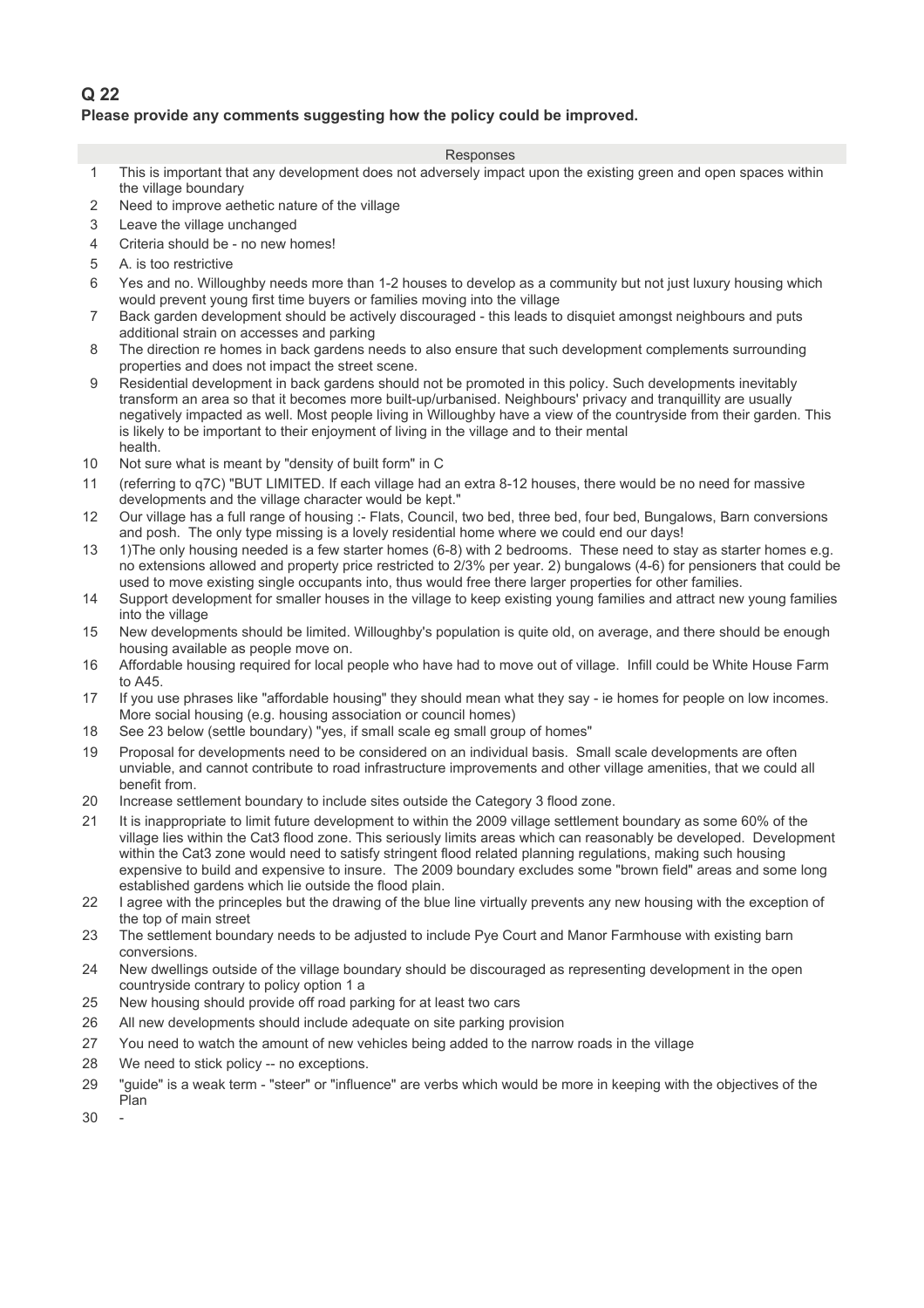# **Q 23 Would you be in favour of some development next to the village settlement boundary but outside it?**

| <b>Answer Choices</b> | Responses          |     |
|-----------------------|--------------------|-----|
| <b>Yes</b>            | 35.71%             | 40  |
| No                    | 57.14%             | 64  |
| Not Answered          | 7.14%              | 8   |
|                       | <b>Respondents</b> | 112 |

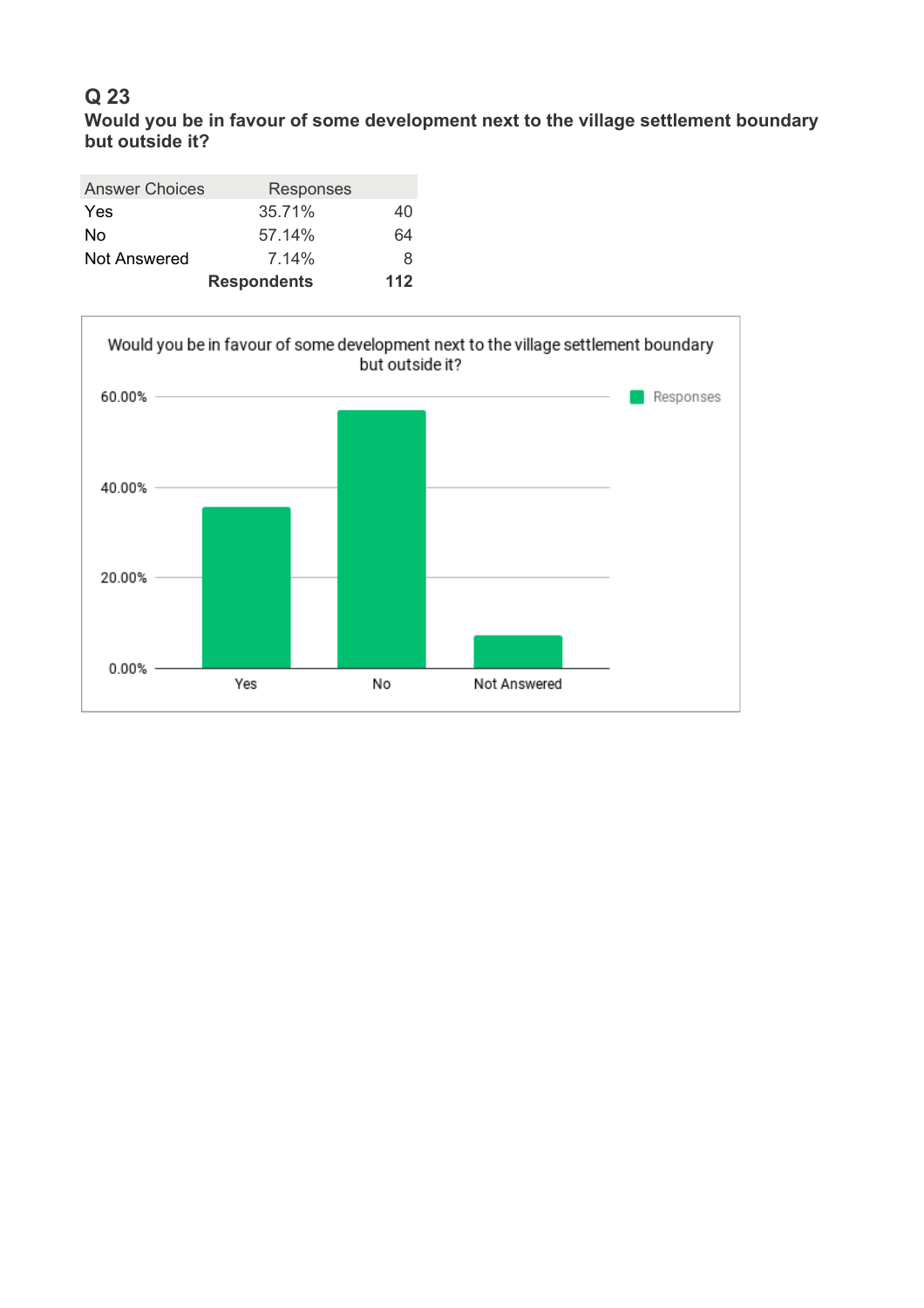# **Q 24 Has someone in your household left Willoughby Parish in the last 5 years?**

|                       | <b>Respondents</b> | 112 |
|-----------------------|--------------------|-----|
| Not Answered          | 4.46%              | 5   |
| No                    | 79.46%             | 89  |
| Yes                   | 16.07%             | 18  |
| <b>Answer Choices</b> | <b>Responses</b>   |     |

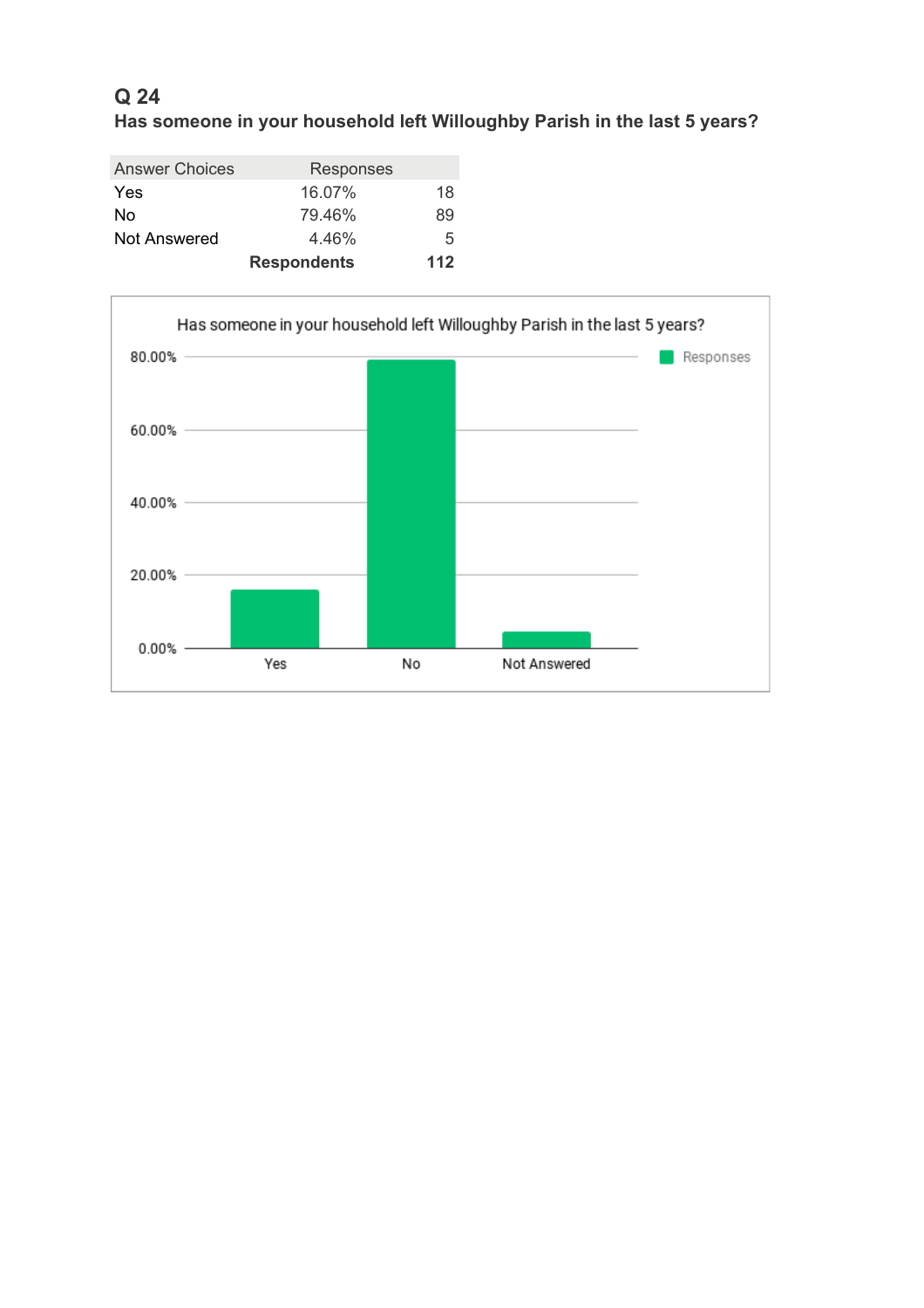## **Q 25 If yes, for what reason?**

- 1 Passed away
- 2 My husband died
- 3 Death
- 4 University and now living away.
- 5 Work and marriage
- 6 Work
- 7 Divorce
- 8 No suitable housing available
- 9 To seek accomodation
- 10 Locally born & bred children unwillingly leave the area due to lack of freehold housing at the lower end of the market. The 'Don't move - improve' trend (recently exacerbated by higher stamp duty) is stagnating the housing flow to the younger generation and simultaneously pricing them out the local market. Commuter money buys and improves - Locally earned money ends up buying in town
- 11 No affordable housing
- 12 Housing cost and availability in village
- 13 Too expensive, no local facilities.
- 14 The village and amenities too restrictive for younger people/families
- 15 Purchased a house in Braunston
- 16 Not sure about question 23, 26 or 29 as we are not full time residents in Willoughby.
- $17 -$
- $18$   $n/a$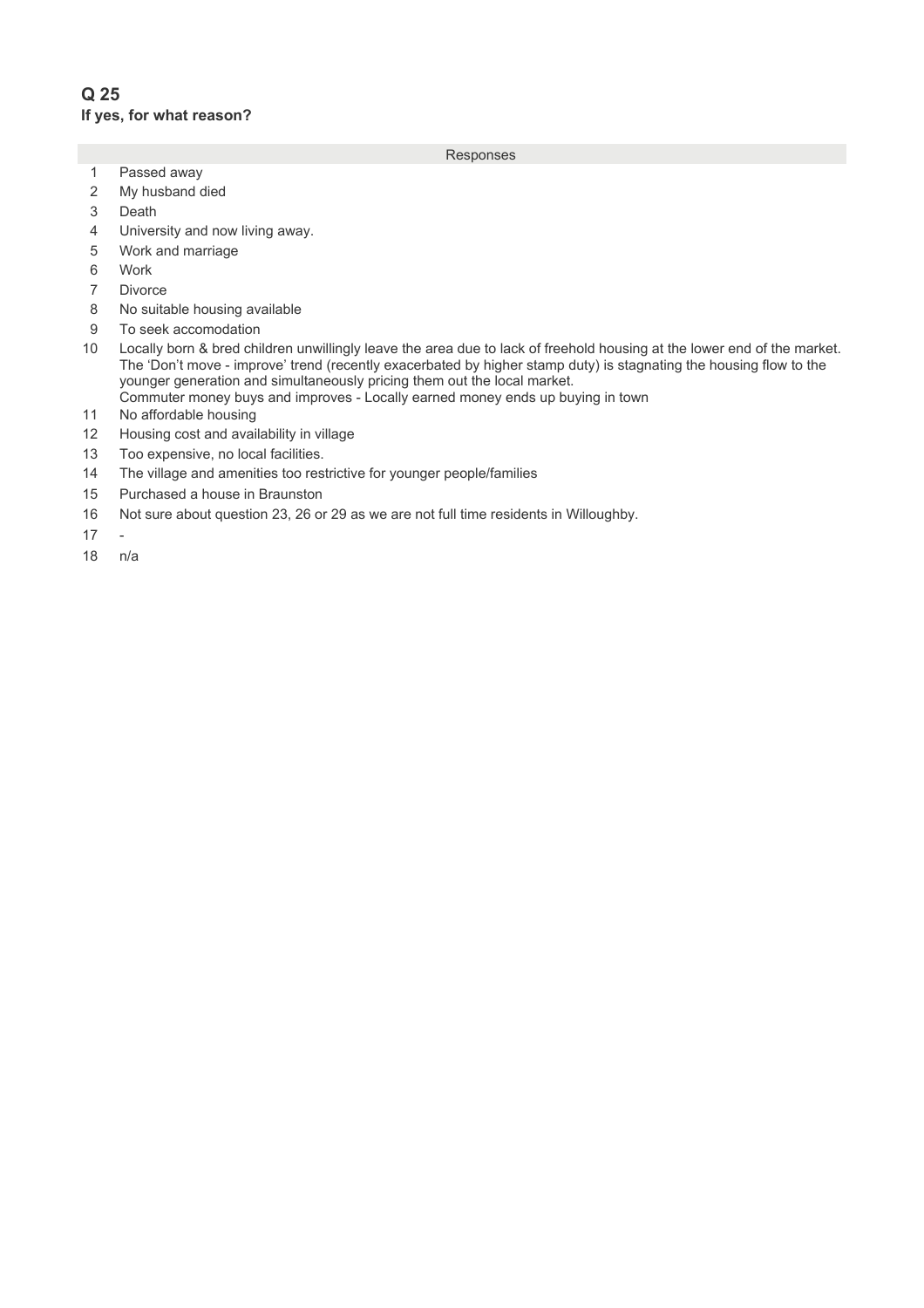**Do you, or anyone in your household, want to move house within or into Willoughby village within the next 10-15 years?**

| <b>Answer Choices</b> | Responses          |     |
|-----------------------|--------------------|-----|
| <b>Yes</b>            | 25.00%             | 28  |
| No                    | 67.86%             | 76  |
| Not Answered          | $7.14\%$           | 8   |
|                       | <b>Respondents</b> | 112 |

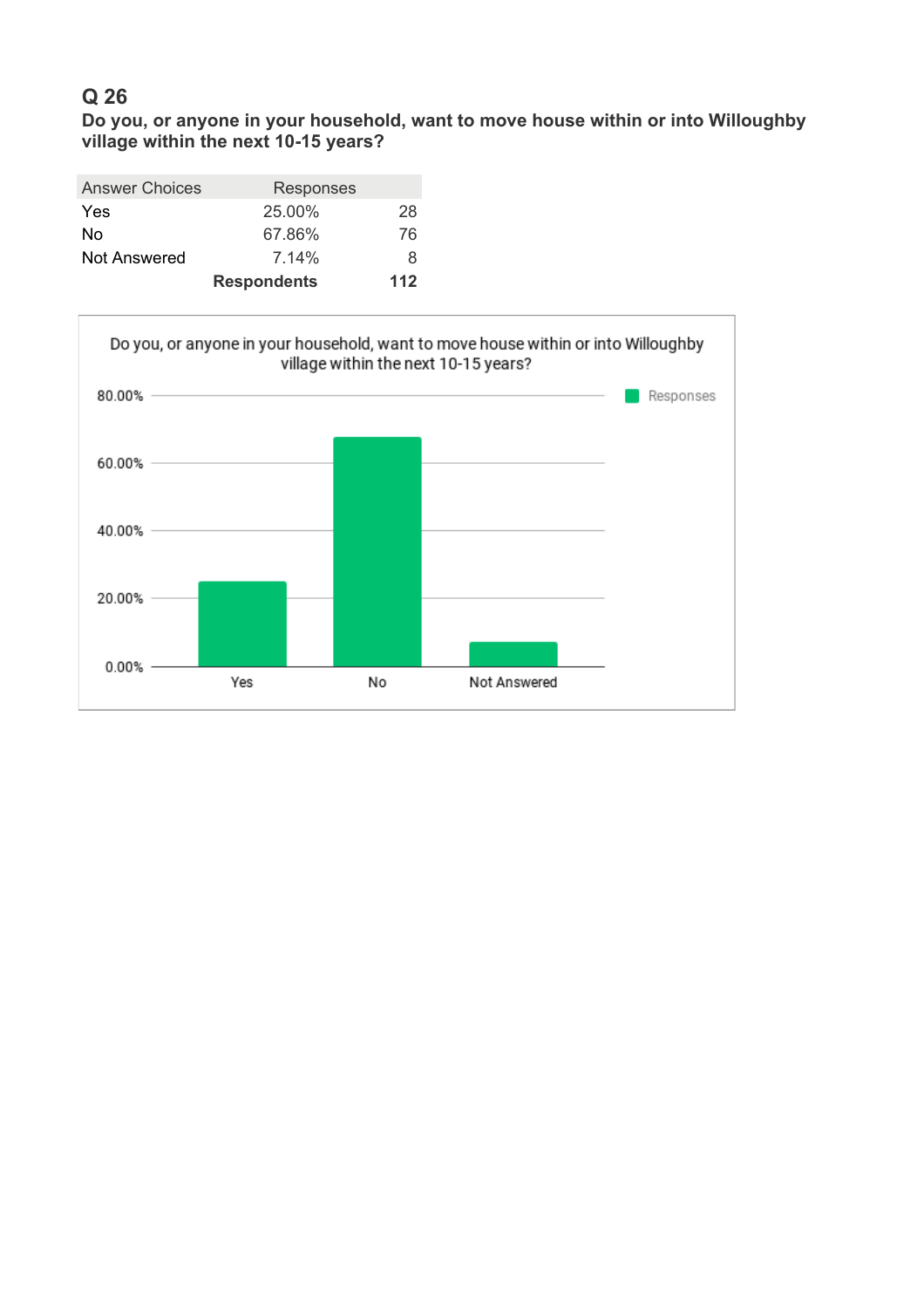# **Q 27 If yes, what sort of housing will you need? Please tick all that apply.**

| <b>Answer Choices</b>                   | Responses (Multiple Choice) |               |
|-----------------------------------------|-----------------------------|---------------|
| Housing for first time buyers (1-2 bed) | 20.54%                      | 23            |
| Family housing (3-4 bed)                | 10.71%                      | 12            |
| Larger family housing (4+ bed)          | 1.79%                       | $\mathcal{P}$ |
| Housing for older people (1-2 bed)      | 17.86%                      | 20            |
| Special needs / accessible housing      | 7.14%                       | 8             |
| Other (please specify)                  | 12.50%                      | 14            |
| Not Answered                            | 66.07%                      | 74            |
|                                         | <b>Respondents</b>          | 112           |

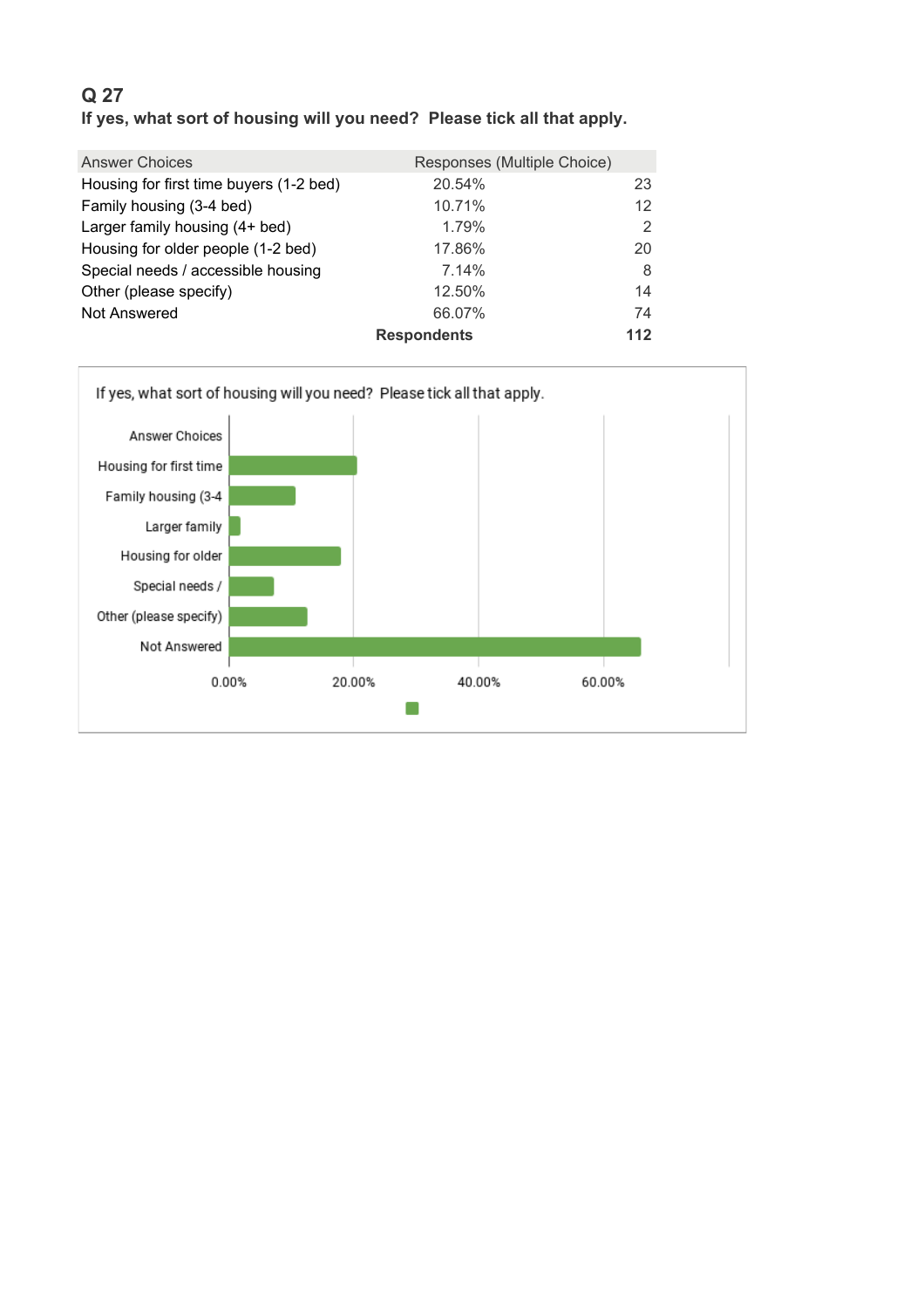# **Q 27 Other If yes, what sort of housing will you need? 'Other' responses.**

- Responses
- 1 Starter home or shared ownership
- 2 Starter home
- 3 Small property
- 4 Freehold housing for first time buyers
- 5 Shared Ownership for first time buyers
- 6 Smaller house 2-3 beds with more land
- 7 Single-storey would be the only sensible option. Flat/small apartments, but this seems unlikely
- 8 ie bungalow/dormer bungalow
- 9 Several bungalows would be ideal for elderly people living in large houses but wish to stay in village
- 10 As people age, there could be a need for appropriate, sheltered care accommodation. Community sheltered/caring living.
- 11 A bungalow & small detached house 2-3 bedrooms
- 12 Housing and infrastructure to create more vibrant rural community
- 13 As already indicated, all of this is very uncertain as we are not full time residents of Willoughby.
- $14$   $n/a$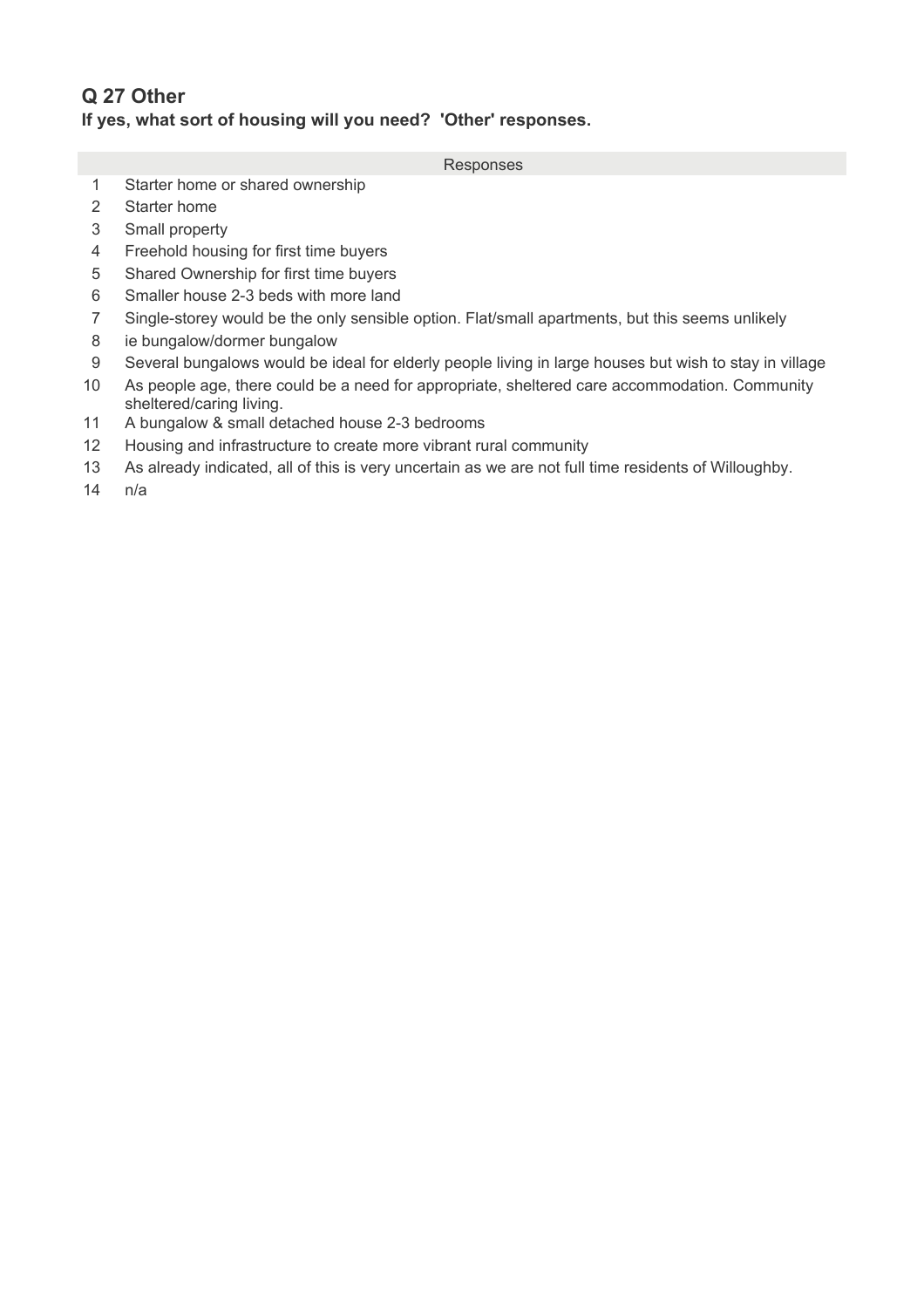# **Q 28 House Tenure. Please tick all that apply**

| <b>Answer Choices</b>                          | Responses (Multiple Choice) |     |
|------------------------------------------------|-----------------------------|-----|
| Market housing to rent                         | 8.93%                       | 10  |
| Market housing to buy                          | 26.79%                      | 30  |
| Affordable to rent                             | 4.46%                       | 5   |
| Affordable to buy (including shared ownership) | 15.18%                      | 17  |
| Other (please specify)                         | 2.68%                       | 3   |
| <b>Not Answered</b>                            | 65.18%                      | 73  |
|                                                | <b>Respondents</b>          | 112 |

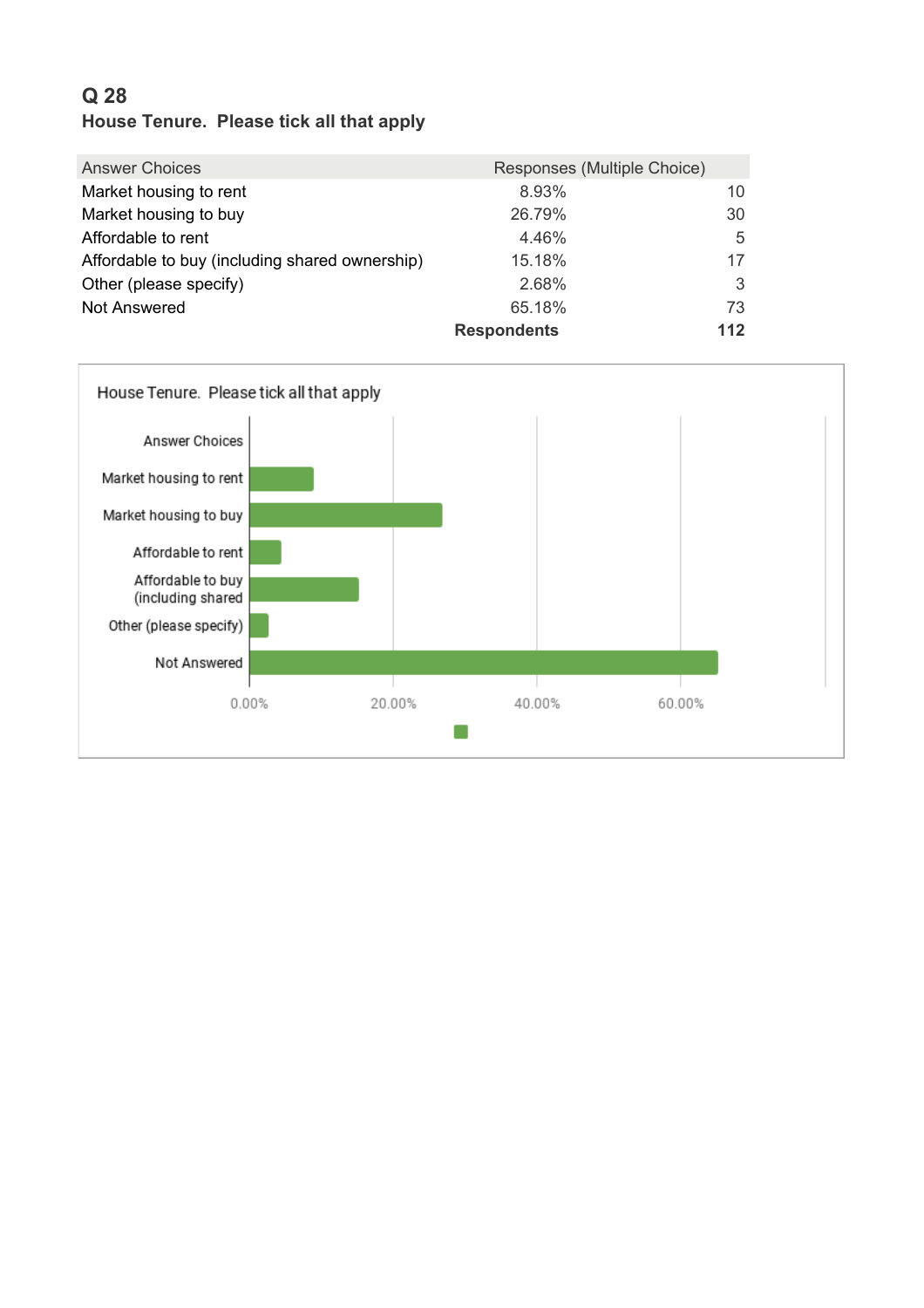# **Q 28 Other House Tenure 'Other' responses**

- 1 Communal rented.
- 2 Possible conversion of outbuilding on own property.
- 3 Housing, possibly, within boundary of own property.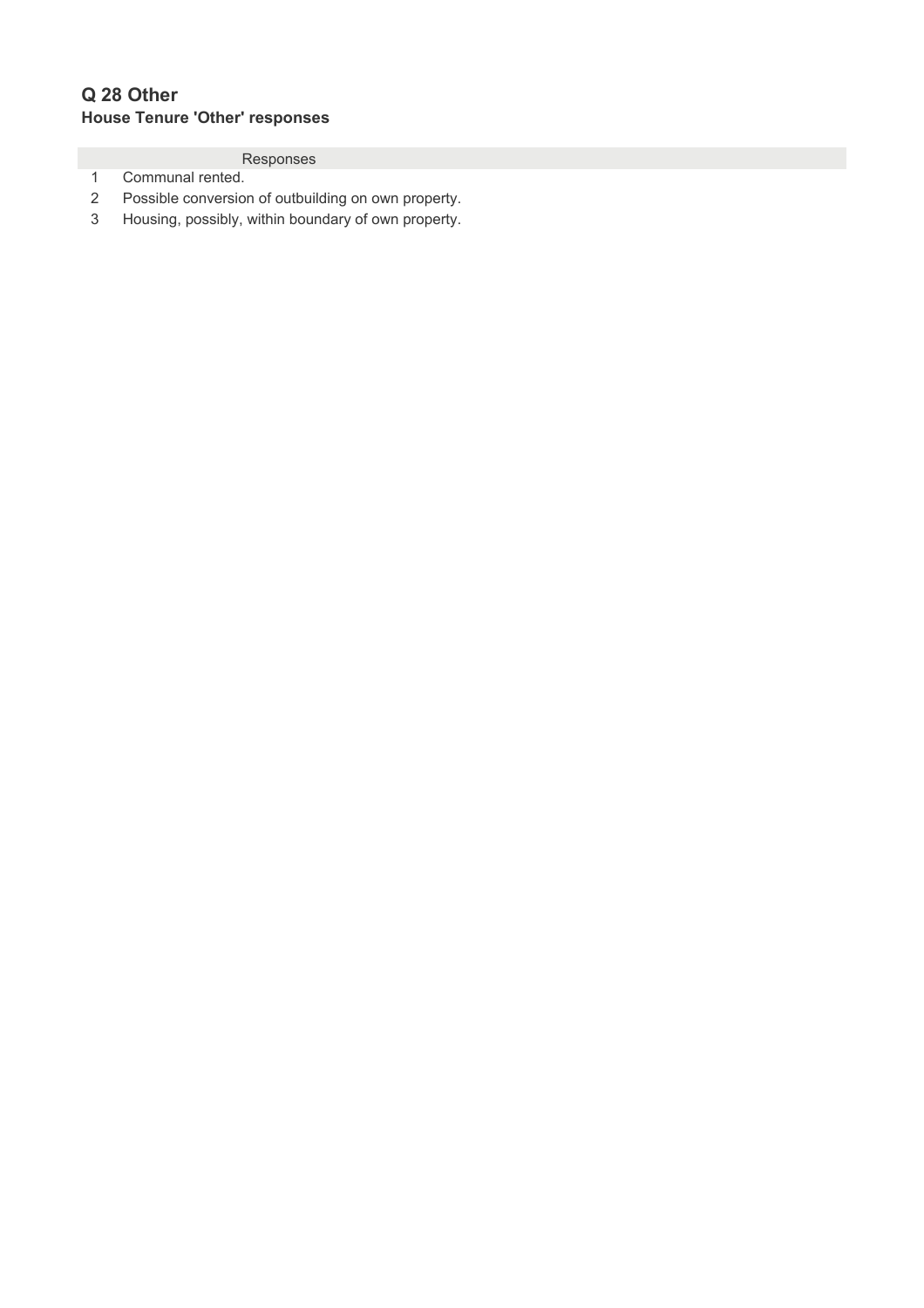**Over the next ten years, are you or anyone in your family likely to leave the parish?**

| <b>Answer Choices</b> | Responses          |     |
|-----------------------|--------------------|-----|
| <b>Yes</b>            | $32.14\%$          | 36  |
| No                    | 59.82%             | 67  |
| <b>Not Answered</b>   | $8.04\%$           | 9   |
|                       | <b>Respondents</b> | 112 |

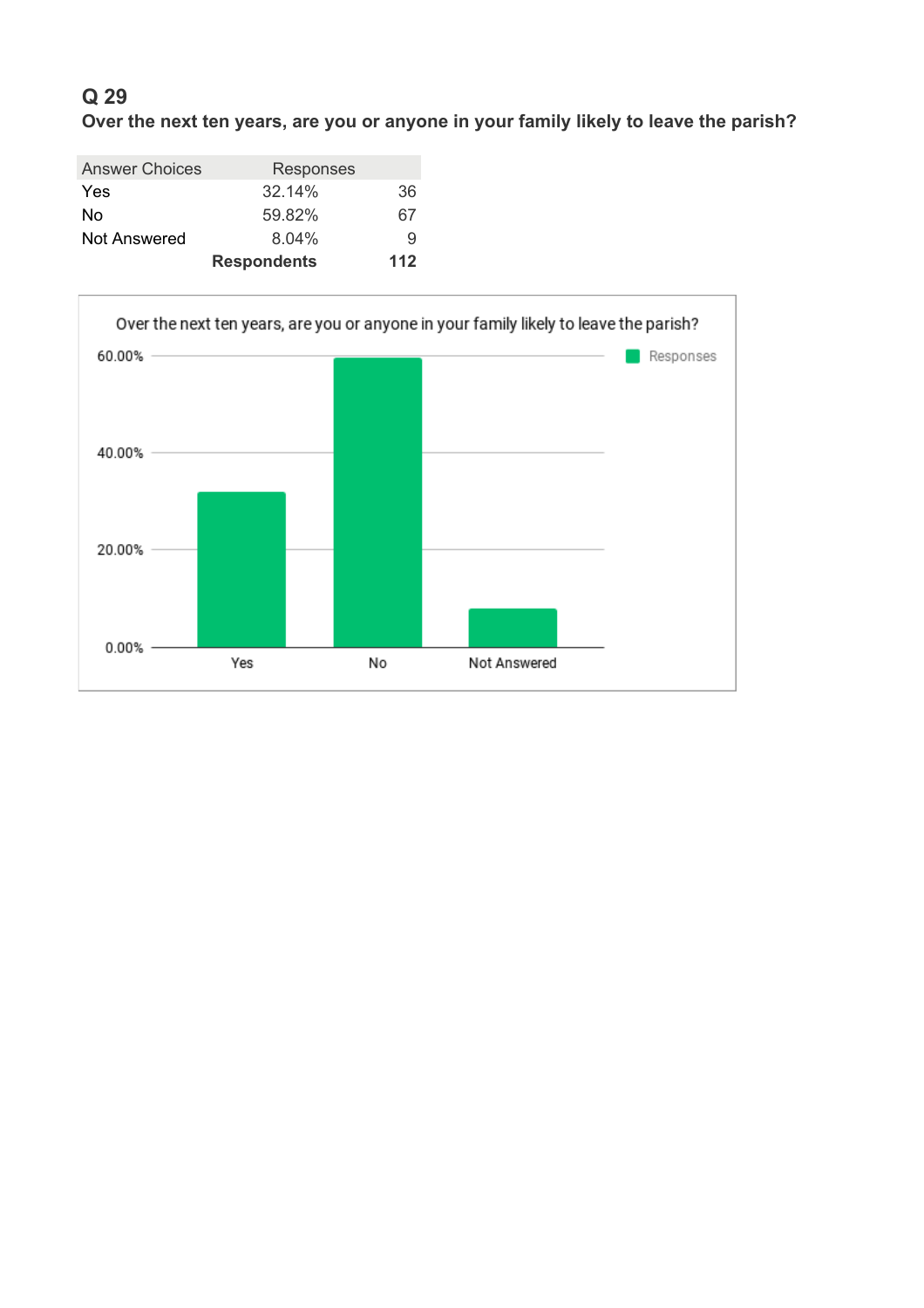## **Q 30 If yes, for what reason?**

### 1 Hope not

- 2 We never want to leave Willoughby. It is a beautiful place to live and we are very happy here.
- 3 13The village as is simply does not offer enough diversity or sustainable rural community, although its a great location but needs developing
- 4 Too expensive, need a car, no shop
- 5 No housing available for offspring
- 6 Growing up and no suitable housing
- 7 No affordable housing
- 8 No affordable housing for young people
- 9 Lack of housing
- 10 Daughter will be old enough to leave and purchase her own house
- 11 Building a house elsewhere
- 12 Going to university
- 13 Work related
- 14 Work
- 15 Family
- 16 Possibly. Locate nearer to family.
- 17 To be closer to family/friends
- 18 Unlikely I couldn't say at this stage, but a possible option would be to downsize (underlined).
- 19 May downsize
- 20 Down sizing
- 21 LACK OF SMALLER HOUSING FOR OLDER PEOPLE
- 22 Lack of housing for older people
- 23 Kids grown up. We may downsize and move to a location with more facilities.
- 24 Downsizing
- 25 Retirement need of small house
- 26 Retire
- 27 Retirement
- 28 OLD AGE!
- 29 Age
- 30 Age
- 31 Old age!
- 32 Old age.
- 33 Not intentionally ill health or infirmity
- 34 Death
- 35 To see other parts of the country
- 36 Move away from Daventry (transportation hub)
- 37 Move abroad
- 38 Moving to Spain? (Who knows)
- 39 Moving abroad
- 40 Development outside settlement line. Development of Lodge Farm.
- 41 At the moment we have no idea whether this will apply.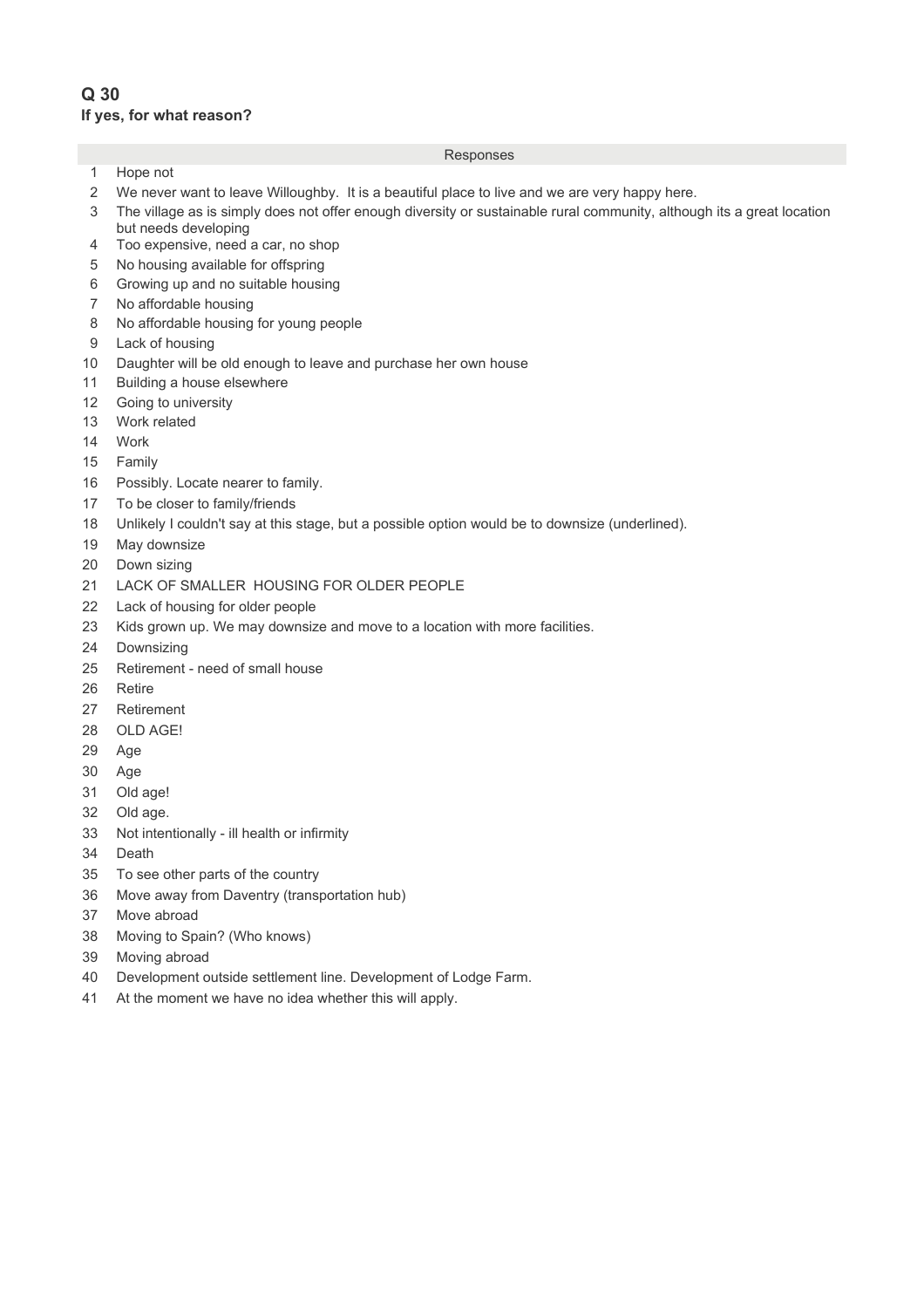# **Q 31 Do you agree that the NDP should include a criteria based policy for business development?**

| <b>Answer Choices</b> | Responses          |     |
|-----------------------|--------------------|-----|
| <b>Yes</b>            | 84.82%             | 95  |
| No                    | 9.82%              | 11  |
| Not Answered          | 5.36%              | 6   |
|                       | <b>Respondents</b> | 112 |

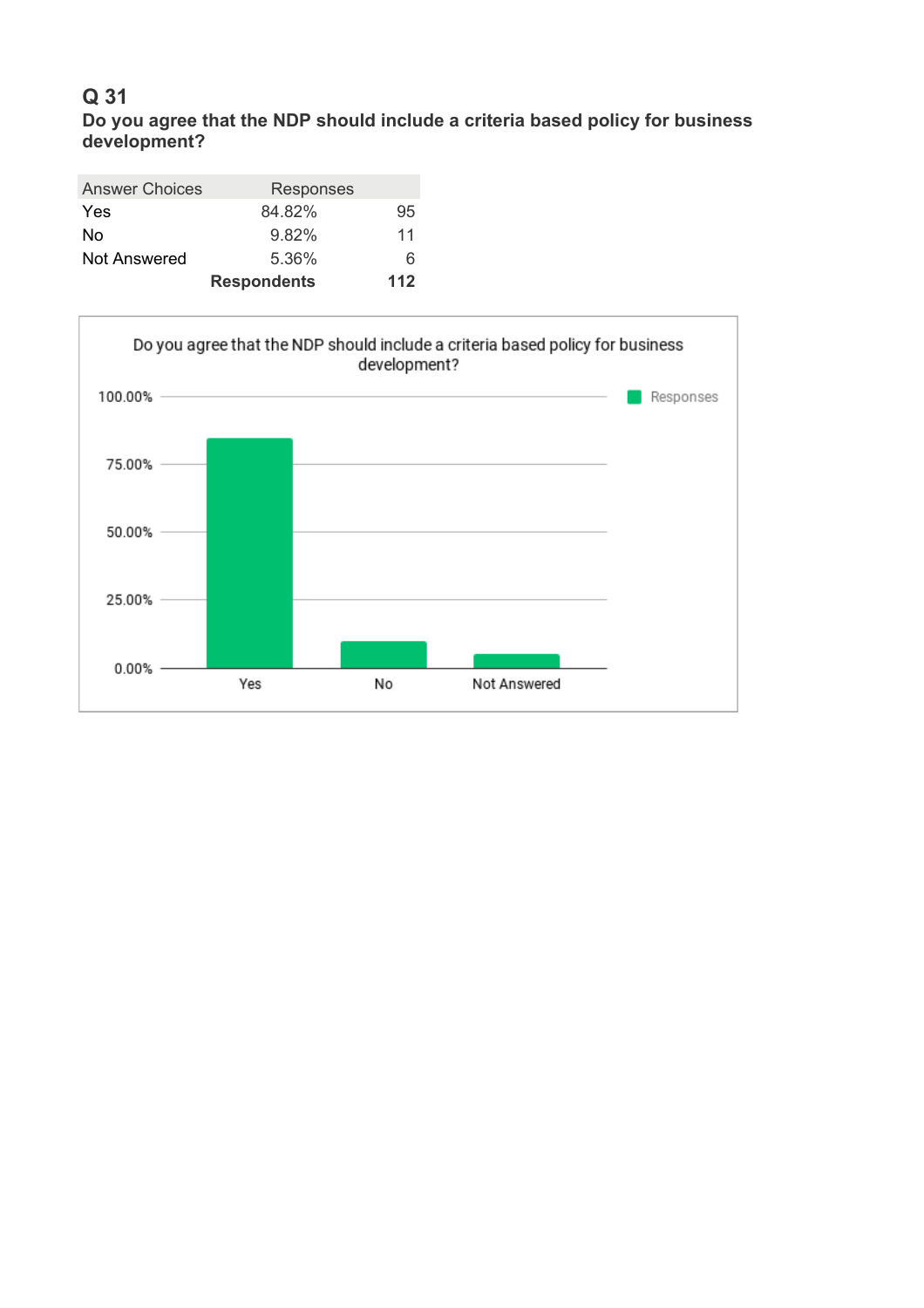## **Q 32 Please provide any comments suggesting how the policy could be improved.**

- 1 3 I would prefer 'small businesses' rather than 'micro businesses' in the title and B5.
- 2 Willoughby is only ever going to be a dormitory settlement with modest levels of agricultural employment
- 3 5 Given the ever expanding commercial development along the A45 corridor between Daventry and Braunston the need for any significant development in or close to be Willoughby must surely be limited. Especially as traffic through the village is at times "significant"
- 4 Business could be good for village growth
- 5 Small business preferably that benefits the village
- 6 Home working (ticked) Businesses in existing redundant rural buildings (ticked). Small scale economic development - not in favour (crossed)
- 7 Proposals need to be assessed individually
- 8 Businesses are to make money for their owners. If a business is proposed which has negative impact on neighbours' financial situation (for example house value) or their standard of living, then that should have as much significance as the financial incentive for the owner of the proposed business.
- 9 12To a degree. Business development should be kept to an absolute minimum and not business that require use of large vehicles or large amount of cars.
- 10 However providing any new business does not increase noise or light pollution or damage the capabilities of the infrastructure.
- 11 No smelly, noisy, visually unattractive, or traffic-inducing business developments.
- 12 As long as it does not include large HGVs
- 13 Parking problems
- 14 Adequate parking is a must
- 15 May be a case to designate the café/car wash former station vard area and the former garage across the road as a business zone
- 16 More use could be made of existing "public" facilities eg the Village Hall, the Rose, and St. Nicholas Church. For example: a library at the VH, a small convenience store at the Rose, a Sunday School at the Church.
- 17 Conditions need to be imposed to stop subsequent development into houses if business closes.
- 18 Need a reliable mobile network especially at the White Barn end of the village
- 19 Good broadband is important but this has improved recently.
- 20 Leave the village unchanged
- 21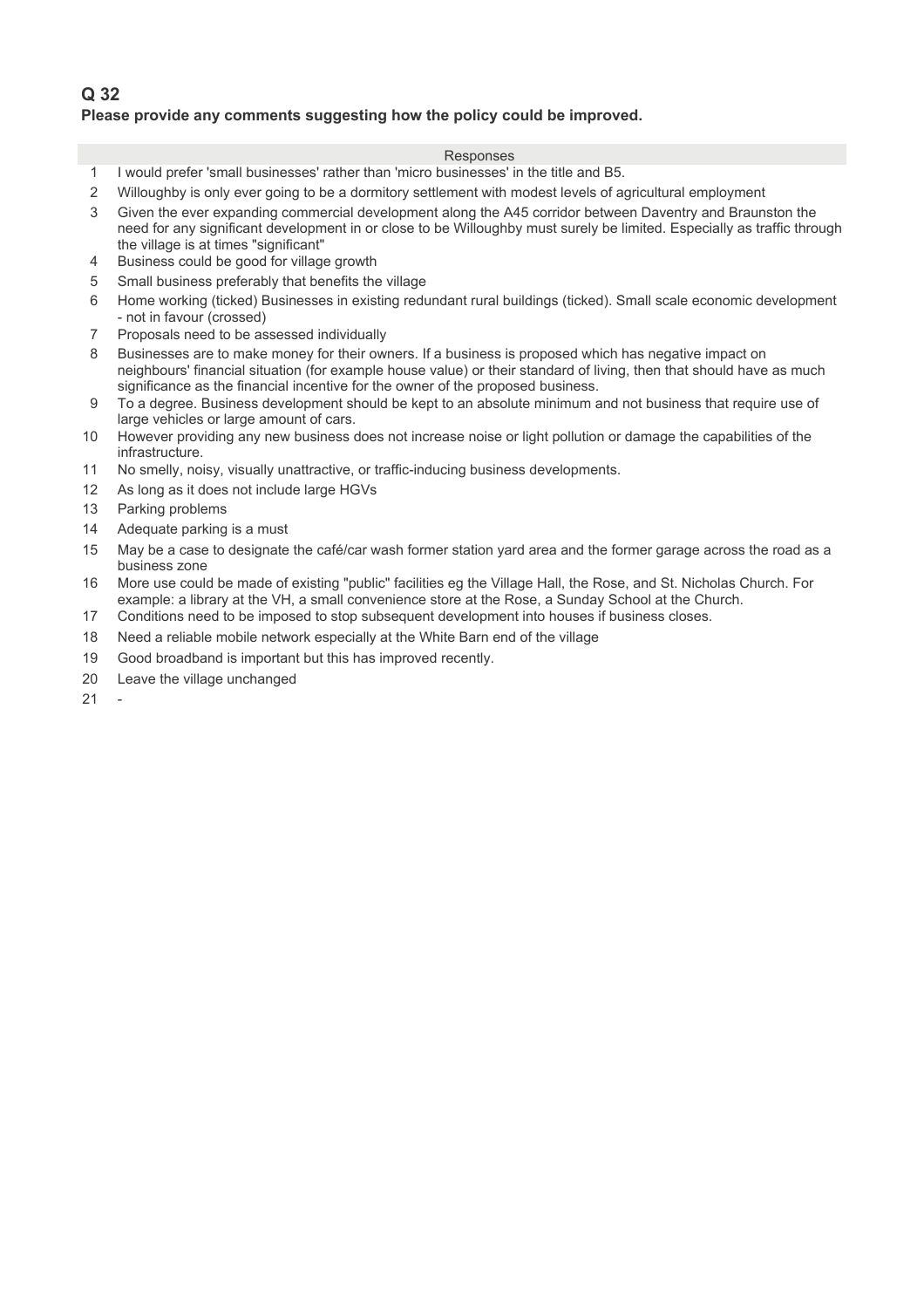# **Q 33 Do you currently work from home?**

| <b>Answer Choices</b> | <b>Responses</b>   |     |
|-----------------------|--------------------|-----|
| Yes                   | 19.64%             | 22  |
| No                    | 74.11%             | 83  |
| Not Answered          | 6.25%              |     |
|                       | <b>Respondents</b> | 112 |

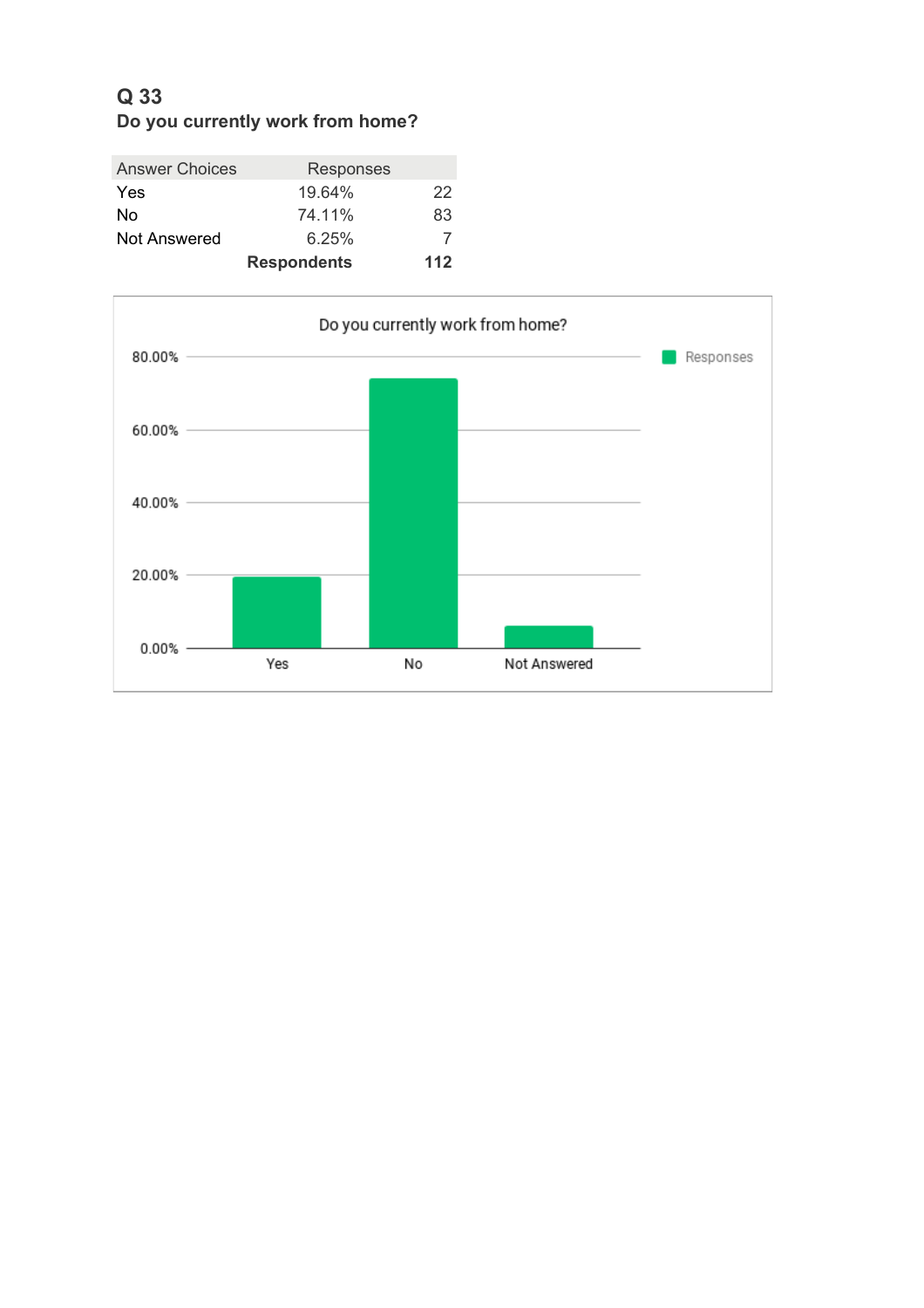# **Q 34 If yes, what is the nature of your business?**

- 1 Acupuncture
- 2 Acupuncture practice
- 3 Administration
- 4 2 I do occasionally work from home admin work for Warwickshire CC.
- 5 Automotive engineering
- 6 Business consultancy
- 7 Business Consultancy
- 8 Company director employing 100+ staff in broader Warwickshire area
- 9 Farmer
- 10 Farming
- 11 Farming & Sports Development
- 12 Internet sales
- $13$  IT
- 14 Market trading
- 15 Pharmaceuticals
- 16 Work from home partially- project management.
- 17 Sales
- 18 School Clerk to Governors
- 19 Servicing, spares, repairs
- 20 Occasional work from home to avoid transit to Birmingham office software engineer.
- 21 Transcription work
- 22 Writing. Alpaca breeding business.
- 23 Although the answer is currently "No" I have done until very recently, in the legal field.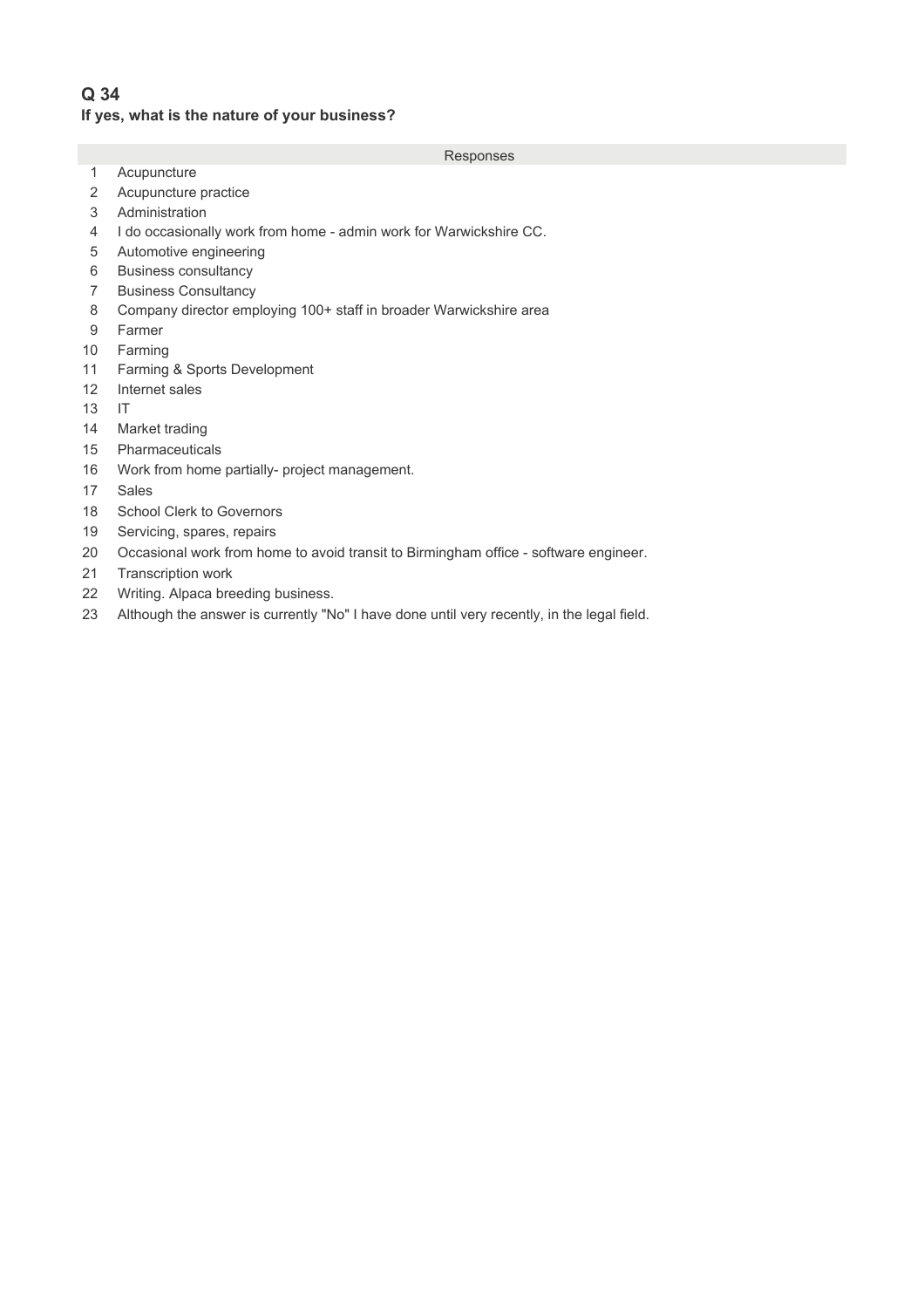#### **Are there any improvements needed to local facilities which would support local businesses and their future growth?**

- 1 Improved mobile phone signal
- 2 Better mobile phone cover.
- 3 Better mobile phone signal
- 4 Better mobile phone coverage.
- 5 5 Better mobile phone reception e.g. booster signals or mobile phone mast
- 6 Mobile phone network accessability
- 7 More reliable broadband
- 8 Speed of broadband
- 9 The key resource is for a more consistant and more powerful internet provision
- 10 Faster internet
- 11 Improved wifi and mobile telephone
- 12 6 Mobile signal needs to be improved and super fast broadband should be available to all
- 13 Fast broadband internet connection. Improved mobile phone signal.
- 14 6 A decent telephone line. The line at Navigation Cottage is very poor and the internet connection comes and goes even since we have been on fibre optic to the cabinet. I suspect it may have something to do with the heavy traffic (quantity and weight) up and down Longdown Lane.
- 15 Faster broad band, local amenities, local shop coffee shop food outlets
- 16 Better internet
- 17 BROADBAND SPEED IS VERY SLOW IN PARTS OF THE VILLAGE.
- 18 Broadband speed is relatively slow in some parts of the village
- 19 6 As long as there are good road networks and good broadband speed, Willoughby is a good place to work.
- 20 Broadband, whilst much better, will need to continue to be enhanced.
- 21 Improved internet access
- 22 6 Full Fibre broadband (may be a route to this if the village hall considered a public building as that would then allow properties between it and the cabinet to opt for full fibre
- 23 Better wifi speeds
- 24 Better broadband even the new speed isn't great!
- 25 Faster Broadband
- 26 Fast Fibre Broadband essential
- 27 Improved wifi
- 28 Better wifi, Shop, Post office
- 29 More potential business premises in central/accessible village locations and slightly more residents who could help local businesses to be sustainable.
- 30 8 A better/transparent knowledge of what and where they are based (underlined) and can be accessed within Willoughby and nearby villages eg plumber(s) electrician(s) etc
- 31 I have a business in Willoughby and I am not allowed to advertise in the village newsletter, and so I pay to advertise in other village newsletters instead. it would be a great idea to allow advertising and this would generate a good revenue for the parish.
- 32 Parking
- 33 Additional parking at the Village Hall. Kitchen and toilet facilities at the Church.
- 34 Car parking. Bus service
- 35 The village would surely benefit from some form of public transport
- 36 A bus service that comes into the village. We have redundant bus stops here.
- 37 Regular bus service
- 38 Yes. Bus transport
- 39 Road infrastructure improvements more passing places.
- 40 Road improvements
- 41 A post box at the village church end of the village
- 42 Small shop
- 43 A shop/post office. Bus services
- 44 A small general store would be a great benefit to the village
- 45 I think a village store would improve the village and be helpful particularly to older residents
- 46 25This village needs its own village store would improve village and particularly help the older residents
- 47 Bank or post office
- 48 The pub needs to be made friendly to villagers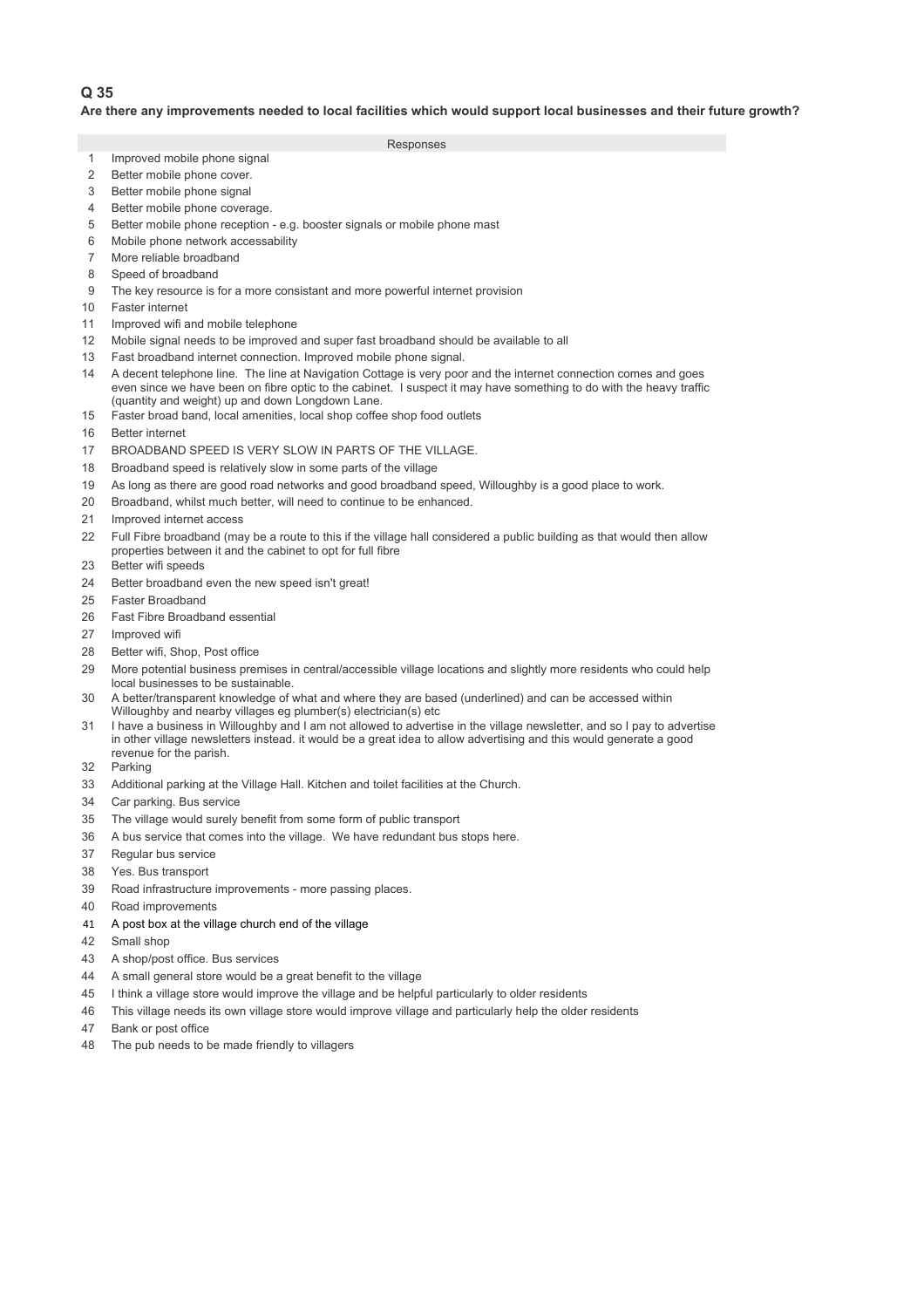# **Q 36 Should the NDP identify and protect existing community and recreational facilities?**

| <b>Answer Choices</b> | <b>Responses</b>   |     |
|-----------------------|--------------------|-----|
| Yes                   | 89.29%             | 100 |
| No                    | 0.89%              | 1   |
| <b>Not Answered</b>   | 9.82%              | 11  |
|                       | <b>Respondents</b> | 112 |

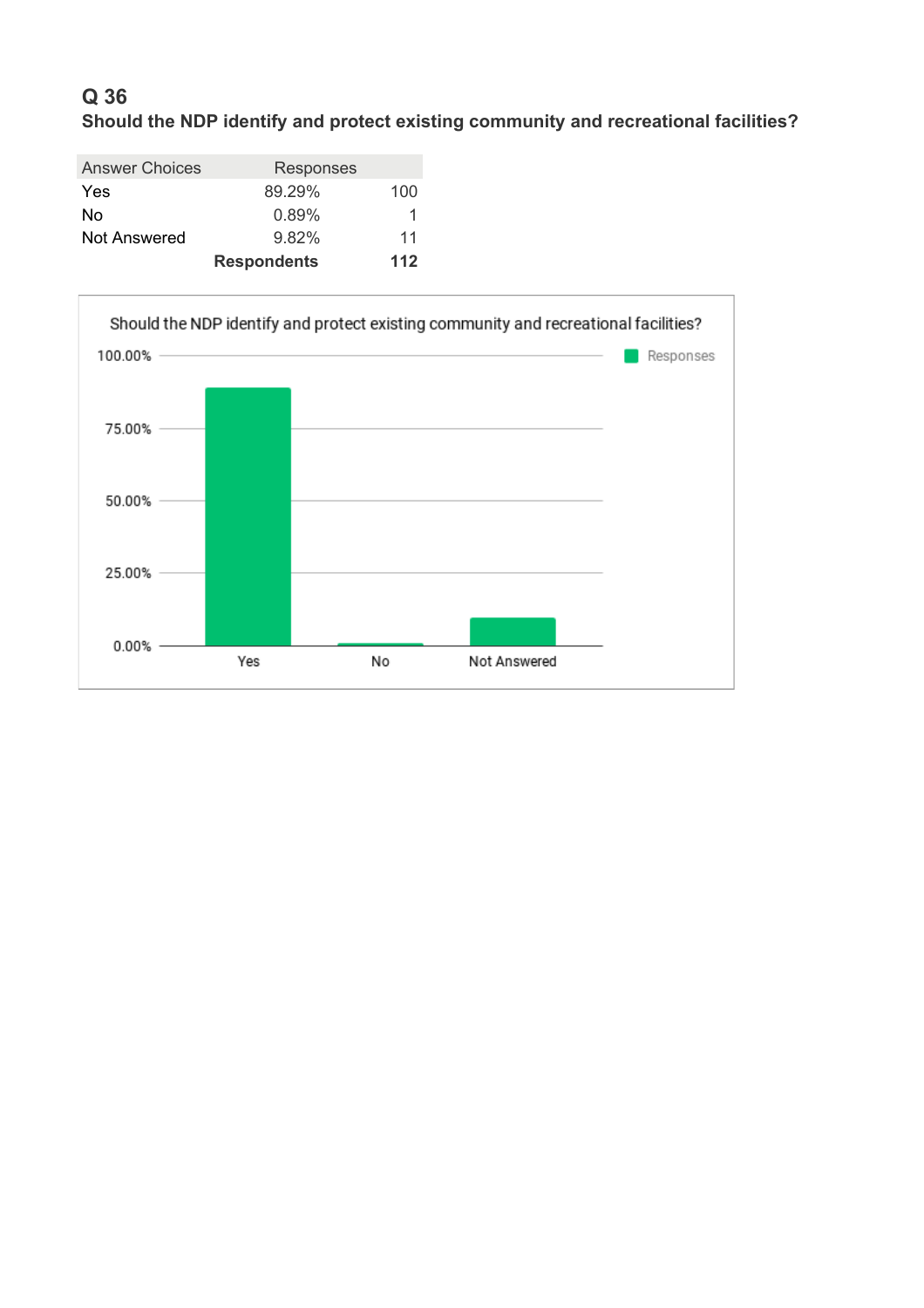**Should the NDP support new health, educational and community facilities to meet local needs?**

| Responses          |     |
|--------------------|-----|
| 82.14%             | 92  |
| 4.46%              | 5   |
| 13.39%             | 15  |
| <b>Respondents</b> | 112 |
|                    |     |

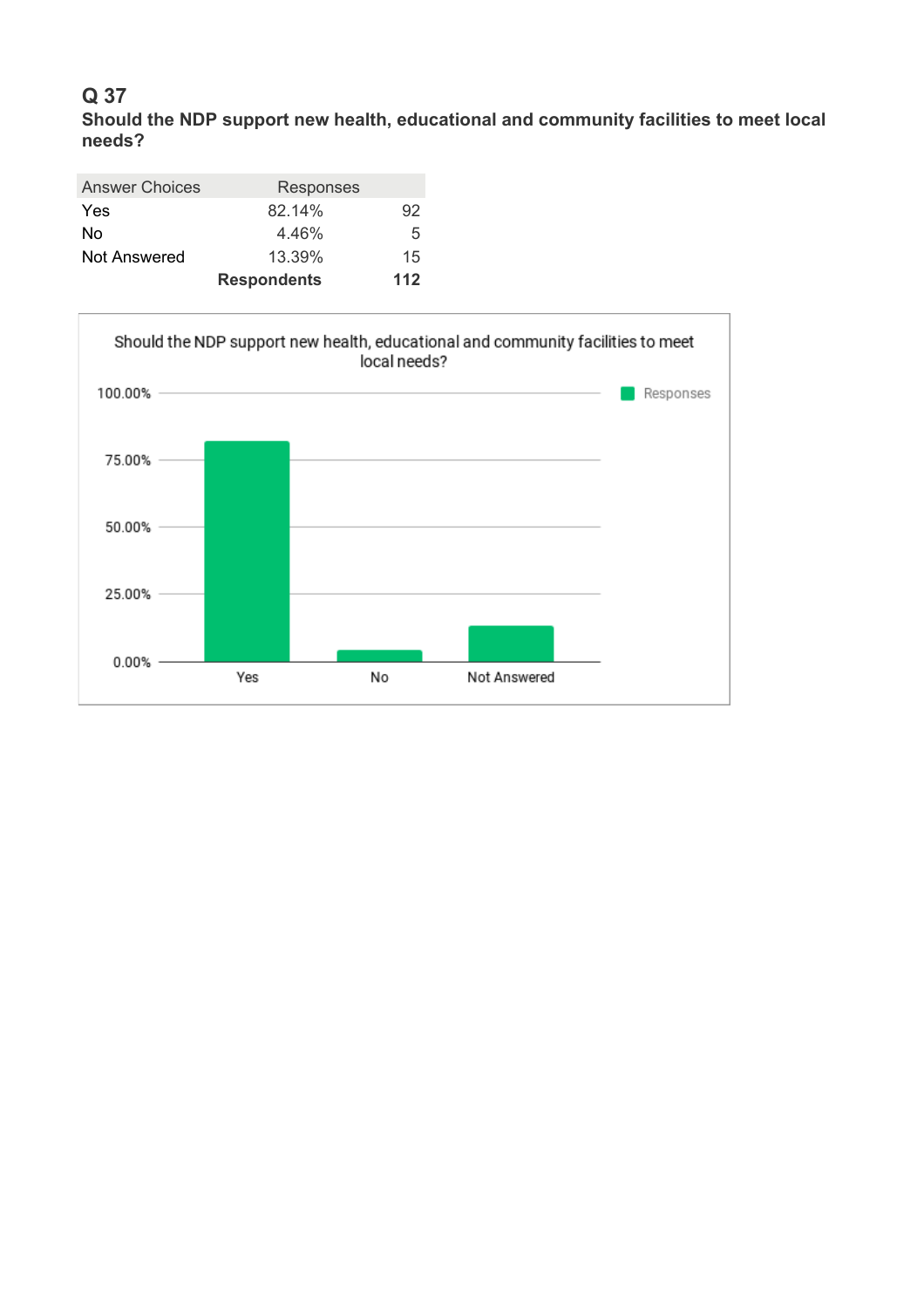**Which of the existing facilities in Willoughby Parish are important to you? Please tick all that are important.**

| <b>Answer Choices</b>      | Responses (Multiple Choice) |     |
|----------------------------|-----------------------------|-----|
| Village Hall               | 88.39%                      | 99  |
| Cricket Club               | 69.64%                      | 78  |
| Playing Field & Playground | 82.14%                      | 92  |
| Allotments                 | 53.57%                      | 60  |
| Church                     | 75.00%                      | 84  |
| Pub                        | 83.93%                      | 94  |
| Hayward Lodge              | 64.29%                      | 72  |
| <b>Amenity Garden</b>      | 69.64%                      | 78  |
| Other (please specify)     | 23.21%                      | 26  |
| Not Answered               | 6.25%                       | 7   |
|                            | <b>Respondents</b>          | 112 |

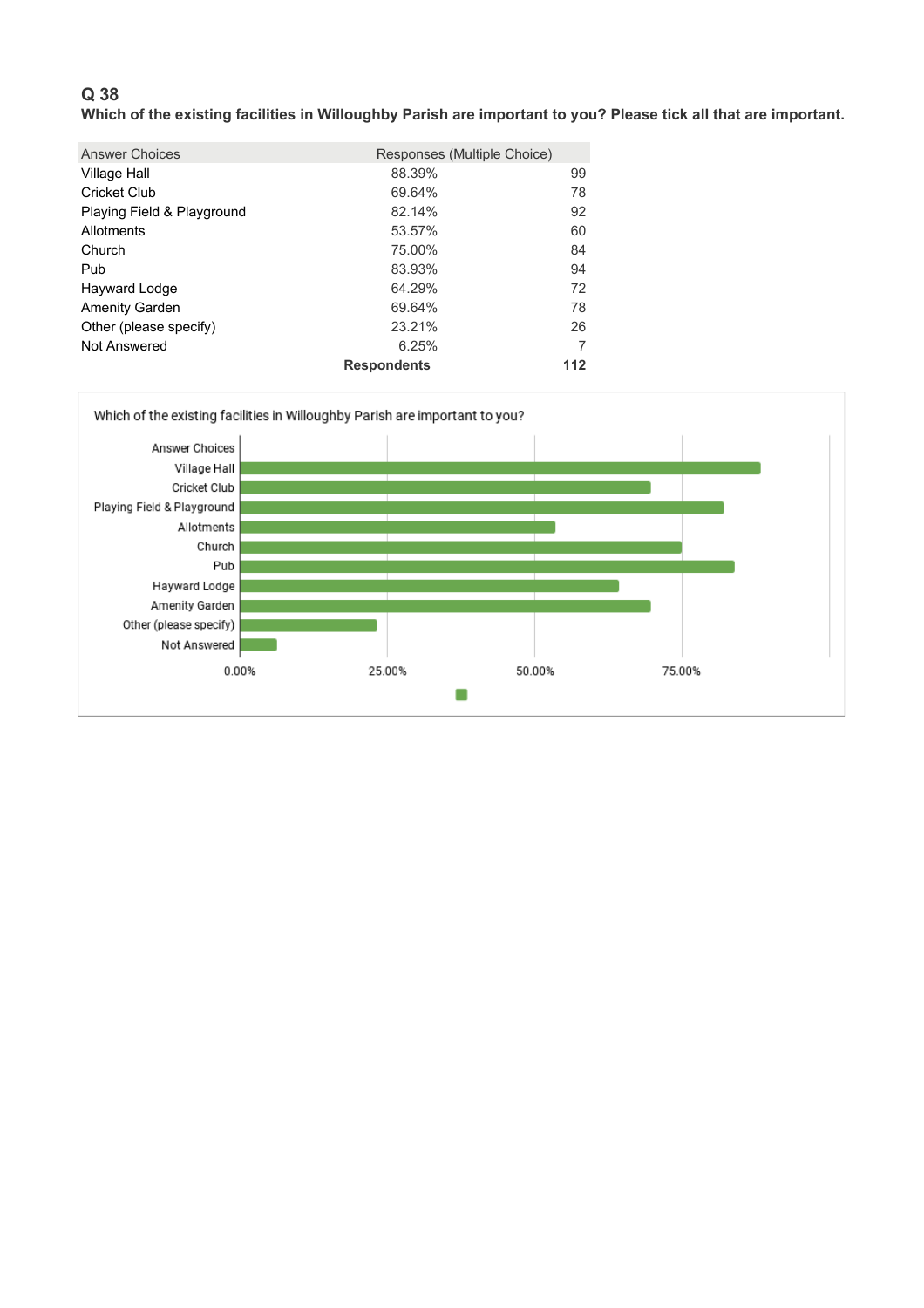## **Q 38 Other Which of the existing facilities in Willoughby Parish are important to you? 'Other' responses**

### Other (please specify)

- 1 All of the above are important for village life although not necessarily to us personally.
- 2 Village pond
- 3 Village pond area
- 4 The pond
- 5 5 The duck pond is a great asset
- 6 Duck pond
- 7 The village pond
- 8 The pond
- 9 Pond
- 10 The pond (belongs to parish). Small areas by Willoughby sign and island by pond. Car park
- 11 Village pond on Lower Street. The Chapel on Main Street. The Smithy on Main Street. The 4 Crosses building
- 12 Village pond
- 13 Pond
- 14 Village pond
- 15 2) Ponds, can we have more or even a small lake?
- 16 The brook runs down bottom end of village looked after, cleaned out, more, flood committee could do better
- 17 1) Footpaths, around and across adjacent fields eg for dog walking.
- 18 Local footpaths and bridleways
- 19 Recognised public footpaths over private land
- 20 FOOT PATHS
- 21 Foot paths
- 22 Village footpaths.
- 23 ? Amenity garden
- 24 The map of the village and points of interest
- 25 Village Hall Garden
- 26 Cricket club even though I don't use it, it's huge (underlined) as a village facility/amenity
- 27 Beauty salon
- 28 Salon
- 29 Cafe and car wash.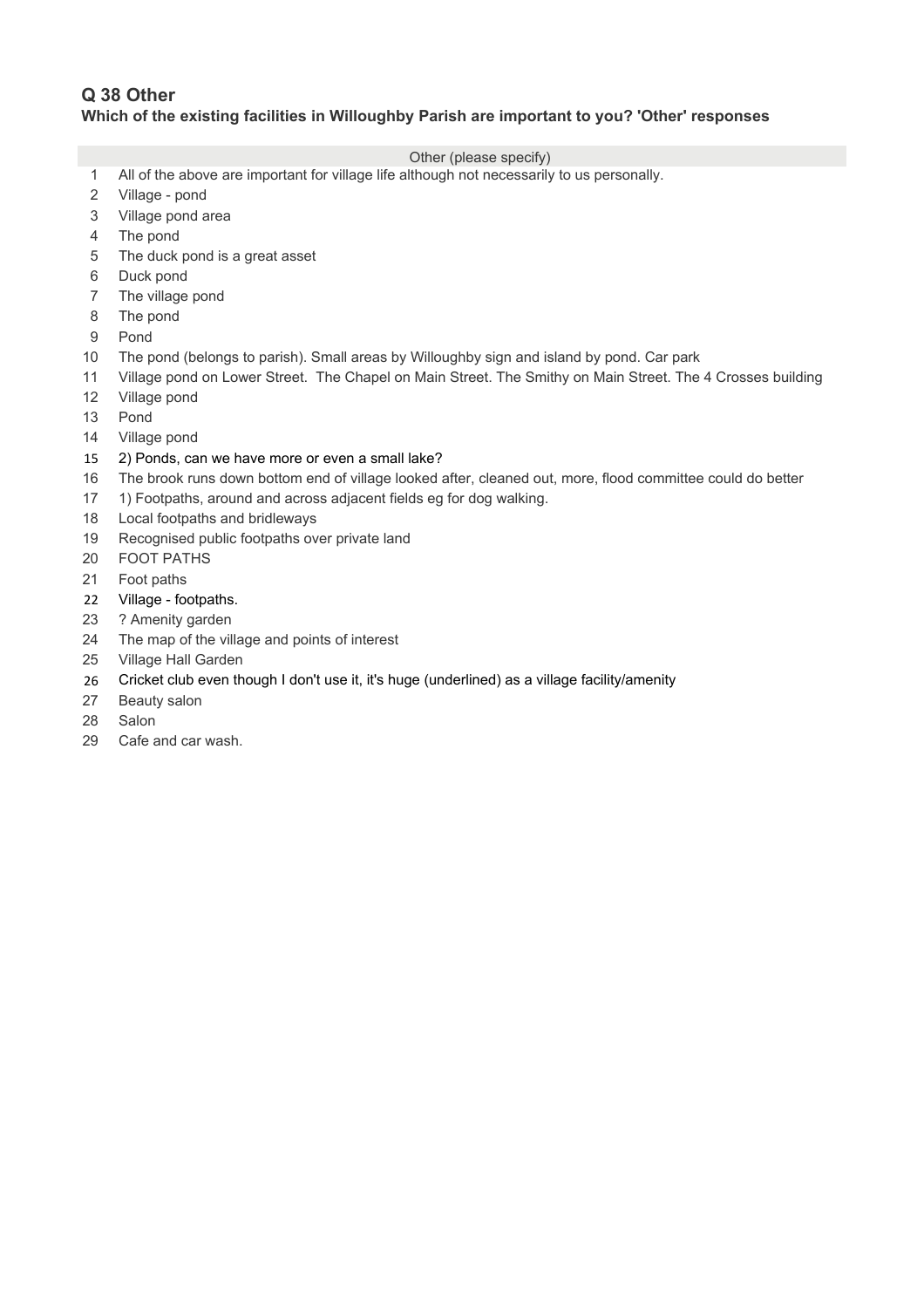## **Q 39 Please provide any comments suggesting how the policy could be improved**

- 1 1 C1 Regular public transport is unlikely in the village/parish in the foreseeable future so it would be impossible to meet this criterion.
- 2 Cricket Club land to be tied up in trust or a charity for village
- 3 To improve it consider expanding equipment in playground to include outdoor gym equipment
- 4 The church needs lots of work to improve it. once improved it should become a facility that the community can use
- 5 The pub should be more drinker friendly
- 6 Pub could be so much better. We haven't used it for many years due to a lack of community support
- 7 We need to ensure the "Rose Inn" is never changed back for use as a house. It must always be a pub, for use of Willoughby residents - "our only pub".
- 8 The Hayward Lodge reserve is disconnected from the village and of little meaning to it.
- 9 Any replacement building for say Village Hall should be equally accessible to everyone in the parish
- 10 Safe enclosed area for dogs to be let off leads to run
- 11 Provide dedicated dog walking areas
- 12 A shop!
- 13 Encouragement of a village store/shop. Fight for bus service to be re-instated.
- 14 With an aging population, a community bus service might be useful.
- 15 Proposals for new developments need to be considered individually.
- 16 Leave the village unchanged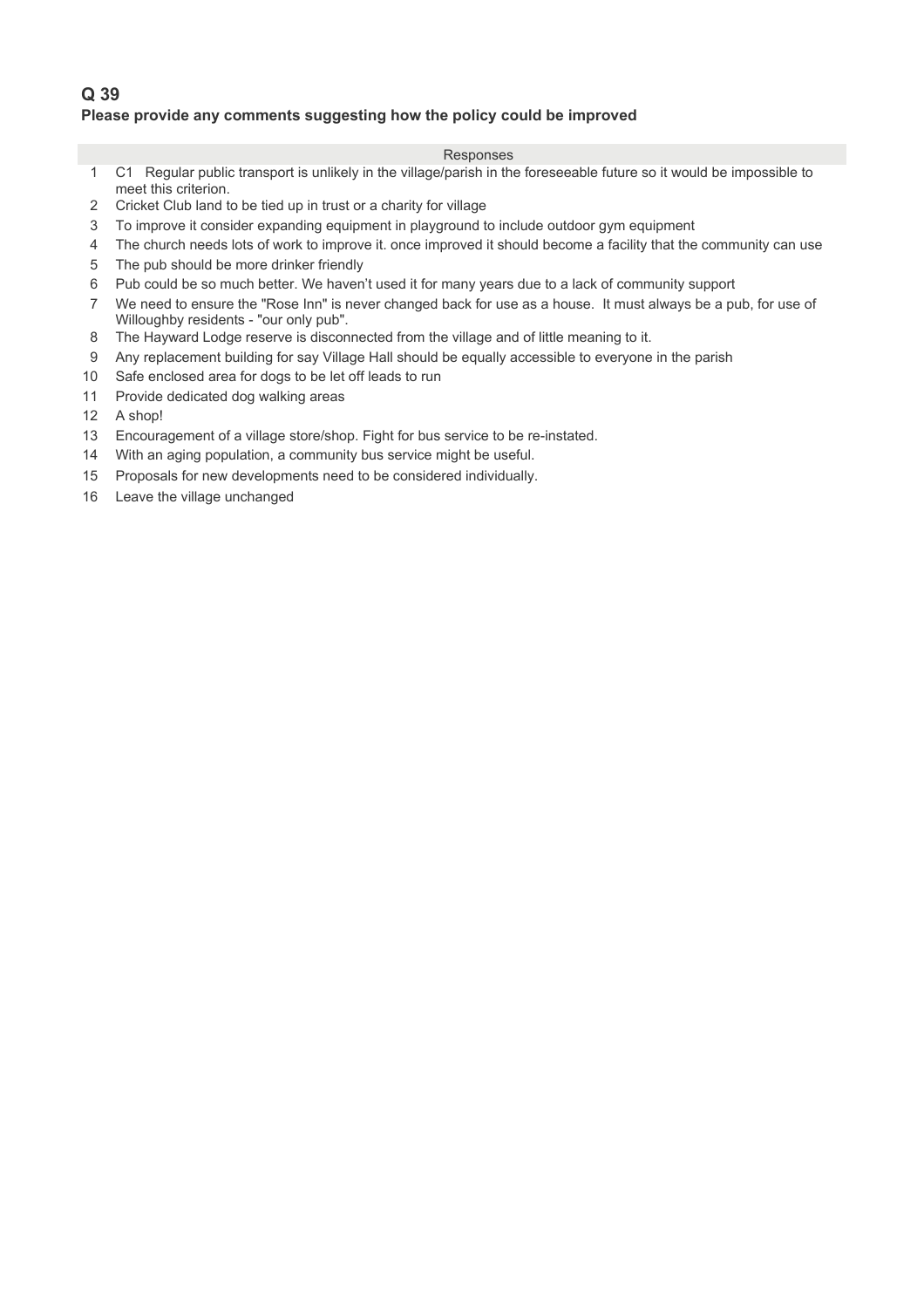### **Please identify any important local open spaces which you think need protecting from development in Willoughby. Please give reasons for your suggestions.**

|                       | Responses                                                                                                                                                                                          |
|-----------------------|----------------------------------------------------------------------------------------------------------------------------------------------------------------------------------------------------|
| 1                     | All of Willoughby open spaces no expansion needed!!!                                                                                                                                               |
| $\overline{2}$        | We see no reason for development to take place on the "green" spaces contained within the existing village<br>boundary which we consider to be a special asset                                     |
| 3                     | The village is surrounded by beautiful green space with public footpaths which are enjoyed by many and this should<br>be protected - often we meet visitors to this area who say how lovely it is. |
| 4                     | If it's green keep it green                                                                                                                                                                        |
| 5                     | All surrounding fields                                                                                                                                                                             |
| 6                     | Fields around Willoughby should be protected because of the nature of what the village is. Willoughby will loose its<br>value.                                                                     |
| 7                     | Fields just outside village I.e. where proposed crematorium, land behind houses, currently paddocks and stabling.                                                                                  |
| 8                     | Open fields outside the settlement boundary                                                                                                                                                        |
| 9                     | Fields along Woolscot Road.                                                                                                                                                                        |
| 10                    | Big grounds.                                                                                                                                                                                       |
| 11                    | Agricultural land - once lost, cannot be regained.                                                                                                                                                 |
| 12                    | Any (underlined) open spaces within the designated flood plain - reason - obviously they may flood!                                                                                                |
| 13                    | Local green spaces should be protected because the village will lose its identity                                                                                                                  |
| 14<br>15              | Every where within 500 metres of my back yard<br>It's been noticed how people that live in what were once 'unwanted new build' houses soon also believe that no                                    |
| 16                    | further development should be permitted!<br>Near the duck pond                                                                                                                                     |
| 17                    | The pond and green as they are integral to making Willoughby feel like a village.                                                                                                                  |
| 18                    | Village green, pond                                                                                                                                                                                |
| 19                    | Village Pond                                                                                                                                                                                       |
| 20                    | Village pond for ecological and aesthetic reasons.                                                                                                                                                 |
| 21                    | Between Brooks Close and Pye Court.                                                                                                                                                                |
| 22                    | The field between Brooks Close and Pye Court.                                                                                                                                                      |
| 23                    | Field where the old manor originally stood between Pye Coutr and the church and where the market licences where<br>issued by a Court, hence Pye Poudre Court.                                      |
| 24                    | Between Pye Court and Lower Street.                                                                                                                                                                |
| 25                    | The Moat and view towards St. Nicholas Church from Moor Lane. Large gardens in the village should not<br>(underlined) be built on or developed.                                                    |
| 26                    | Field between Church and Moor Lane. Any development here would spoil the views to and from the church                                                                                              |
| 27                    | Church meadow at rear of the church                                                                                                                                                                |
| 28                    | In Main Street old gaol site                                                                                                                                                                       |
| 29                    | Willoughby village sign at centre of village.                                                                                                                                                      |
| 30                    | All grass verges boundering the brook.                                                                                                                                                             |
| 31                    | Grass verges and swales.                                                                                                                                                                           |
| 32                    | The playing field and park.                                                                                                                                                                        |
| 33                    | Playing fields                                                                                                                                                                                     |
| 34                    | Ground round Village Hall.                                                                                                                                                                         |
| 35                    | Green areas associated with the village hall and the Rose.                                                                                                                                         |
| 36                    | 1) Playing field -- to maintain a play area for children                                                                                                                                           |
| 37                    | The park                                                                                                                                                                                           |
| 38                    | Field behind play grounds.                                                                                                                                                                         |
| 39                    | Between Old Vicarage and Playing Field.                                                                                                                                                            |
| 40                    | The fields behind the village hall                                                                                                                                                                 |
| 41                    | Orchard along far end of Lower Street.                                                                                                                                                             |
| 42                    | 2) Cricket Field to maintain a local cricket field.                                                                                                                                                |
| 43                    | The footpath area that links Lower Street with The Rose Inn;                                                                                                                                       |
| 44<br>$\overline{AB}$ | The track over Foxes Cover:<br>And tracks hetween Willoughby and Grandborough                                                                                                                      |
|                       |                                                                                                                                                                                                    |

- 45 And tracks between Willoughby and Grandborough
- 46 Public footpaths for walking on (health).
- 47 The public footpath and surrounding area towards both Braunston and Grandborough;
- 48 Public footpaths and surrounding area towards the canal paths.
- 49 Local minor roadways for walking, cycling and riding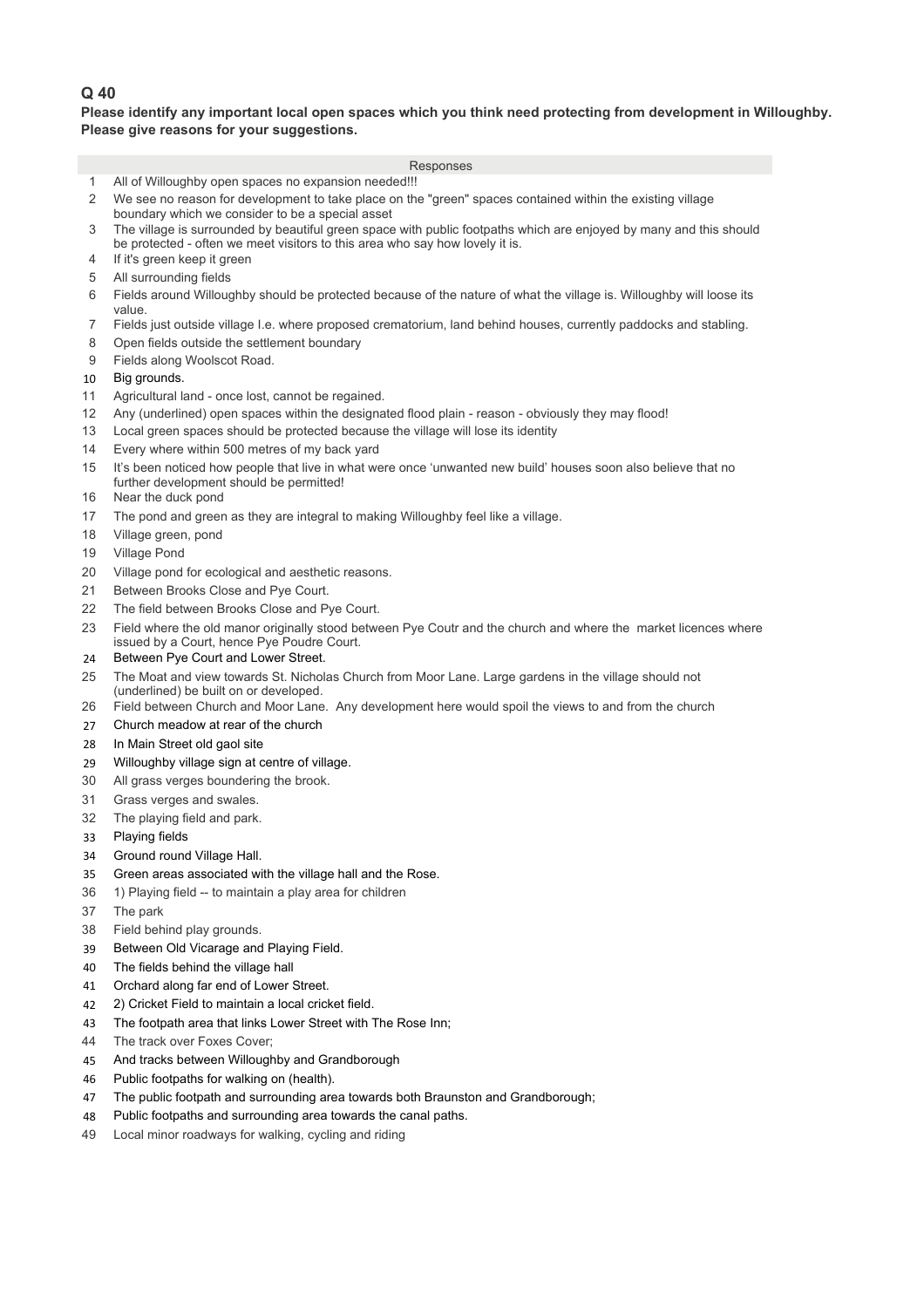## **Do you have any other comments about the Planning Policy Options suggested above? Please let us know if there are any other planning matters which we need to consider.**

- 1 Consideration should be given to any planning, as the countryside is being eradicated and lost
- 2 1 agree with the plan to protect the character of Willoughby and that any development should be in keeping with the existing housing and rural area. The current amenities are an important part of village life.
- 3 The facilities offered in the village 25 years ago have mainly died due to no new housing being provided to support them. Now that some facilities are returning it is essential to ensure that a small number of houses are built annually to support local amenities.
- 4 Too many small house need more family homes rent, and buy. no more bungalows!
- 5 There are no first time buyers houses or council houses available for local people
- 6 45Please check the line of the settlement boundary behind the village hall as it is due to be the new car park
- 7 45We should be prepared to accept some modest expansion of the village, in the right locations and sympathetic to the better aspects of the village's existing character. The existing settlement boundary is illogical to the north-west and south-east of the village as it excludes existing dwellings that are clearly part of the village (e.g. Pye Court. There is sensible scope of in-fill, as well as replacement of existing low-quality housing.
- 8 As per email exchanges a clear picture of the housing stock as it is today is necessary in order to determine whether new properties are in fact necessary also consideration of facilitating multi-generational living would be wise.
- 9 Any development applications should be published openly in the village magazine/newsletter and any contentious plans should be discussed in a village meeting at the VH.
- $10$  No
- 11 No
- $12 \quad N<sub>0</sub>$
- 13 Willoughby is a small village and should stay that way.
- 14 Leave the village unchanged (apart from perhaps a Waitrose branch in place of a few ugly council houses)
- 15 We do not need any more planning in village
- 16 My comments would not make for nothing. 12 to 18 months time us Willoughby people will know the outcome of the planning policy in the village.
- 17 Major developements around the village will strip the village of any identity. The towns around are expanding so villages should become more sacred.
- 18 From Q3C (re. solar panels) "Although with current tariffs they aren't viable at present."
- 19 Large lorries should be banned from the village. Need a 20mph speed limit for Main Street and Lower Street especially for large vehicles including agricultural vehicles
- 20 Parking issues cars, vans, caravans etc. conditions of pavements. overhanging hedges.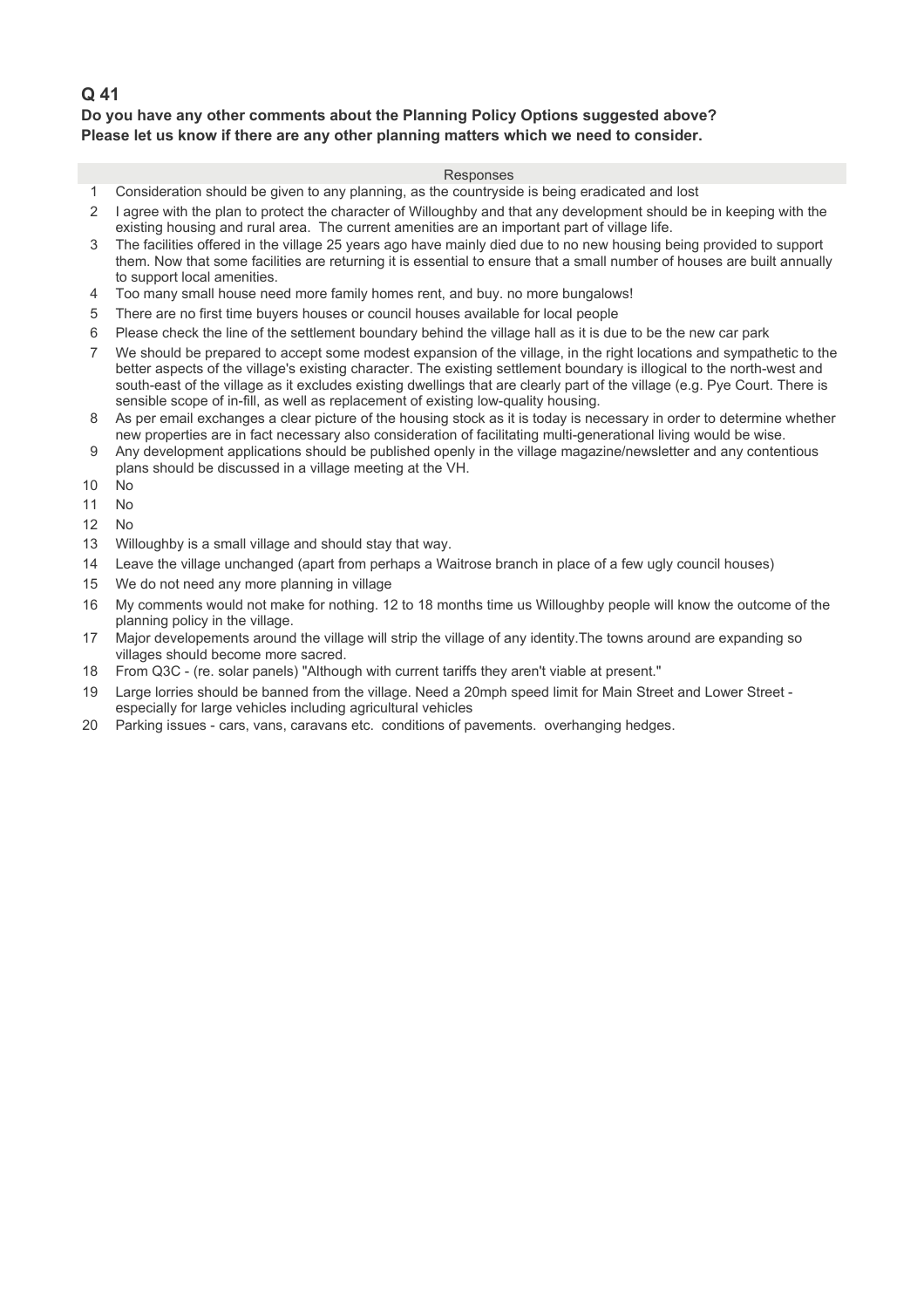- 1 Traffic still going through the village too fast.
- 2 Speeding in and around Willoughby.
- 3 5 Speed of traffic through village including farm vehicles.
- 4 The number of vehicles using Lower Street as a cut through from the A45 towards Sawbridge. Often driving in excess of speed limits and driving up on Kerbs to pass parked vehicles.
- 5 6 Traffic seems to be an increasing problem through the village. The increasing amount of "White Van Man" traffic and agricultural machinery and tractor/trailer traffic driving far too quickly and with little regard. As stated earlier in this document public transport would be a benefit.
- 6 11Too much traffic using Lower Street as main way through village when it is very narrow. Encourage cars and lorries to use Main Street.
- 7 11Traffic has very much increased the past months, particularly in the early hours of the morning. Also the sizes of some vehicles are massive. Would one--way system help at all? Speed limit being ignored!
- 8 There should be a limit on the weight of vehicles (HGV) and tractor.
- 9 Discourage heavy lorries travelling through the village
- 10 Although there is a 7.5 tonne limit a lot of hgy vehicles appear to use the village as a rat run.
- 11 Heavy lorries using Lower St.
- 12 Need traffic calming. Lorries ignoring signs.
- 13 Enforcement of the HGV regulation.
- 14 No local business should be allowed if it increases the volume of HGVs through the village or surrounding road network
- 15 Too much on street parking in the village
- 16 Street parking and parking 50% on pavements
- 17 Car parking on pavements
- 18 Parking on pavements an issue.
- 19 Parking issues cars, vans, caravans etc.
- 20 A lower speed limit is needed between Lower Street and College Road due to parked vehicles reducing vision and width of road
- 21 New car park at village hall should be supported
- 22 Finish the car park plan behind the village hall to prevent road parking congestion.
- 23 Improve parking for village hall but not by taking land from the park.
- 24 Traffic calming/reduction of speed limit through village.
- 25 There is a need to slow traffic through the village to 20 mph drivers from outside the village use Willoughby as a cut through or "rat run". Traffic calming measures should be considered. Possible speed camera checks. More signage at The Pond bottleneck
- 26 Reduce speed of vehicles through village with a 20 or 25 mph speed limit. But please no rumble strips or traffic calming road humps
- 27  $*$  20 mph speed limit through village.
- 28 Lower speed limit through village 20 mph and also on A45 40 mph with traffic speed enforcement on the bend by the railway bridge
- 29 20 MPH in Village
- 30 20mph limit through village
- 31 Traffic calming scheme. 30 mile an hour speed limit as a maximum
- 32 Traffic has increased noticeably and the speed through the village should be 20mph and also the lanes should be 40mph.
- 33 Traffic has increased noticably and the speed through the village and surrounding lanes should be reduced. Speed through village should be 20mph and lanes 40mph
- 34 20mph limit through village
- 35 Traffic in and through the village is a problem. I would definitely traffic-calming measures (underlined) at each (underlined) of the three (underlined) access points. A "20's plenty" sign would also enhance safety (25 mph is quite fast at most points in and around the village)
- 36 Reduce speed limits on A45 and through village to improve safety and reduce noise.
- 37 Make Lower Street a restricted zone to pedestrians, cyclists and residents vehicles only.
- 38 The road in Main Street near the Old Post Office should be widened by removing a short length of grass verge. 2 cars can just pass van and car one has to give way. Can there be restrictions put on the large tractors that race along Main Street
- 39 26\* Grass verge between no. 5 White Barn Close and Sanantone on Main Street to be either hard pavement or removed for road widening to aid traffic flow and parking at the narrowest part of Main Street. The grass verge gets destroyed during the winter and wet weather - see photos.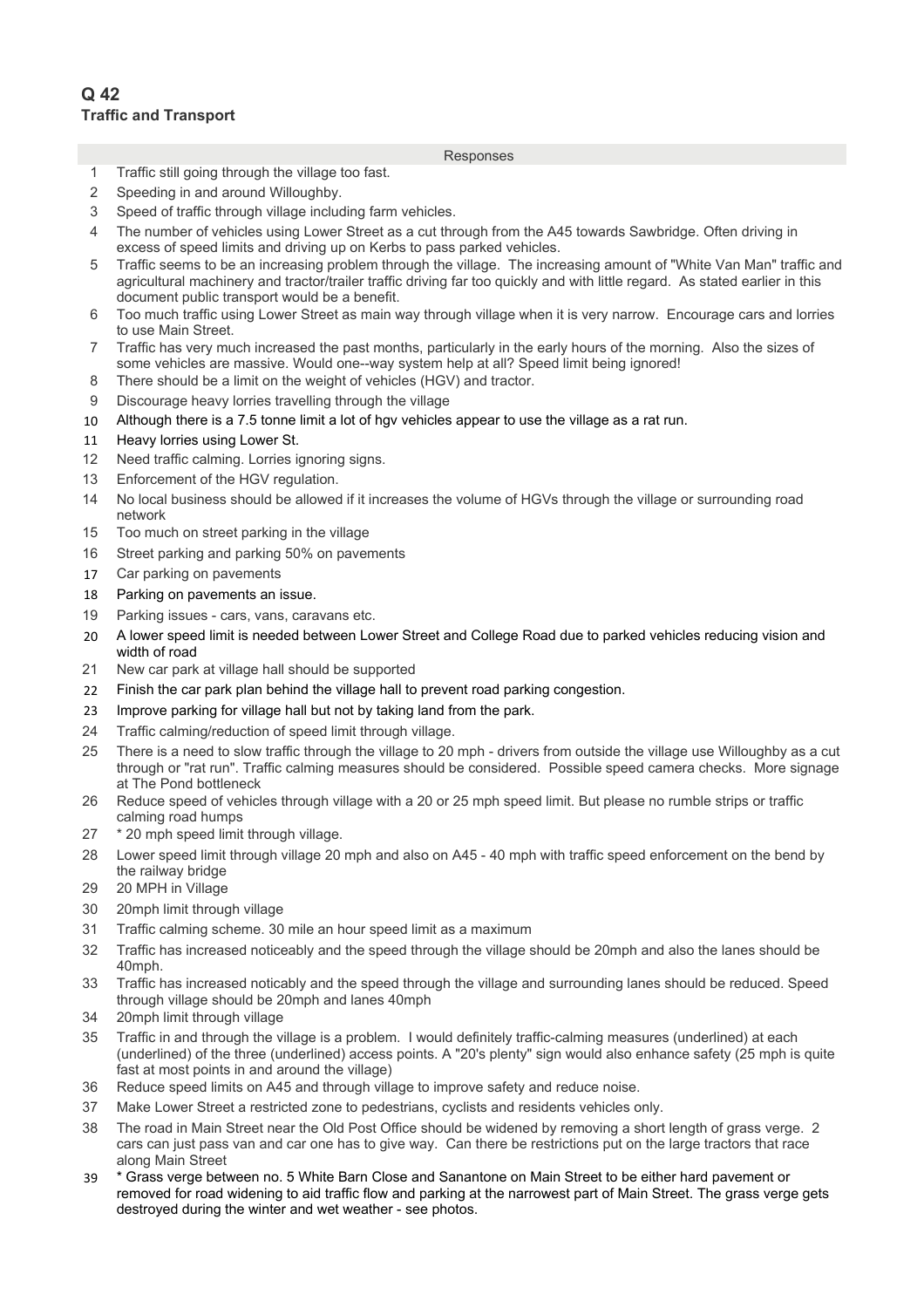- 40 40 The volume of cyclists on parish roads is becoming dangerous especially large groups that often cut across bends. Time trials along the A45 etc. Limiting sporting events to 12 riders as with car treasure hunts may help keep everyone safe
- 41 40Traffic travelling through lanes too fast could be horses, walkers etc round next bend. Cyclists in the middle of the road
- 42 Restrict heavy traffic. School buses Heavy lorries etc are doing untold damage to the lanes and carving up verges in the winter months
- 43 The canal bridge at longdown lane again has a 7.5 tonne limit however I have seen many articulated hgvs use this route. This is dangerous for the bridge, canal and local residents.
- 44 Longdown Lane still used as a cut through by large HGVs.
- 45 The heavy traffic (quantity and weight) up and down Longdown Lane is unacceptable even with the recently introduced 7.5T environmental weight limit, which is often ignored. The speed limit of 50mph is ridiculous for such a road. Road. It should be 20mph near residences fronting the road. Speed humps could be created well before the Navigation group of houses near the canal as you come down the hill and just before coming over the canal bridge from the A45.
- 46 Cross roads on A45/Longdown lane junction needs attention maybe a roundabout?
- 47 Street lighting on crossroads of Long Down Lane.
- 48 Woolscott Road between A45 and Parish boundary is narrow and has a number of blind bends. This section of road should have 30 mph limit. The current "unlimited" speed designation only serves to encourage dangerous driving.
- 49 55Try to restrict the amount of heavy traffic using Woolscott Lane in particular school buses, heavy lorries are doing untold damage to the lane and carving up the verges in winter.
- 50 Clear vision is needed T Junction by cafe.
- 51 The A45 at the Main Street junction is dangerous especially now that there is a bright light left on at night from a shop - and parking out the front of that shop obscures the view of traffic coming around the bend from Braunston/Daventry.
- 52 Junc. of Main St. and A45 is dangerous due to poor visibility and needs addressing
- 53 Verges badly damaged along single track roads not enough passing places. Some cyclists don't consider traffic and motorists are forced onto soft verges.
- 54 Verges need cutting potholes filling in.
- 55 Long overdue pothole repair to roadway around village sign.
- 56 It is clear that the condition of all of the roads in the parish are deteriorating. Not only are pot holes becoming more frequent but repairs are rarely carried out effectively.
- 57 Bus service needed.
- 58 Better bus service
- 59 Would like an improved bus service with some later returns
- 60 A regular bus service needs to be restored.
- 61 Re-introduction of regular bus service to and from Rugby and Daventry
- 62 To be on a bus route again would be good to help old and young without cars to get into town.
- 63 A regular bus service is much needed. The County Connect is finishing in July as N'ton C.C. can no longer afford to fund it which means people can no longer get into Daventry for shopping, Doctors Hospital app's etc. We need (underlined) a daily service to RUGBY & DAVENTRY, not everyone drives!!!
- 64 Public transport is not co-ordinated, regular or feasible.
- 65 Requirement needed for more local bus services.
- 66 Lack of bus service. bus pass of no use.
- 67 Needs regular bus
- 68 A regular bus service.
- 69 Better bus service needed
- 70 Concerned that there are no buses to Dunchurch / rugby anymore
- 71 Maintain bus service
- 72 Need bus service to Dunchurch/Rugby and Daventry.
- 73 The capacity of the A45 if Lodge Farm goes ahead is a major concern.
- 74 62With teens, and the parents working full time, lack of transport into Rugby is an issue for us,especially during school holidays.
- 75 We are delighted that Lodge Farm Village will not go ahead. This would have created huge traffic problems and pollution along our narrow country lanes.
- 76 Community car available to all and volunteers involved. Some bus service.
- 77 The lack of public transport the reintroduction of regular bus service would help older folk. Could a village community bus be considered?
- 78 Keep transport for O.A.P.
- 79 Regular bus service to shops for elderly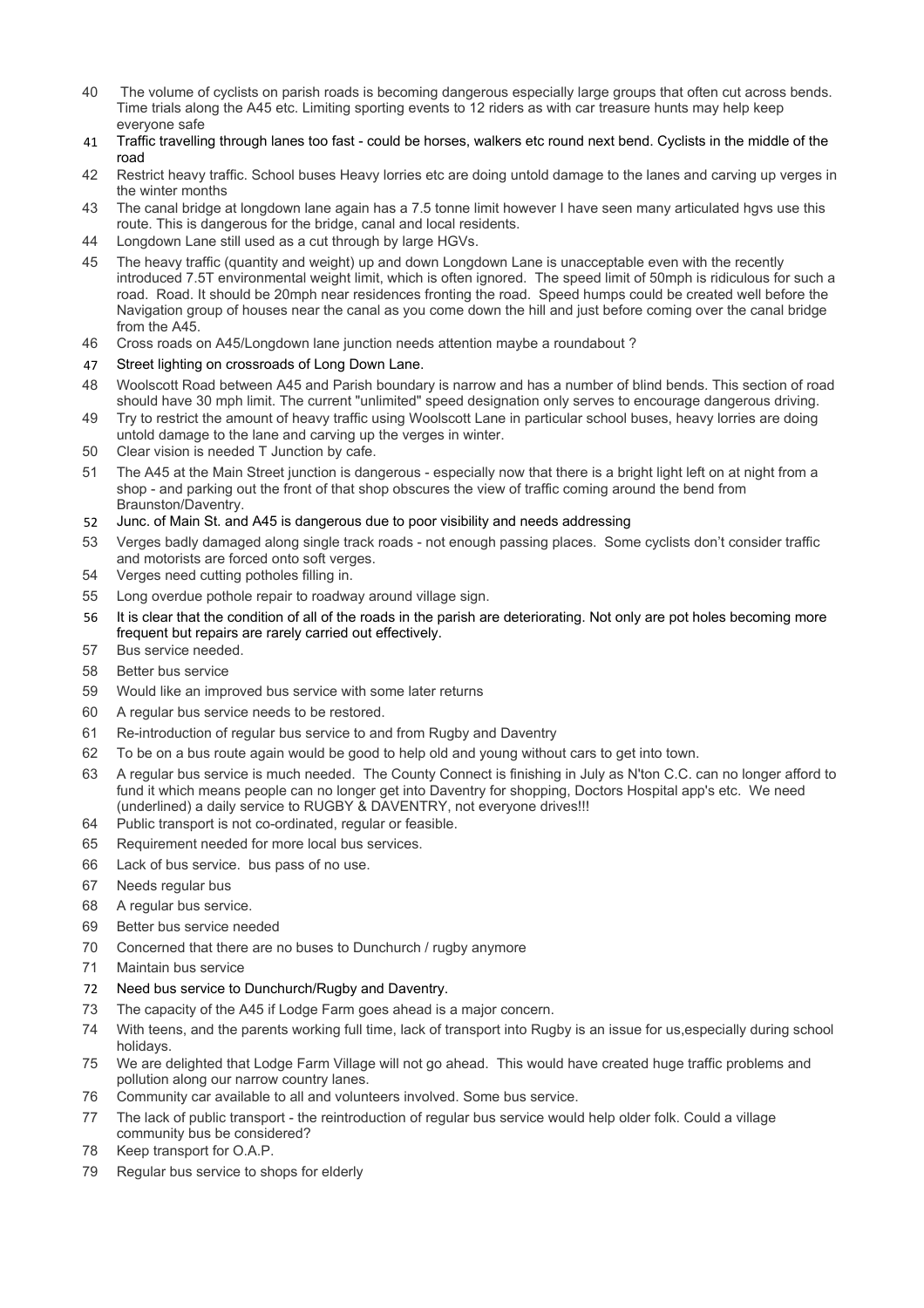## **Q 43 Health Services and Social Care**

#### Responses

- 1 Poorly served
- 2 Concerned that the expansion in Dunchurch is going to put pressure on the already overstretched resources available to Willoughby residents
- 3 Dunchurch Surgery is very good.
- 4 Health services I agree what we got keep.
- 5 Health services (other than De-Fib at VH) are non-existant. Perhaps clinics at the VH physio, chiropracter, health advice generally.
- 6 20Could a regular visiting doctor to the Village Hall be considered from the Dunchurch/Daventry surgeries?
- 7 We would welcome a doctors surgery in the village
- 8 Medical practitioners to hol surgeries in the Village Hall.
- 9 20With an aging population, a drop in health surgery at the village hall might be useful.
- 10 20Could a Drs be held once a week for older community and those with limited transport in village as bus service is so bad
- 11 It would be useful to have a GP surgery in the village, especially as one gets older, but we recognise this may not be viable.
- 12 Use village hall for some of these services
- 13 Currently accessible only by car. No public transport.
- 14 A transport option as an alternative to a 999 call. Perhaps you just need to know (underlined) but how many people do?
- 15 There is a shortage of vehicles (underlined) to transport persons to and from Drs surgeries in either Dunchurch or Daventry see next page.
- 16 Now that we have to use hospitals in Coventry and Northampton transport for the elderly may be required.
- 17 OK if you own a car. Hospitals difficult to get to parking should be free
- 18 How do elderly get to hospital and gp appointments if they cannot drive.
- 19 Unlikely government would support.

 $20$  ?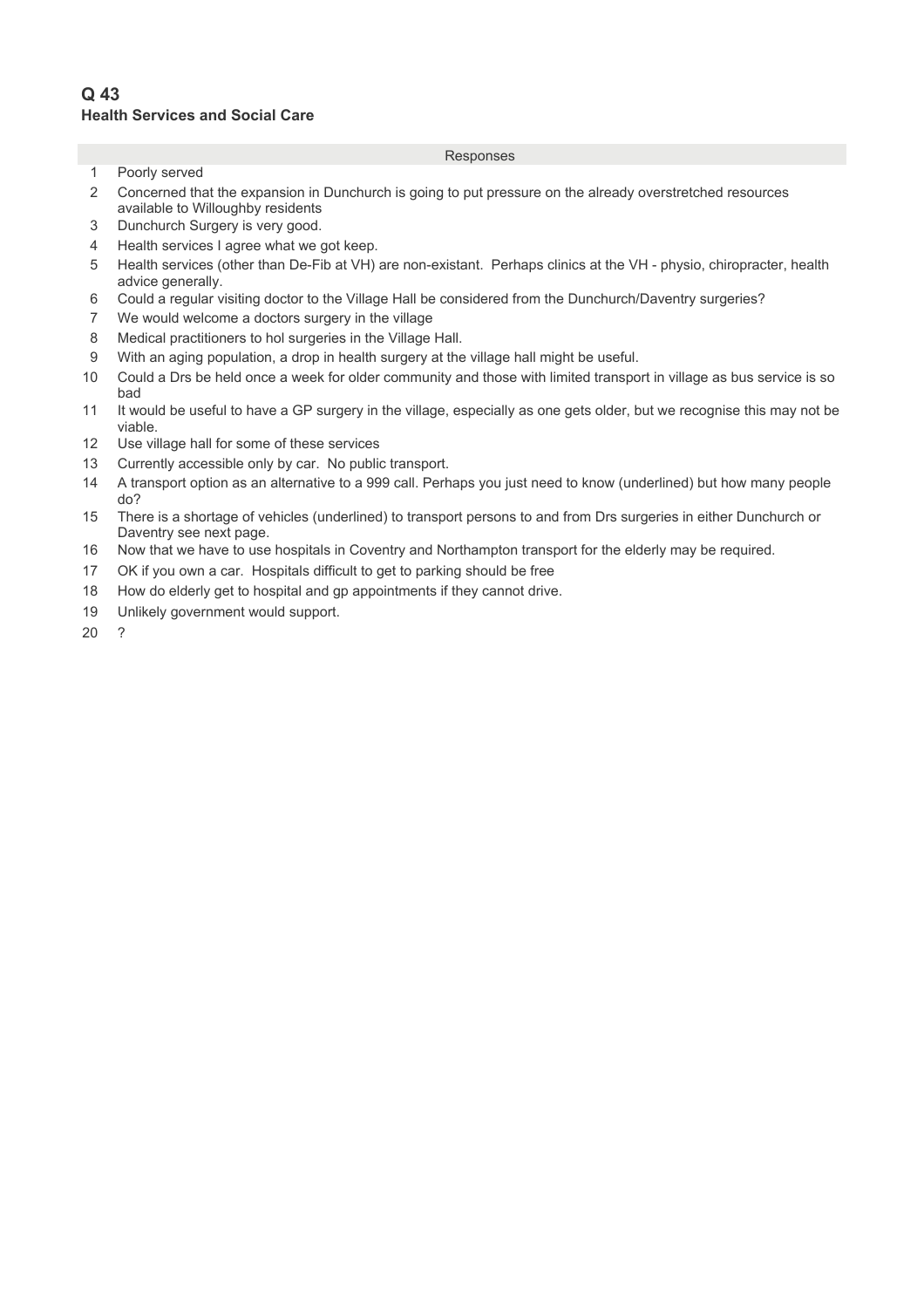# **Q 44 Social Activities for Children and Young People**

- 1 There needs to be something for the children and young people in the village
- 2 Not enough need thoughts on how to bring people together
- 3 More provision for school holiday activities at local facilities such as village hall, playing field, and cricket club
- 4 If young families of residents are going to have access to affordable housing this area should grow inline with that
- 5 Encourage any group to improve activities for all
- 6 11Appropriate leaders difficult to recruit, particularly having regard to increasing safeguarding legislation and fears of litigation.
- 7 Poorly served
- 8 Keep park tidy
- 9 A very good playing field.
- 10 Playing fields Village Hall Local fete every year
- 11 A baby and toddler group at the village hall would be fantastic. Some of the mums in the village get together on occasion, but having a space where all of the young children can play would be great.
- 12 Toddler group/pre-school group in VH.
- 13 A toddler group and youth club.
- 14 Playschemes. Youth activities
- 15 More use of the playing fields for structured, healthy sporting activities team games etc.
- 16 Youth club. Football training in new part of playing field.
- 17 Without any prior knowledge I would question the availability of social activities for younger members of the community
- 18 A youth club as when the young population increases.
- 19 Youth clubs. Local 0kay rangers obce a week?
- 20 Cricket club require youth trainers.
- 21 Although our children have grown up and left home, there do seem to be opportunities such as cricket and sports days, music festivals, etc. A tennis club would be good.
- 22 Sunday School
- 23 Village Hall monthly "Farmers Markets" could include local produce and artisan products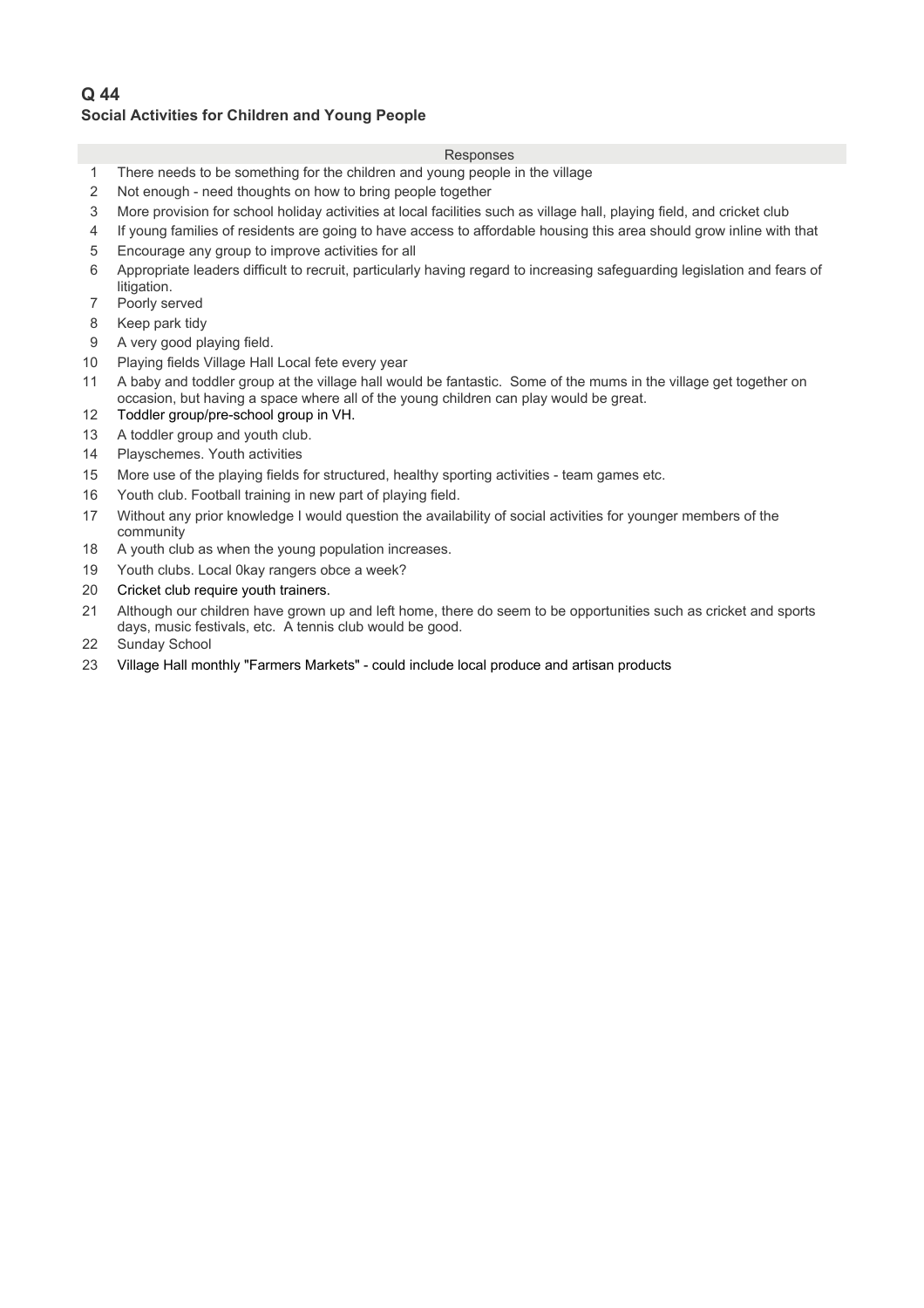## **Q 45 Social Activities for Adults**

- 1 The Pub, Village Hall, Church functions and the Willoughby Society together with the cricket club appear to provide adequate facilities for a village of this size.
- 2 Already catered for through cricket club, village hall events, coffee morning etc., but always the same people
- 3 Overall, these are very good.
- 4 Adult activities are well catered for in Willoughby
- 5 Already covered
- 6 Well catered for.
- 7 We attend most of the social activities in the village. Live and Local events are brilliant and well organised.
- 8 This is pretty good for those retired however not so easy for those still in work. The village hall is great which could be utilised more for all.
- 9 Village Hall. Pub. Local fete every year.
- 10 Nothing for young or working families
- 11 Would like to see more aimed at the young retireds!
- 12 Start a table tennis club or badminton club in the village hall.
- 13 Dart team require players
- 14 Improve the pub
- $15$  as above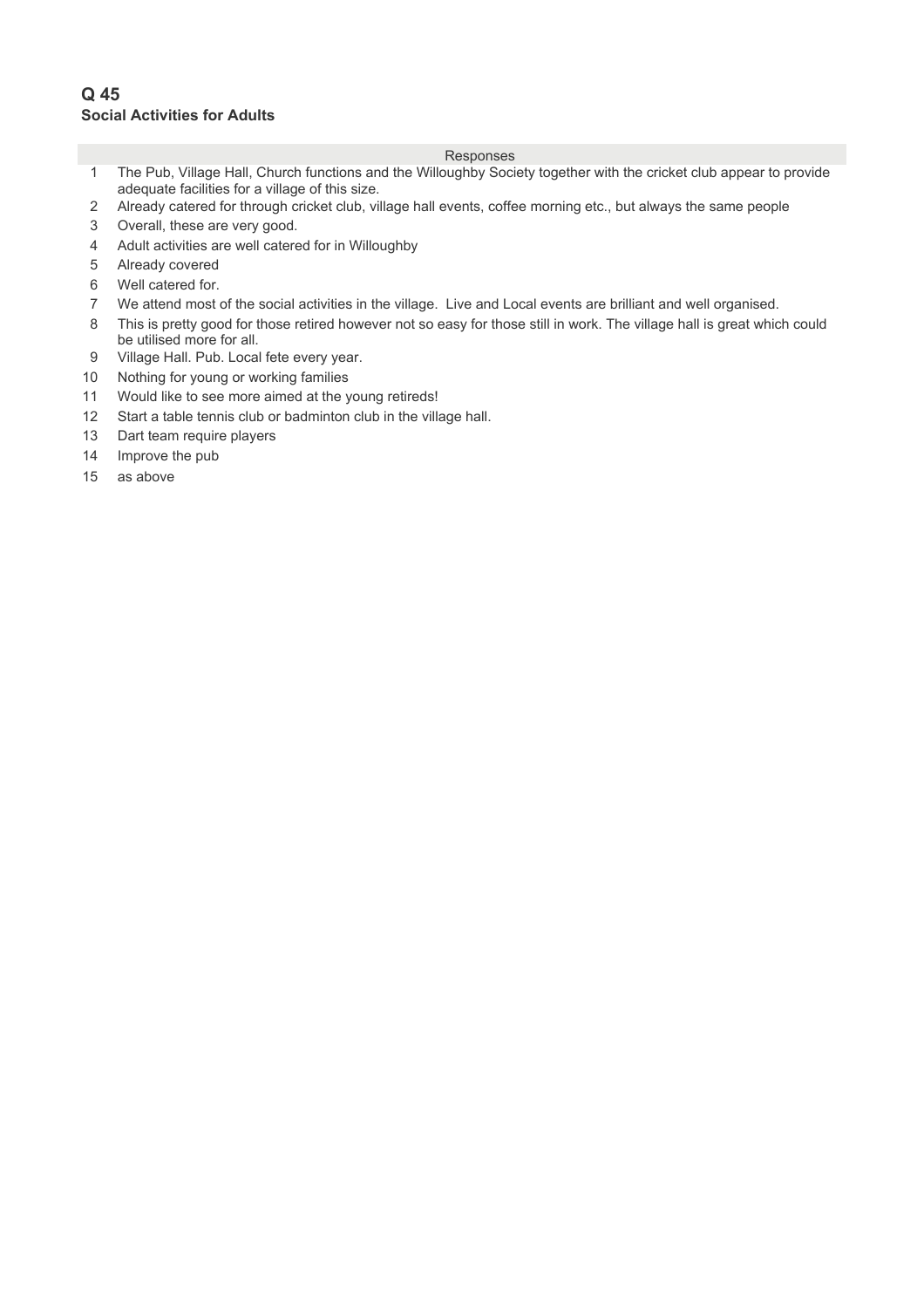## **Q 46 Use of Facilities in the Parish e.g. Village Hall, Playing Fields, Allotments**

- 1 Could a farm shop/market be encouraged. Would allotment holders consider a stall outside to sell surplus stock?
- 2 Start a community shop and/or cafe for a few mornings each week using volunteers.
- 3 All are excellent although easier water supply to the allotments would be welcome.
- 4 Village Hall could be used for FILM SHOWS on a monthly basis as Braunstone
- 5 Some of the playground equipment requires replacement and/or refurbishment.
- 6 An area for dogs to run around. Nowhere for them to be able to run free safely when lifestock in fields an area of the playing field could be set aside as a dog park.
- 7 Dog Park
- 8 Camp siteù
- 9 Village Hall good service for the villagers
- 10 No problem with the facilities very good.
- 11 These are very important to our family
- 12 To continue to use excellent village hall facilities
- 13 We should all encourage the use of our village facilities maybe more could be done to get the young people using them more.
- 14 See over for comments.
- $15$  as above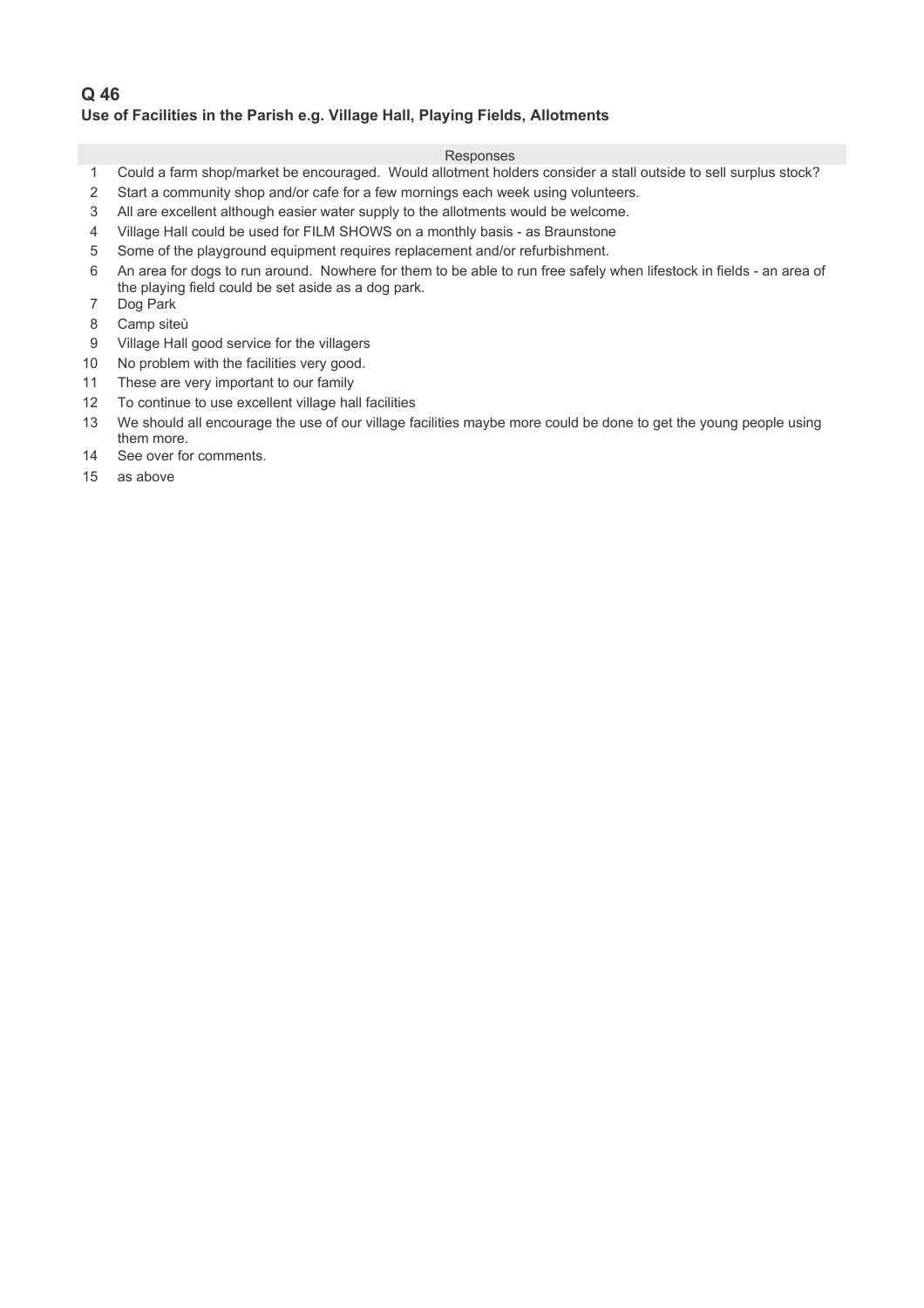## **Q 47 Other**

- 1 Could something be done about the hoards of cyclists that descend on our village and country lanes large groups cause danger on the road and prevent flow of traffic on narrow lanes. Suggestion: Rugby Cycling Club should be contacted by the Parish Council to facilitate safer cycling in our village.
- 2 Condition of pavements underfoot and w.r.t. overhanging hedges/vegetation
- 3 8 Dog mess on verges dangerous to children and farm animals dog mess seen hanging in plastic bags from trees! Litter along verges an issue on back lanes. Children's bus route not gritted!
- 4 To safeguard public transport for those who use it.
- 5 Possible to use a room in Village Hall for health services or social care. This would help all people who have not got their own transport.
- 6 A village shop would be an asset
- 7 Village could benefit from a local shop.
- 8 Let's have a good old fete every year get the villages (rs?) together. Once there are two types of people in the village now, people who SPEAK, and the other people who just past and just look away. MOST OF THE OLD GENERATION have gone now, who had manners.
- 9 The pub is lovely, but not very welcoming if you want to just go for a drink. It would be great to have some events or special evenings in there.
- 10 Dog friendly exercise area
- 11 Church bells cause noise pollution. Should only be used for events
- 12 The village has a very active community which I would like to commend
- 13 A brilliant document. I fear not to have done it justice, but the immense amount of time invested in it much appreciated. Thank you (signed).
- 14 Thanks to Steering Group for your hard work on our behalf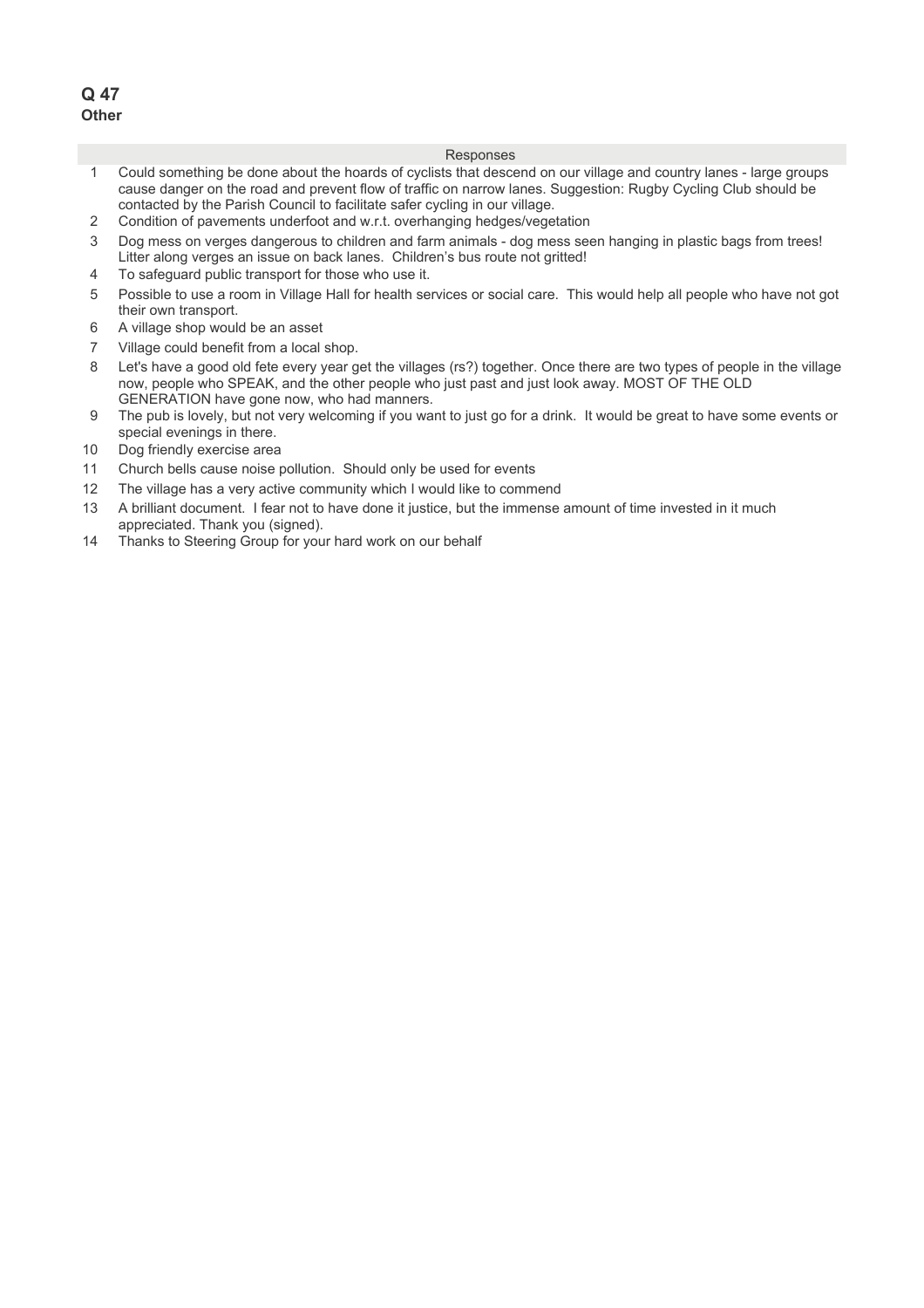# **Initial Consultation Email Reply from Natural England on Wednesday, 23 May 2018**

Dear Maggie,

## **Willoughby Neighbourhood Development Plan - Issues and Options**

Thank you on consulting us on the above.

We welcome Planning Policy Option 1 and Planning Policy Option 2 that aim to enhance and protect local landscape and Green Infrastructure.

The attached annex may be of use to you; it sets out sources of environmental information and some natural environment issues you may wish to consider as you develop your neighbourhood plan.

Kind regards, Yana Burlachka Land use planning adviser Planning for a Better Environment – West Midlands Team Direct Dial: 0208 2256013